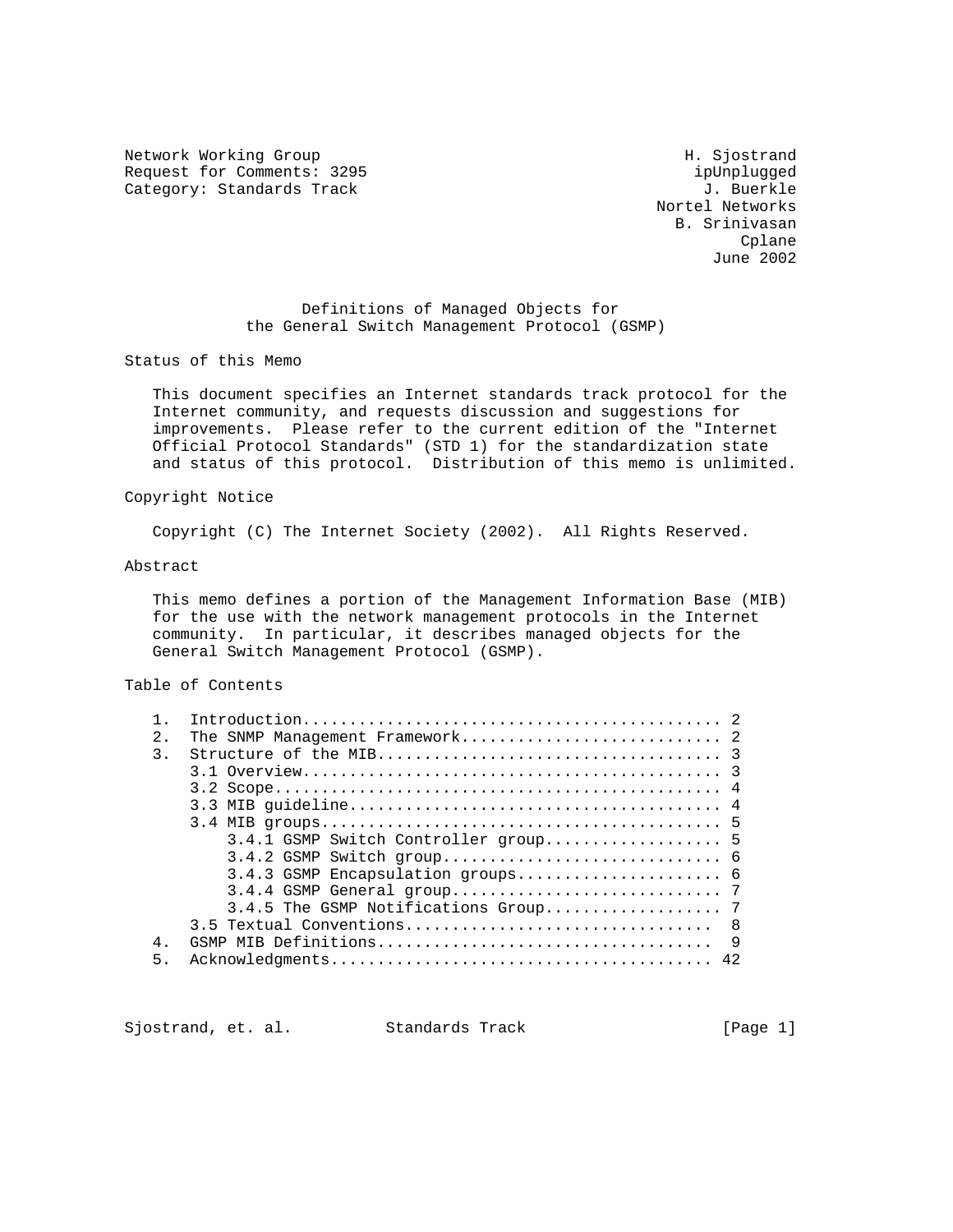|  | 7. Intellectual Property Rights 44 |  |
|--|------------------------------------|--|
|  |                                    |  |
|  |                                    |  |
|  |                                    |  |
|  |                                    |  |

# 1. Introduction

 This memo defines a portion of the Management Information Base (MIB) for use with network management protocols in the Internet community. In particular, it describes managed objects for the General Switch Management Protocol (GSMP).

 The key words "MUST", "MUST NOT", "REQUIRED", "SHALL", "SHALL NOT", "SHOULD", "SHOULD NOT", "RECOMMENDED", "MAY", and "OPTIONAL" in this document are to be interpreted as described in RFC 2119 [RFC2119].

2. The SNMP Management Framework

 The SNMP Management Framework presently consists of five major components:

- \* An overall architecture, described in RFC 2571 [RFC2571].
- \* Mechanisms for describing and naming objects and events for the purpose of management. The first version of this Structure of Management Information (SMI) is called SMIv1 and is described in STD 16, RFC 1155 [RFC1155], STD 16, RFC 1212 [RFC1212], and RFC 1215 [RFC1215]. The second version, called SMIv2, is described in STD 58, RFC 2578 [RFC2578], RFC 2579 [RFC2579], and RFC 2580[RFC2580].
- \* Message protocols for transferring management information. The first version of the SNMP message protocol is called SNMPv1 and is described in STD 15, RFC 1157 [RFC1157]. A second version of the SNMP message protocol, which is not an Internet standards track protocol, is called SNMPv2c and is described in RFC 1901 [RFC1901] and RFC 1906 [RFC1906]. The third version of the message protocol is called SNMPv3 and is described in RFC 1906 [RFC1906], RFC 2572 [RFC2572], and RFC 2574 [RFC2574].
- \* Protocol operations for accessing management information. The first set of protocol operations and associated PDU formats are described in STD 15, RFC 1157 [RFC1157]. A second set of operations and associated PDU formats are described in 1905 [RFC1905].

Sjostrand, et. al. Standards Track [Page 2]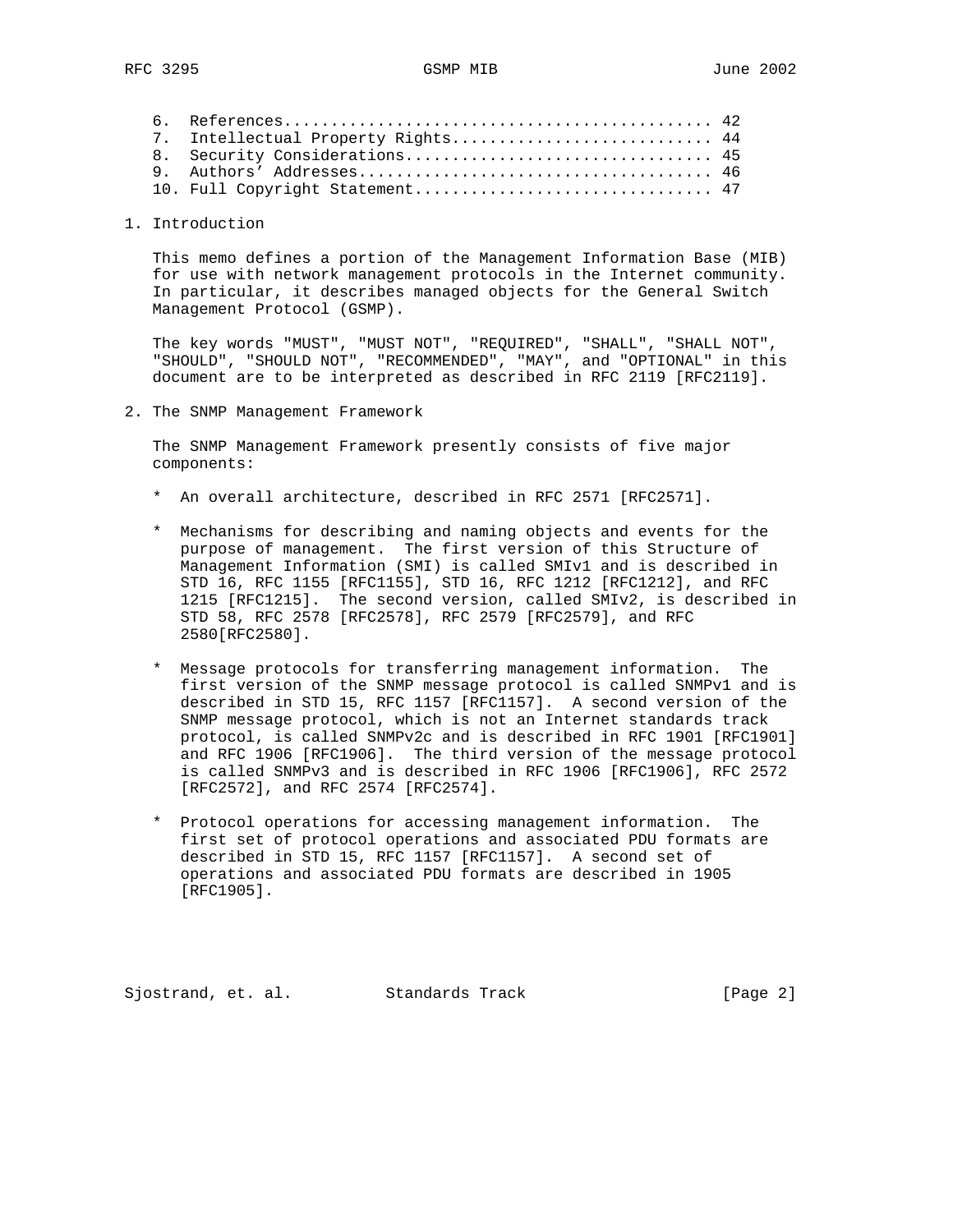\* A set of fundamental applications described in RFC 2573 [RFC2573], and the view-based access control mechanism is described in RFC 2575 [RFC2575].

 A more detailed introduction to the current SNMP Management Framework can be found in RFC 2570 [RFC2570].

 Managed objects are accessed via a virtual information store, termed the Management Information Base or MIB. Objects in the MIB are defined using the mechanisms defined in the SMI.

 This memo specifies a MIB module that is compliant to the SMIv2. A MIB conforming to the SMIv1 can be produced through the appropriate translations. The resulting translated MIB must be semantically equivalent, except where objects or events are omitted because no translation is possible (use of Counter64). Some machine readable information in SMIv2 will be converted into textual descriptions in SMIv1 during the translation process. However, this loss of machine readable information is not considered to change the semantics of the MIB.

3. Structure of the MIB

 This memo defines a portion of the Management Information Base (MIB) for the use with network management protocols in the Internet community. In particular, it describes managed objects for the General Switch Management Protocol (GSMP), as defined in [RFC3292].

3.1 Overview

 The General Switch Management Protocol (GSMP) is a general purpose protocol to control a label switch. GSMP allows a controller to establish and release connections across the switch, to manage switch ports and to request configuration information or statistics. It also allows the switch to inform the controller of asynchronous events such as a link going down.

 The GSMP protocol is asymmetric, the controller being the master and the switch being the slave. Multiple switches may be controlled by a single controller using multiple instantiations of the protocol over separate control connections. Also a switch may be controlled by more than one controller by using the technique of partitioning.

 Each instance of a (switch controller, switch partition) adjacency is a session between one switch controller entity and one switch entity. The MIB provides objects to configure/setup these entities to form the GSMP sessions. It also provide objects to monitor these GSMP sessions.

Sjostrand, et. al. Standards Track [Page 3]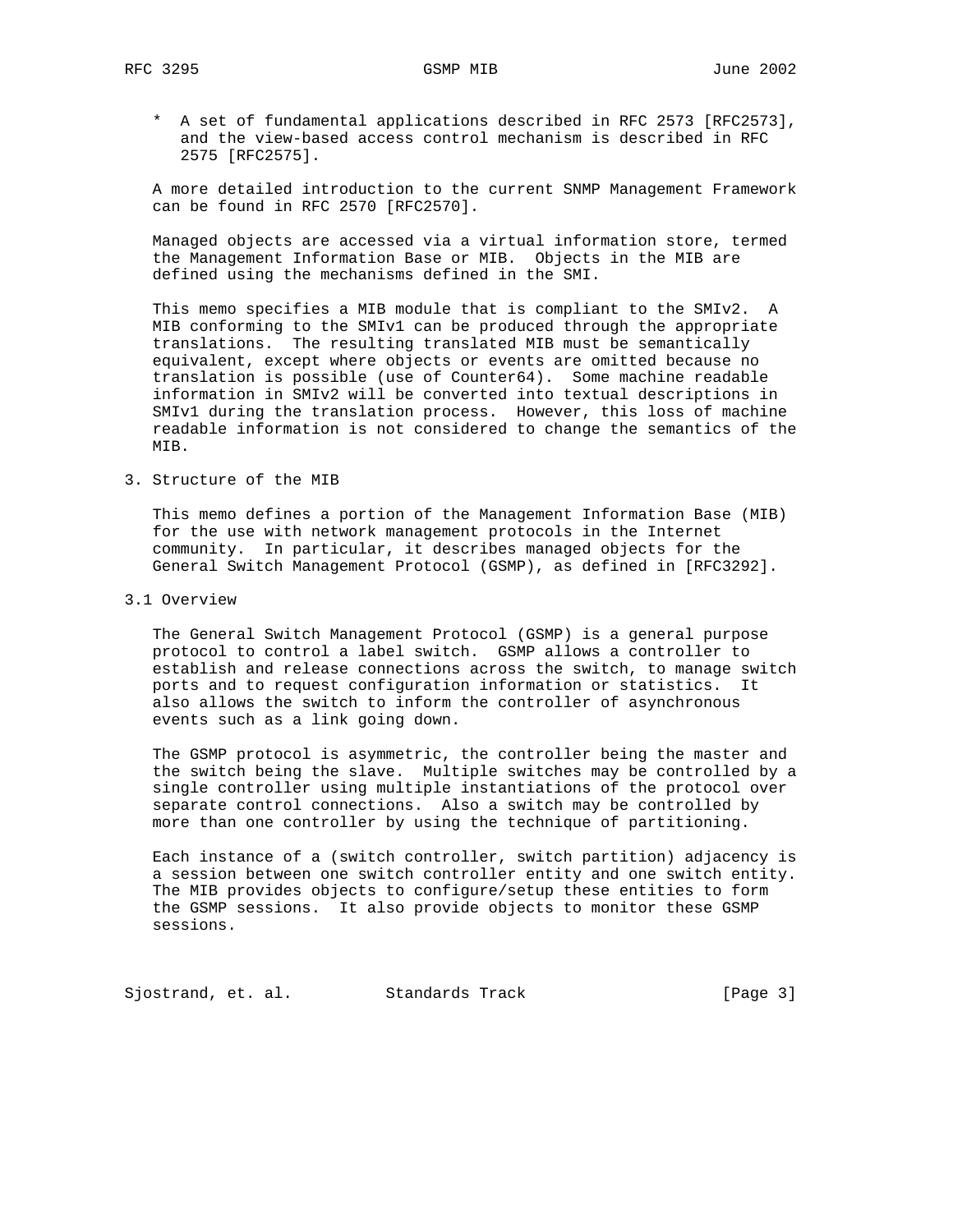### 3.2 Scope

 The GSMP mib is a protocol mib. It contains objects to configure, monitor, and maintain the GSMP protocol entity. It does not provide any information learned via the protocol, such as "all ports config" information.

 The relationships between virtual entities, such as Virtual Switch Entities, and "physical" entities, such as Switch Entities, falls outside of the management of GSMP. This also applies for the management of switch partitions. So this is excluded from the GSMP mib.

 It is possible to configure which, and how many Switch Controllers are controlling one Switch since every potential session with the switch has to be represented with an Switch entity. It is, however, not possible to define that one Switch Controller shouldn't allow other Switch controllers to control the same switch or partition on the switch. It is assumed that there are mechanisms that synchronise controllers and the configuration of them. This is outside the scope of this mib.

# 3.3 MIB guideline

 Two tables are used to configure potential GSMP sessions depending if you are acting as a GSMP switch controller or a GSMP switch. Each row in these tables initiates a GSMP session.

 The entity ID is a 48-bit name that is unique within the operational context of the device. A 48-bit IEEE 802 MAC address, if available, MAY be used for the entity ID. If the Ethernet encapsulation is used, the entity ID MUST be the IEEE 802 MAC address of the interface on which the GSMP session is to be setup.

 First, the encapsulation of the potential GSMP session shall be defined. If ATM is used, a row in the gsmpAtmEncapTable has to be created with the index set to the entity ID. The specified resources should be allocated to GSMP. If TCP/IP is used, a row in the gsmpTcpIpEncapTable has to be created with the index set to the entity ID. The specified port shall be allocated to GSMP. No special action is needed if ethernet encapsulation is used.

 Then the entity information shall be defined. To create a Switch Entity, an entry in the gsmpSwitchTable is created with the index set to the entity ID. To create a Switch Controller Entity, an entry in the gsmpControllerTable is created with the index set to the entity ID.

Sjostrand, et. al. Standards Track [Page 4]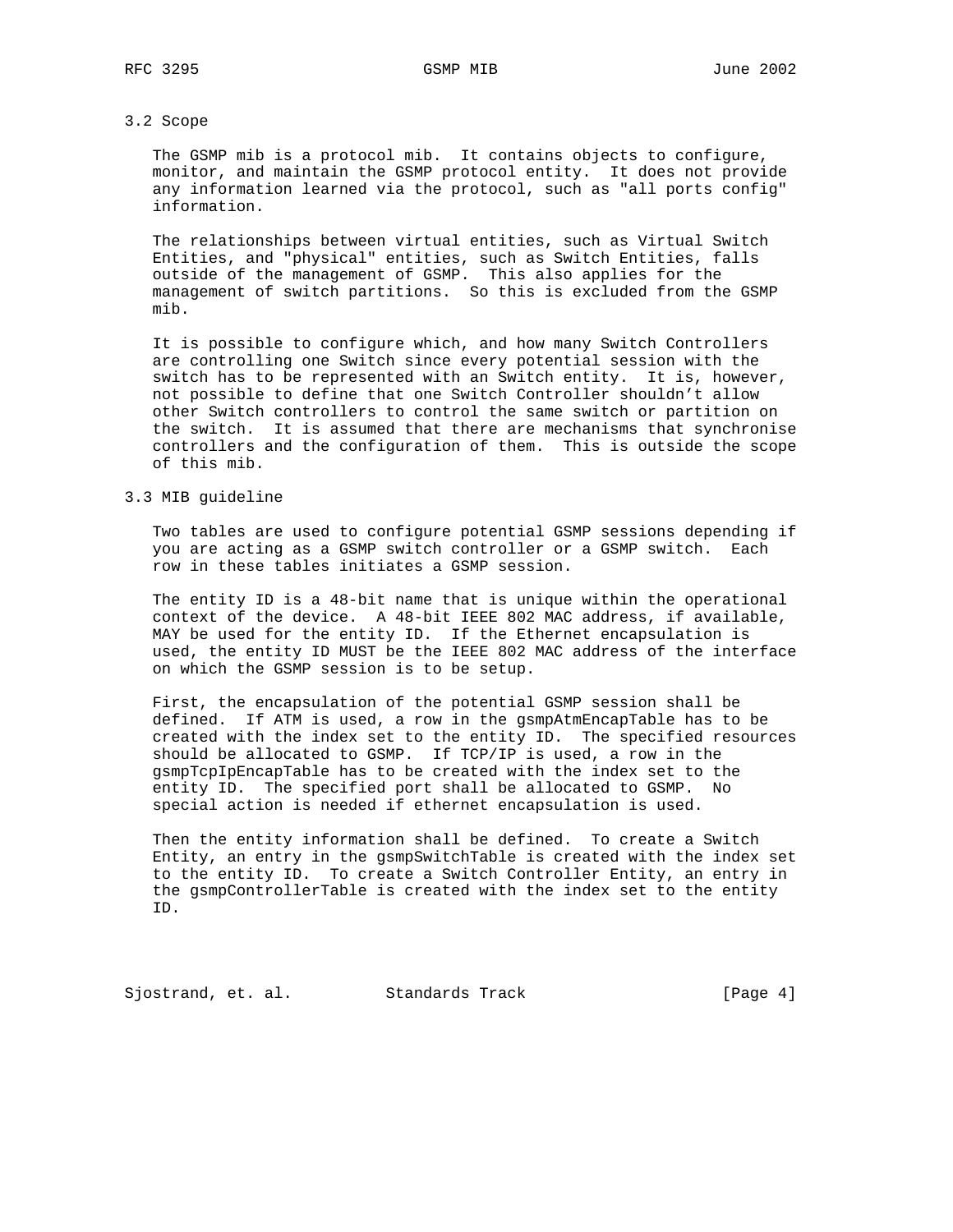When the row status of the GsmpControllerEntry or GsmpSwitchEntry is set to active (e.g., in the case with ATM or TCP/IP there are active rows with a corresponding entity ID), the adjacency protocol of GSMP is started.

 Another table, the gsmpSessionTable, shows the actual sessions that are established or are in the process of being established. Each row represents a specific session between an Entity and a peer. This table carries information about the peer, the session, and parameters that were negotiated by the adjacency procedures. The gsmpSessionTable also contains statistical information regarding the session.

 This creation order SHOULD be used by all GSMP managers. This is to avoid clash situations in multiple SNMP manager scenarios where different managers may create competing entries in the different tables.

 Entities may very well be configured by other means than SNMP, e.g., the cli command. Such configured entities SHOULD be represented as entries in the tables of this mib and SHOULD be possible to query, and MAY be possible to alter with SNMP.

### 3.4 MIB groups

3.4.1 GSMP Switch Controller group

 The controller group is used to configure a potential GSMP session on a Switch Controller. A row in the gsmpControllerTable is created for each such session. If ATM or TCP/IP encapsulation is used, a corresponding row has to be created in these tables before the session adjacency protocol is initiated.

 If ATM or TCP/IP is used, encapsulation data is defined in the corresponding encapsulation tables. If ethernet is used, the MAC address of the interface defined for the session is set by the Controller ID object.

The adjacency parameters are defined; such as

- Max supported GSMP version.
- Time between the periodic adjacency messages.
- Controller local port number and instance number.
- Whether partitions are being used and the partition ID for the specific partitions this controller is concerned with if partitions are used.
- The resynchronisation strategy for the session is specified.

Sjostrand, et. al. Standards Track [Page 5]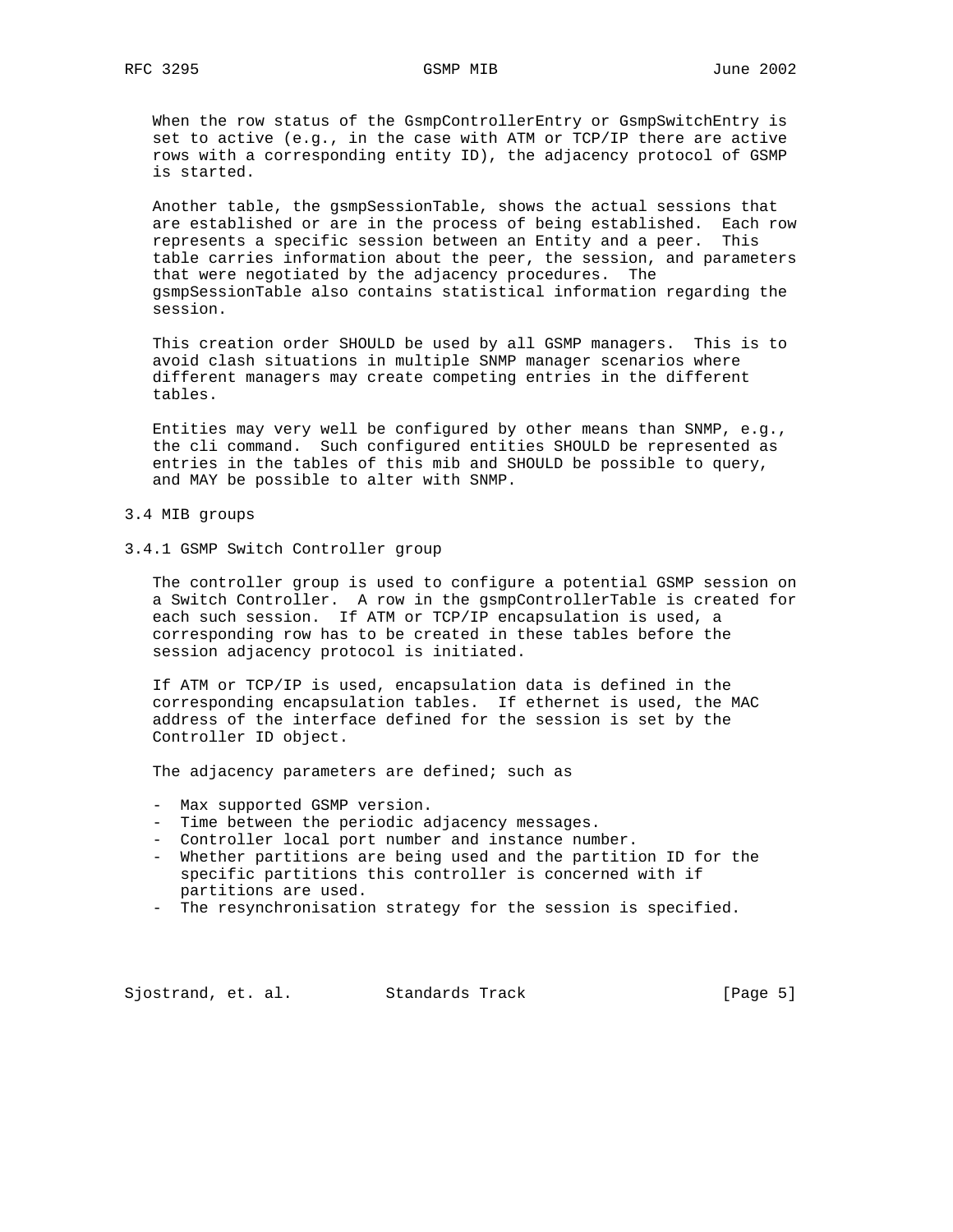The notification mapping is set to specify for with events the corresponding SNMP notifications are sent.

3.4.2 GSMP Switch group

 The switch group is used to configure a potential GSMP session on a Switch. A row in the gsmpSwitchTable is created for each such session. If ATM or TCP/IP encapsulation is used, a corresponding row has to be created in these tables before the session adjacency protocol is initiated.

 If ATM or TCP/IP is used, encapsulation data is defined in the corresponding encapsulation tables. If ethernet is used the MAC address of the interface defined for the session is set by the Switch ID object.

The adjacency parameters are defined; such as

- Max supported GSMP version
- Time between the periodic adjacency messages
- Switch Name, local port number, and instance number.
- Whether partitions are being used and the partition ID for this specific partition if partitions are used.
- The switch type could be set.
- The suggested maximum window size for unacknowledged request messages.

 Also, a notification mapping is set to specify for with events the corresponding SNMP notifications are sent.

## 3.4.3 GSMP Encapsulation groups

 The ATM Encapsulation Table and the TCP/IP Encapsulation Table provides a way to configure information that are encapsulation specific. The encapsulation data is further specified in [RFC3293].

 If ATM encapsulation is used, the interface and the virtual channel are specified.

If TCP/IP is used, the IP address and the port number are specified.

No special config data needed if Ethernet encapsulation is used.

 This mib MAY be extended with new, standard or proprietary, GSMP encapsulation types. If a new encapsulation type needs to be added, it SHOULD be done in the form of a new table with the entity ID as an index. A row in that encapsulation table SHOULD be created before any row in a GSMP entity table is created that is using this new GSMP encapsulation.

Sjostrand, et. al. Standards Track (Page 6)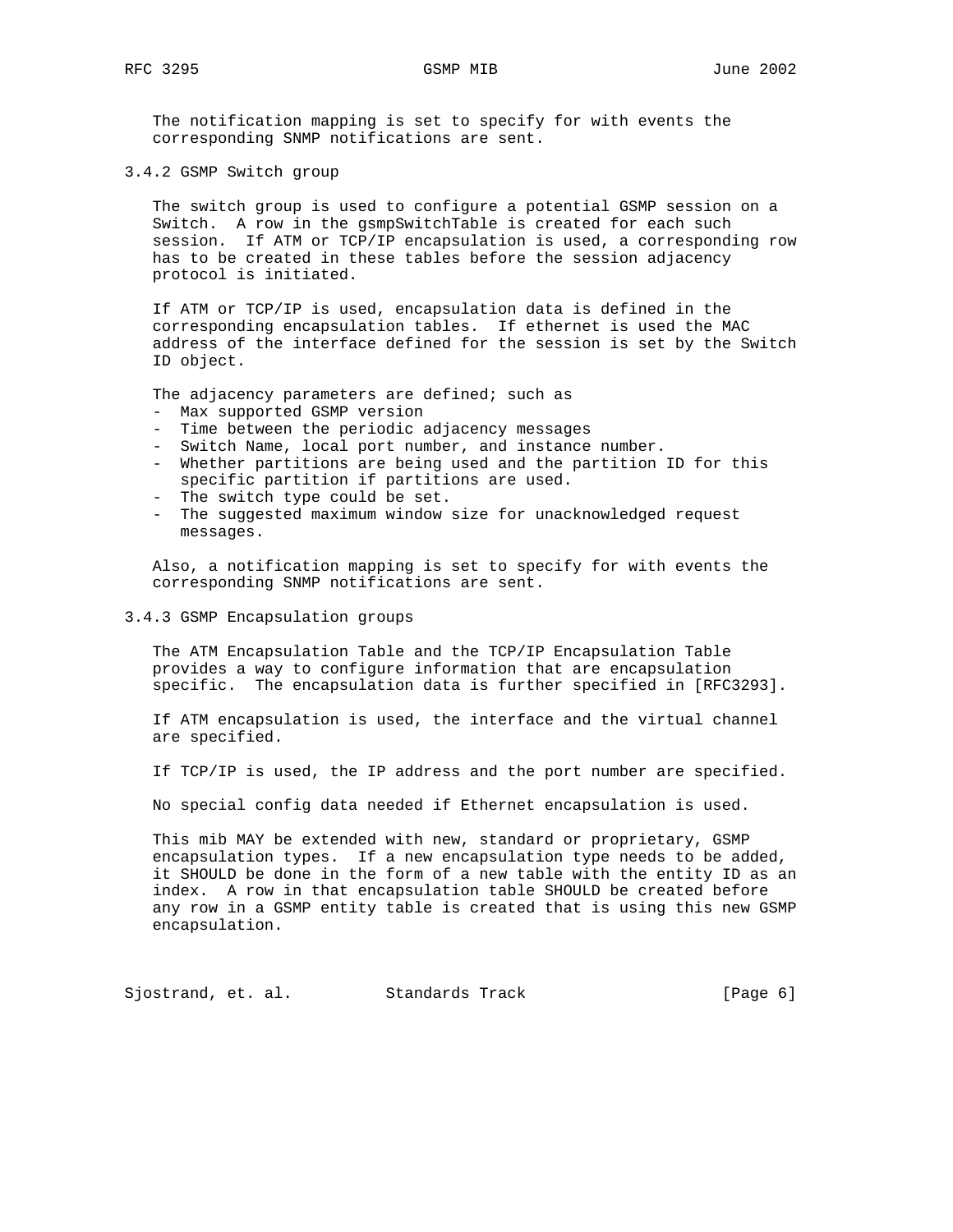3.4.4 GSMP General group

 The GSMP session table provides a way to monitor and maintain GSMP sessions.

 The session is defined by a Switch Controller Entity and Switch Entity pair.

3.4.5 The GSMP Notifications Group

 The GSMP Notification Group defines notifications for GSMP entities. These notifications provide a mechanism for a GSMP device to inform the management station of status changes. Also a notification is defined for each type of GSMP events.

The group of notifications consists of the following notifications:

- gsmpSessionDown

 This notification is generated when a session is terminating and also reports the final accounting statistics of the session.

- gsmpSessionUp

This notification is generated when a new session is established.

- gsmpSendFailureInd

 This notification is generated when a message with a failure indication was sent. This means that this notification identifies a change to the gsmpSessionStatFailureInds object in a row of the gsmpSessionTable.

- gsmpReceivedFailureInd

 This notification is generated when a message with a failure indication received. This means that this notification identifies a change to the gsmpSessionStatReceivedFailures object in a row of the gsmpSessionTable.

- gsmpPortUpEvent

 This notification is generated when a Port Up Event is either received or sent.

Sjostrand, et. al. Standards Track [Page 7]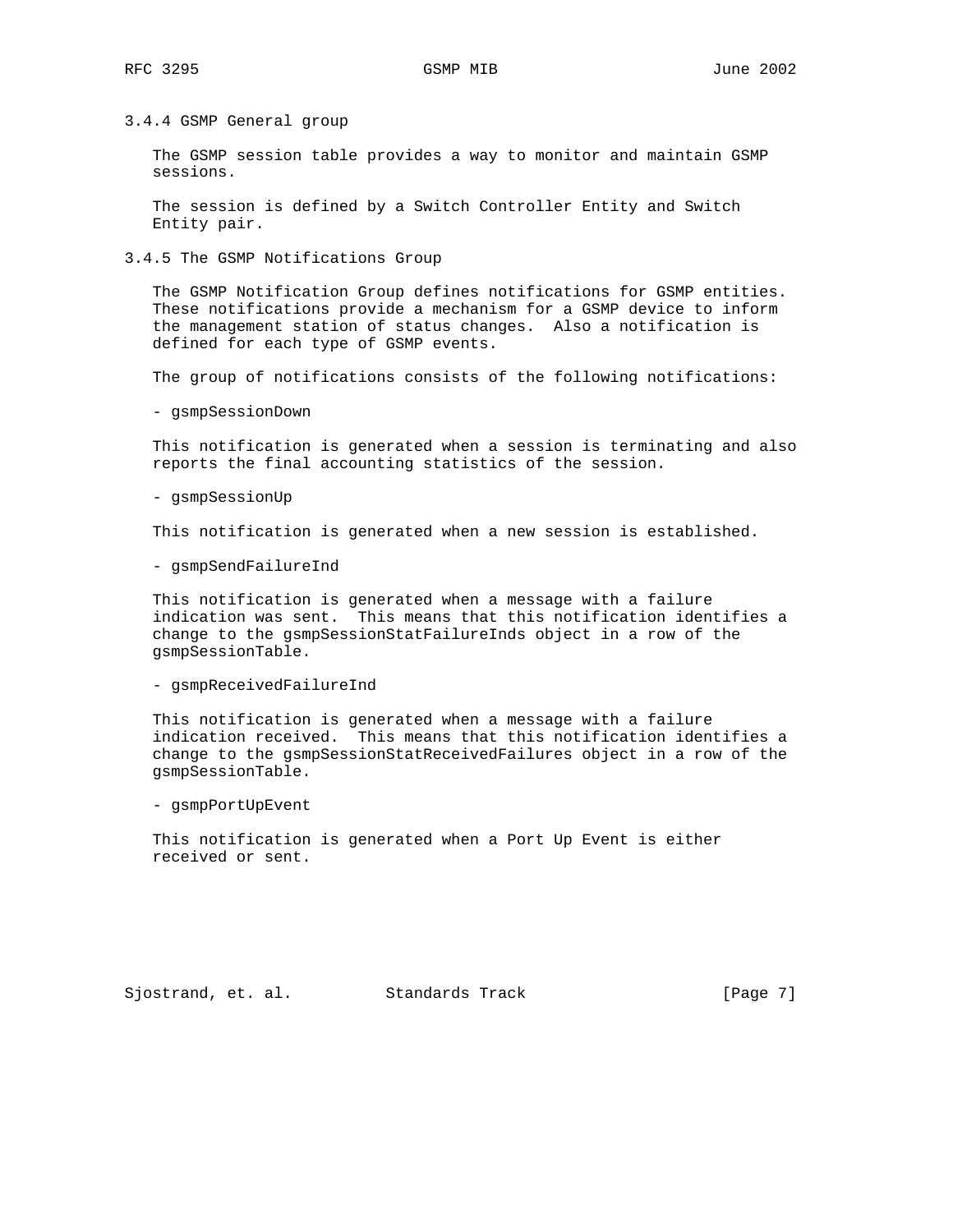- gsmpPortDownEvent

 This notification is generated when a Port Down Event is either received or sent.

- gsmpInvalidLabelEvent

 This notification is generated when an Invalid Label Event is either received or sent.

- gsmpNewPortEvent

 This notification is generated when New Port Event either is received or sent.

- gsmpDeadPortEvent

 This notification is generated when a Dead Port Event is either received or sent.

- gsmpAdjacencyUpdateEvent

 This notification is generated when an Adjacency Update Event is either received or sent.

 To disable or enable the sending of each notification, the bits in the bitmap are set to 0 or 1 in the Notification mapping objects in the Controller Entitiy or Switch Entity tables.

 The GSMP notification map capability should not be seen as a duplication of the filter mechanism in the snmp notification originator application [RFC2573], but as a compliment, to configure the relation between GSMP events and the SNMP notifications already in the GSMP agent. SNMP notifications and GSMP events operate sometimes on a different timescale, and it may in some applications be devastating for a SNMP application to receive events for each GSMP events. E.g. the invalid label event in a ATM switch scenario may cause mass SNMP notification flooding if mapped to a SNMP notification.

3.5 Textual Conventions

 The datatypes GsmpNameType, GsmpLabelType, GsmpVersion, GsmpPartitionType, and GsmpPartitionIdType are used as textual conventions in this document. These textual conventions are used for the convenience of humans reading the MIB. Objects defined using these conventions are always encoded by means of the rules that define their primitive type. However, the textual conventions have

Sjostrand, et. al. Standards Track [Page 8]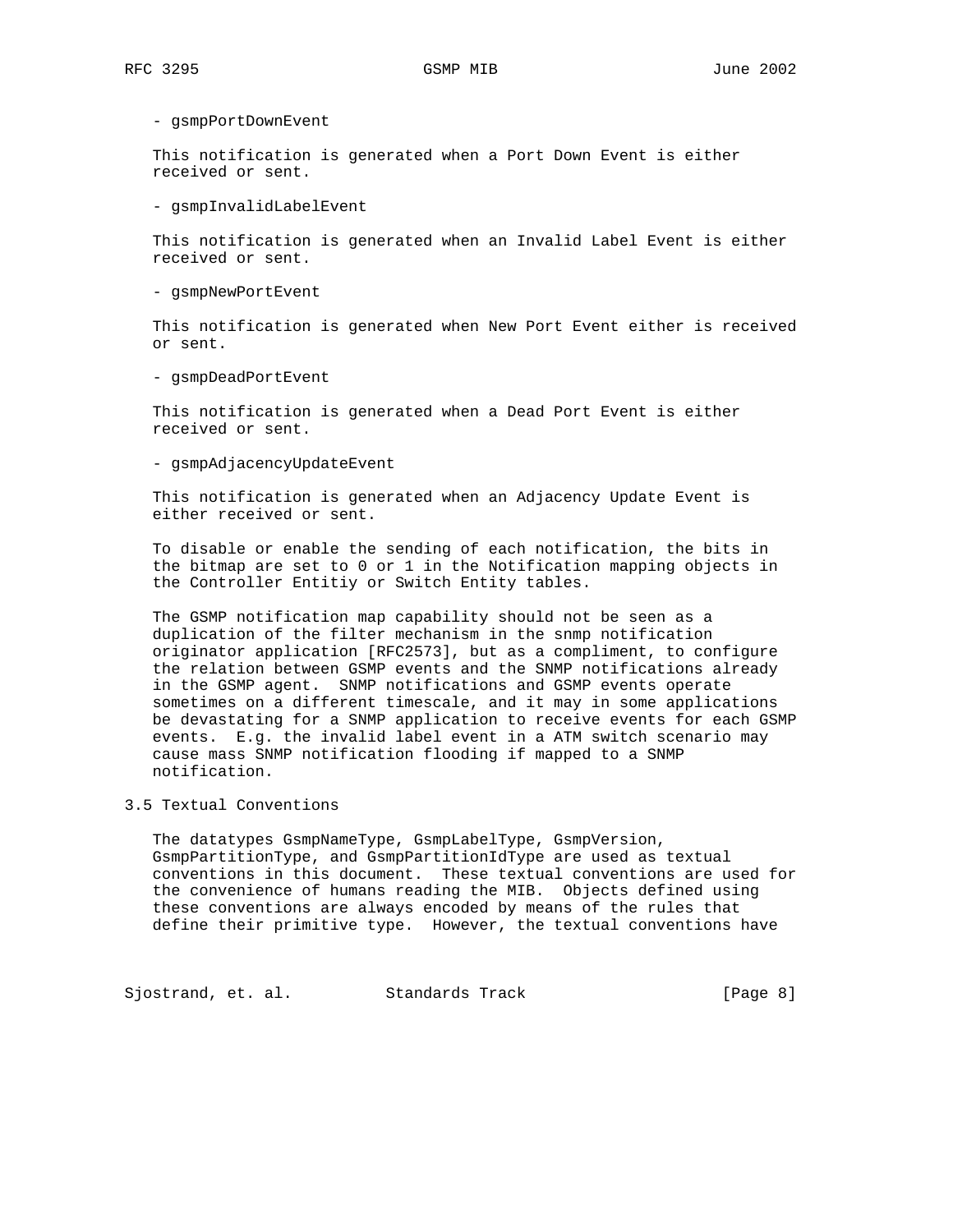special semantics associated with them. Hence, no changes to the SMI or the SNMP are necessary to accommodate these textual conventions which are adopted merely for the convenience of readers. 4. GSMP MIB Definitions GSMP-MIB DEFINITIONS ::= BEGIN IMPORTS OBJECT-TYPE, MODULE-IDENTITY, NOTIFICATION-TYPE, Unsigned32, Integer32, mib-2 FROM SNMPv2-SMI  $-$  [RFC2578] RowStatus, TruthValue, TimeStamp, StorageType, TEXTUAL-CONVENTION FROM SNMPv2-TC  $---$  [RFC2579] MODULE-COMPLIANCE, OBJECT-GROUP, NOTIFICATION-GROUP FROM SNMPv2-CONF  $---$  [RFC2580] ZeroBasedCounter32 FROM RMON2-MIB  $---$  [RFC2021] InterfaceIndex FROM IF-MIB  $-$  [RFC2863] AtmVcIdentifier, AtmVpIdentifier FROM ATM-TC-MIB  $-$  [RFC2514] InetAddressType, InetAddress, InetPortNumber FROM INET-ADDRESS-MIB ;  $-$  [RFC3291] gsmpMIB MODULE-IDENTITY LAST-UPDATED "200205310000Z" -- May 31, 2002 ORGANIZATION "General Switch Management Protocol (gsmp) Working Group, IETF" CONTACT-INFO "WG Charter: http://www.ietf.org/html.charters/gsmp-charter.html WG-email: gsmp@ietf.org<br>Subscribe: qsmp-request@ gsmp-request@ietf.org Email Archive: ftp://ftp.ietf.org/ietf-mail-archive/gsmp/ WG Chair: Avri Doria<br>Email: avri@acm.o avri@acm.org WG Chair: Kenneth Sundell Email: ksundell@nortelnetworks.com Editor: Hans Sjostrand Email: hans@ipunplugged.com

Sjostrand, et. al. Standards Track [Page 9]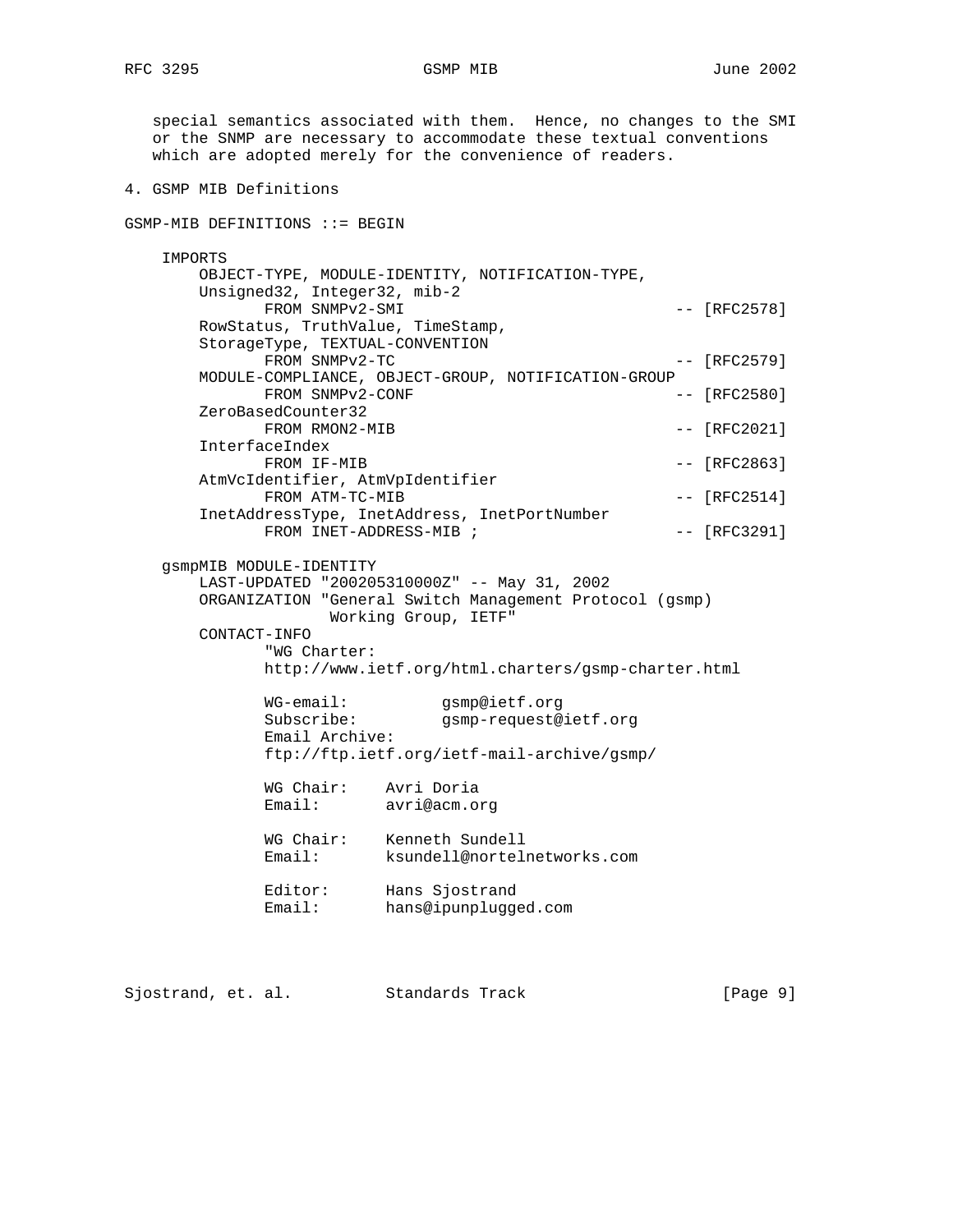Editor: Joachim Buerkle<br>ioachim buerkle Email: joachim.buerkle@nortelnetworks.com Editor: Balaji Srinivasan Email: balaji@cplane.com" DESCRIPTION "This MIB contains managed object definitions for the General Switch Management Protocol, GSMP, version 3" REVISION "200205310000Z" DESCRIPTION "Initial Version, published as RFC 3295"  $::=$  { mib-2 98 } gsmpNotifications OBJECT IDENTIFIER ::= { gsmpMIB 0 } OBJECT IDENTIFIER  $::=$   ${$  gsmpMIB 1  $}$  gsmpNotificationsObjects OBJECT IDENTIFIER ::= { gsmpMIB 2 } gsmpConformance OBJECT IDENTIFIER ::= { gsmpMIB 3 } --\*\*\*\*\*\*\*\*\*\*\*\*\*\*\*\*\*\*\*\*\*\*\*\*\*\*\*\*\*\*\*\*\*\*\*\*\*\*\*\*\*\*\*\*\*\*\*\*\*\*\*\*\*\*\*\*\*\*\*\*\*\* -- GSMP Textual Conventions --\*\*\*\*\*\*\*\*\*\*\*\*\*\*\*\*\*\*\*\*\*\*\*\*\*\*\*\*\*\*\*\*\*\*\*\*\*\*\*\*\*\*\*\*\*\*\*\*\*\*\*\*\*\*\*\*\*\*\*\*\*\* GsmpNameType ::= TEXTUAL-CONVENTION STATUS current DESCRIPTION "The Name is a 48-bit quantity. A 48-bit IEEE 802 MAC address, if available, may be used." SYNTAX OCTET STRING (SIZE(6)) GsmpPartitionType ::= TEXTUAL-CONVENTION STATUS current DESCRIPTION "Defining if partitions are used and how the partition id is negotiated. " SYNTAX INTEGER { noPartition(1), fixedPartitionRequest(2), fixedPartitionAssigned(3) } GsmpPartitionIdType ::= TEXTUAL-CONVENTION STATUS current DESCRIPTION "A 8-bit quantity. The format of the Partition ID is not defined in GSMP. If desired, the Partition ID can be divided into multiple sub-identifiers within a single

Sjostrand, et. al. Standards Track [Page 10]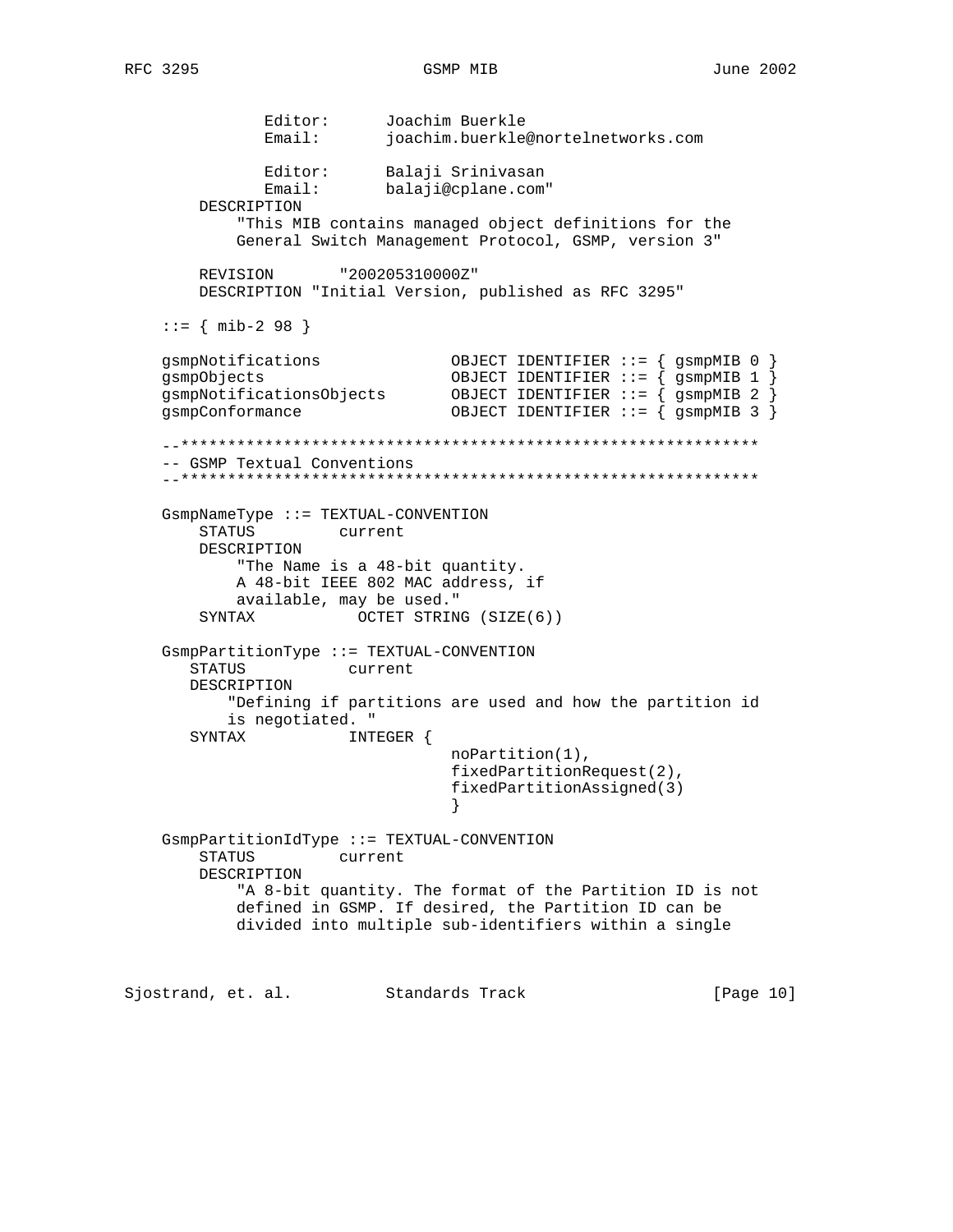partition. For example: the Partition ID could be subdivided into a 6-bit partition number and a 2-bit sub-identifier which would allow a switch to support 64 partitions with 4 available IDs per partition." SYNTAX OCTET STRING (SIZE(1)) GsmpVersion ::= TEXTUAL-CONVENTION STATUS current DESCRIPTION "The version numbers defined for the GSMP protocol. The version numbers used are defined in the specifications of the respective protocol, 1 - GSMPv1.1 [RFC1987] 2 - GSMPv2.0 [RFC2397] 3 - GSMPv3 [RFC3292] Other numbers may be defined for other versions of the GSMP protocol." SYNTAX Unsigned32 GsmpLabelType ::= TEXTUAL-CONVENTION STATUS current DESCRIPTION "The label is structured as a TLV, a tuple, consisting of a Type, a Length, and a Value. The structure is defined in [RFC 3292]. The label TLV is encoded as a 2 octet type field, followed by a 2 octet Length field, followed by a variable length Value field. Additionally, a label field can be composed of many stacked labels that together constitute the label." SYNTAX OCTET STRING --\*\*\*\*\*\*\*\*\*\*\*\*\*\*\*\*\*\*\*\*\*\*\*\*\*\*\*\*\*\*\*\*\*\*\*\*\*\*\*\*\*\*\*\*\*\*\*\*\*\*\*\*\*\*\*\*\*\*\*\*\*\* -- GSMP Entity Objects --\*\*\*\*\*\*\*\*\*\*\*\*\*\*\*\*\*\*\*\*\*\*\*\*\*\*\*\*\*\*\*\*\*\*\*\*\*\*\*\*\*\*\*\*\*\*\*\*\*\*\*\*\*\*\*\*\*\*\*\*\*\* -- -- Switch Controller Entity table - gsmpControllerTable OBJECT-TYPE SYNTAX SEQUENCE OF GsmpControllerEntry MAX-ACCESS not-accessible STATUS current DESCRIPTION "This table represents the Switch Controller Entities. An entry in this table needs to be configured (created) before a GSMP session might be started."  $::=$  { gsmpObjects 1 }

Sjostrand, et. al. Standards Track [Page 11]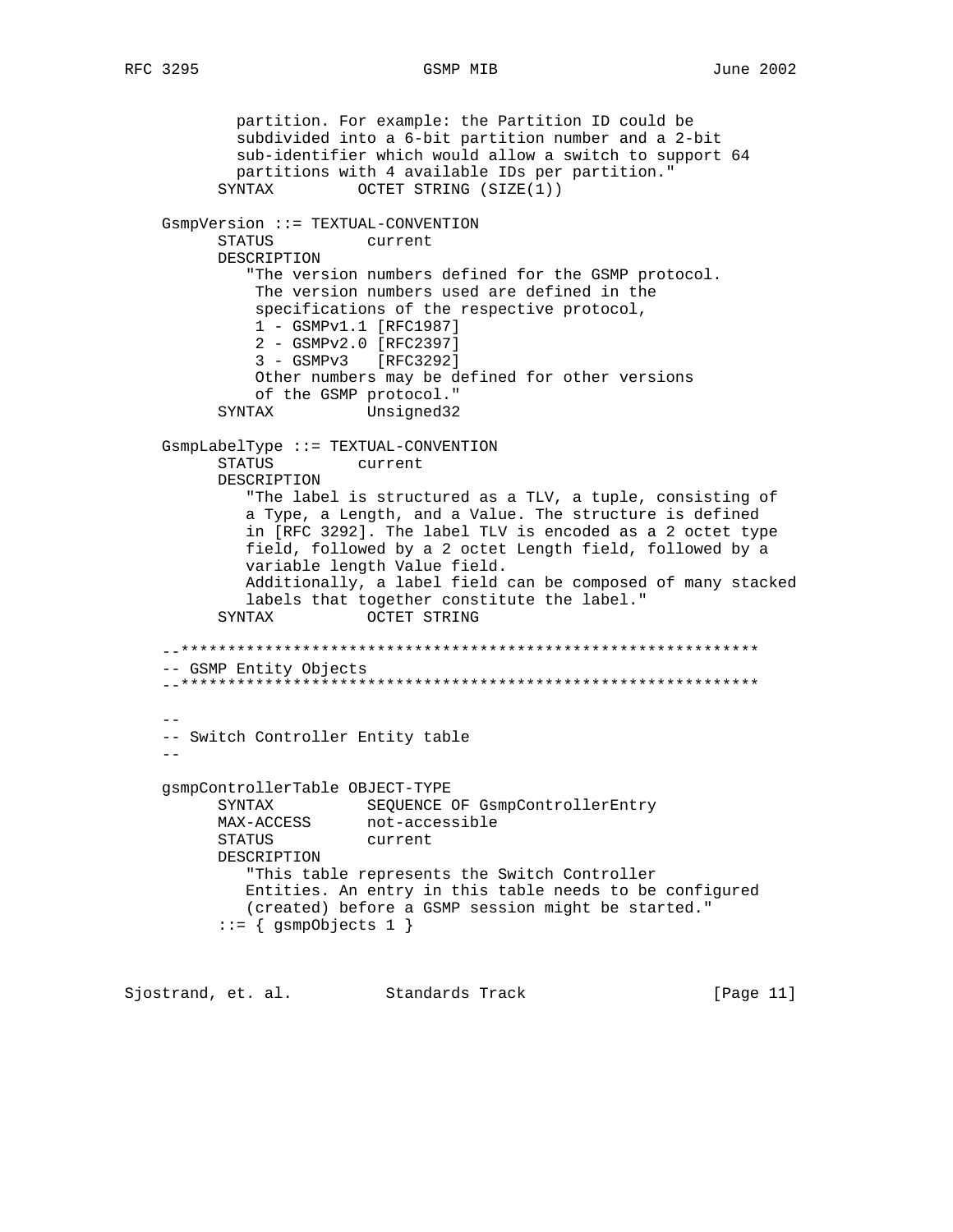```
 gsmpControllerEntry OBJECT-TYPE
SYNTAX GsmpControllerEntry
MAX-ACCESS not-accessible
        STATUS current
        DESCRIPTION
              "An entry in the table showing
              the data for a specific Switch Controller
              Entity. If partitions are used, one entity
              corresponds to one specific switch partition.
              Depending of the encapsulation used,
              a corresponding row in the gsmpAtmEncapTable or the
              gsmpTcpIpEncapTable may have been created."
        INDEX { gsmpControllerEntityId }
        ::= { gsmpControllerTable 1 }
    GsmpControllerEntry ::= SEQUENCE {
       gsmpControllerEntityId GsmpNameType,<br>qsmpControllerMaxVersion GsmpVersion,
       gsmpControllerMaxVersion
       gsmpControllerTimer Unsigned32,
       gsmpControllerPort Unsigned32,
       gsmpControllerInstance Unsigned32,<br>gsmpControllerPartitionType GsmpPartitionType,<br>gsmpControllerPartitionId<br>gsmpControllerDoResync TruthValue,
       gsmpcontrollerPartitionType
       gsmpControllerPartitionId
       gsmpControllerDoResync Truth<br>qsmpControllerNotificationMap BITS,
gsmpControllerNotificationMap BITS,
gsmpControllerSessionState TNTEGER,
gsmpControllerStorageType storageType,
        gsmpControllerRowStatus RowStatus
 }
    gsmpControllerEntityId OBJECT-TYPE
 SYNTAX GsmpNameType
MAX-ACCESS not-accessible
       SINIAA<br>MAX-ACCESS not-acce<br>STATUS current
        DESCRIPTION
              "The Switch Controller Entity Id is unique
              within the operational context of the device."
        ::= { gsmpControllerEntry 1 }
   gsmpControllerMaxVersion OBJECT-TYPE
       SYNTAX GsmpVersion
MAX-ACCESS read-create
 STATUS current
       DESCRIPTION
             "The max version number of the GSMP protocol being used
             in this session. The version is negotiated by the
             adjacency protocol."
       DEFVAL { 3 }
```
Sjostrand, et. al. Standards Track [Page 12]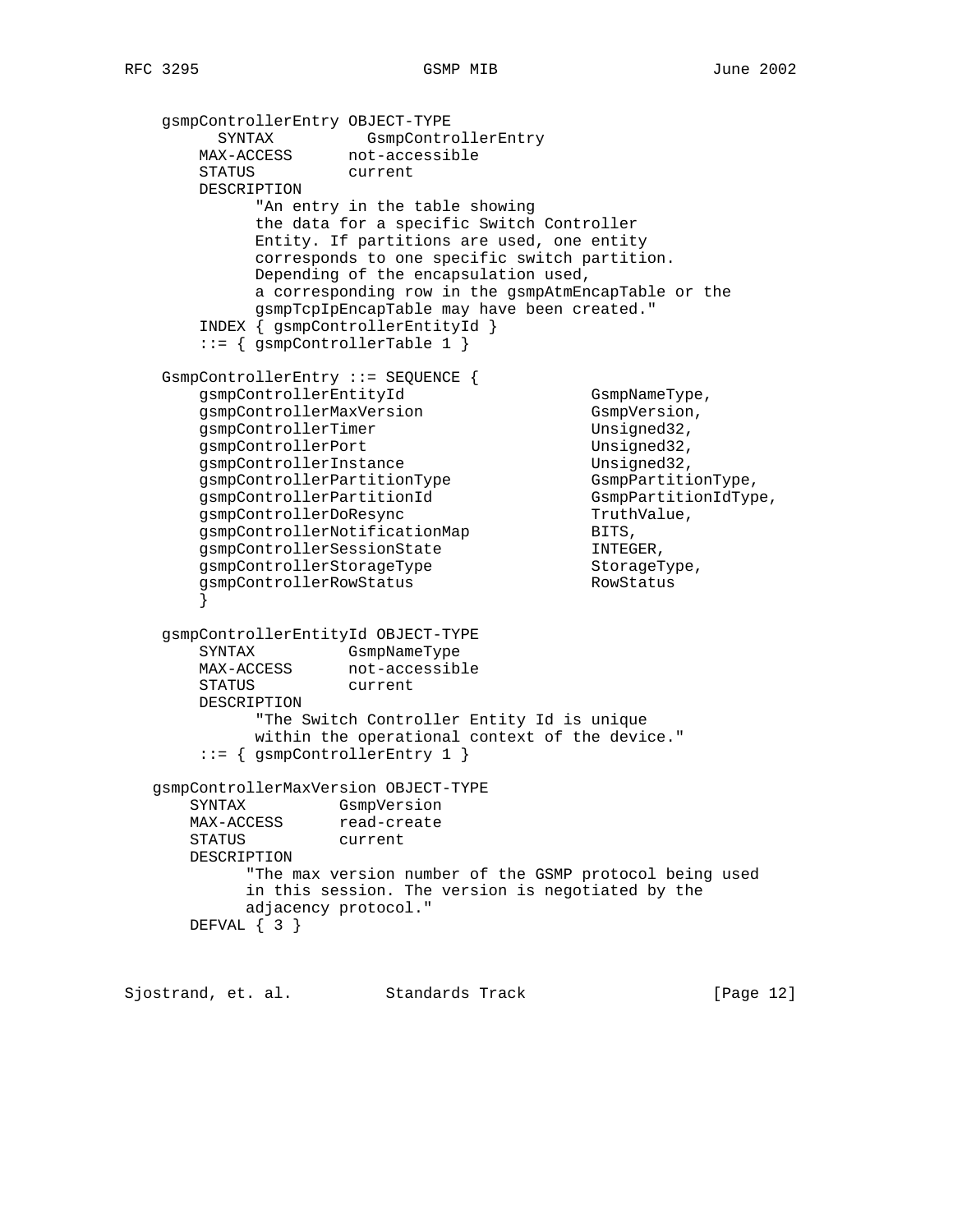```
 ::= { gsmpControllerEntry 2 }
   gsmpControllerTimer OBJECT-TYPE
      SYNTAX Unsigned32(1..255)
 UNITS "100ms"
MAX-ACCESS read-create
 STATUS current
       DESCRIPTION
           "The timer specifies the nominal time between
           periodic adjacency protocol messages. It is a constant
           for the duration of a GSMP session. The timer is
           specified in units of 100ms."
       DEFVAL { 10 }
       ::= { gsmpControllerEntry 3 }
   gsmpControllerPort OBJECT-TYPE
       SYNTAX Unsigned32
MAX-ACCESS read-create
 STATUS current
       DESCRIPTION
           "The local port number for the Switch Controller
           Entity."
       REFERENCE
          "General Switch Management Protocol V3: Section 3.1.2"
       ::= { gsmpControllerEntry 4 }
   gsmpControllerInstance OBJECT-TYPE
      SYNTAX Unsigned32(1..16777215)<br>MAX-ACCESS read-only
      MAX-ACCESS read-on<br>STATUS current
      STATUS
       DESCRIPTION
           "The instance number for the Switch Controller
           Entity. The Instance number is a 24-bit number
           that should be guaranteed to be unique within
           the recent past and to change when the link
           or node comes back up after going down. Zero is
           not a valid instance number. "
       ::= { gsmpControllerEntry 5 }
   gsmpControllerPartitionType OBJECT-TYPE
       SYNTAX GsmpPartitionType
      MAX-ACCESS read-create
       STATUS current
       DESCRIPTION
          "A controller can request the specific partition identifier
          to the session by setting the Partition Type to
          fixedPartitionRequest(2). A controller can let the switch
          decide whether it wants to assign a fixed partition ID or
```
Sjostrand, et. al. Standards Track [Page 13]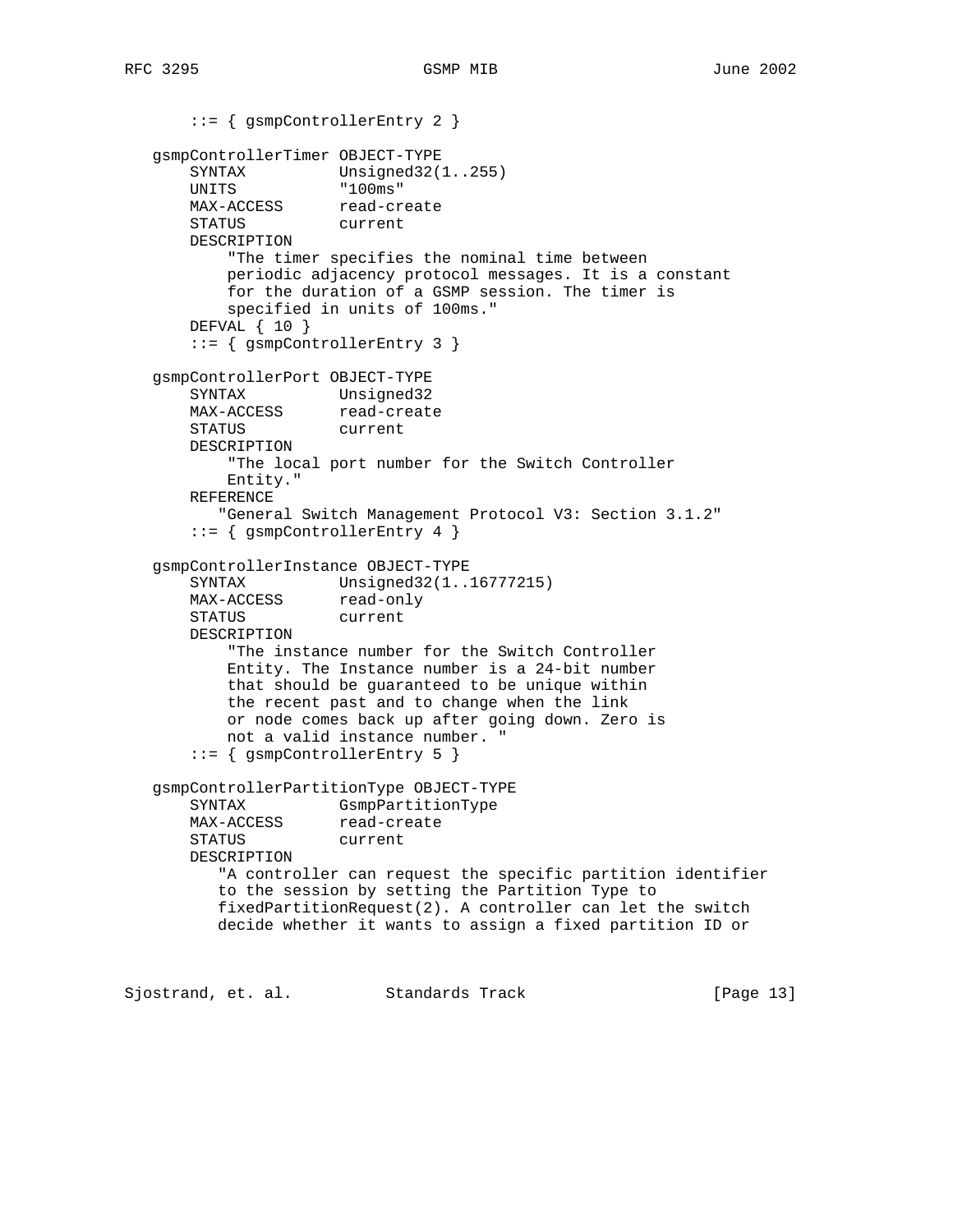```
 not, by setting the Partition Type to noPartition(1)."
       ::= { gsmpControllerEntry 6 }
   gsmpControllerPartitionId OBJECT-TYPE
       SYNTAX GsmpPartitionIdType
      MAX-ACCESS read-create
       STATUS current
       DESCRIPTION
           "The Id for the specific switch partition that this
           Switch Controller is concerned with.
           If partitions are not used or if the controller lets the
           switch assigns Partition ID, i.e Partition Type =
           noPartition(1), then this object is undefined."
       ::= { gsmpControllerEntry 7 }
   gsmpControllerDoResync OBJECT-TYPE
      SYNTAX TruthValue<br>MAX-ACCESS read-create
      MAX-ACCESS
       STATUS current
       DESCRIPTION
           "This object specifies whether the controller should
           resynchronise or reset in case of loss of synchronisation.
           If this object is set to true then the Controller should
           resync with PFLAG=2 (recovered adjacency)."
       DEFVAL { true }
       ::= { gsmpControllerEntry 8 }
   gsmpControllerNotificationMap OBJECT-TYPE
       SYNTAX BITS {
                                   sessionDown(0),
                                   sessionUp(1),
                                 sendFailureIndication(2),
                                  receivedFailureIndication(3),
                                  portUpEvent(4),
                                  portDownEvent(5),
                                   invalidLabelEvent(6),
                                  newPortEvent(7),
                                   deadPortEvent(8),
                            adjacencyUpdateEvent(9)<br>}
 }
      MAX-ACCESS read-create
       STATUS current
       DESCRIPTION
           "This bitmap defines whether a corresponding SNMP
           notification should be sent if a GSMP event is received
           by the Switch Controller. If the bit is set to 1 a
           notification should be sent. The handling and filtering of
           the SNMP notifications are then further specified in the
```
Sjostrand, et. al. Standards Track [Page 14]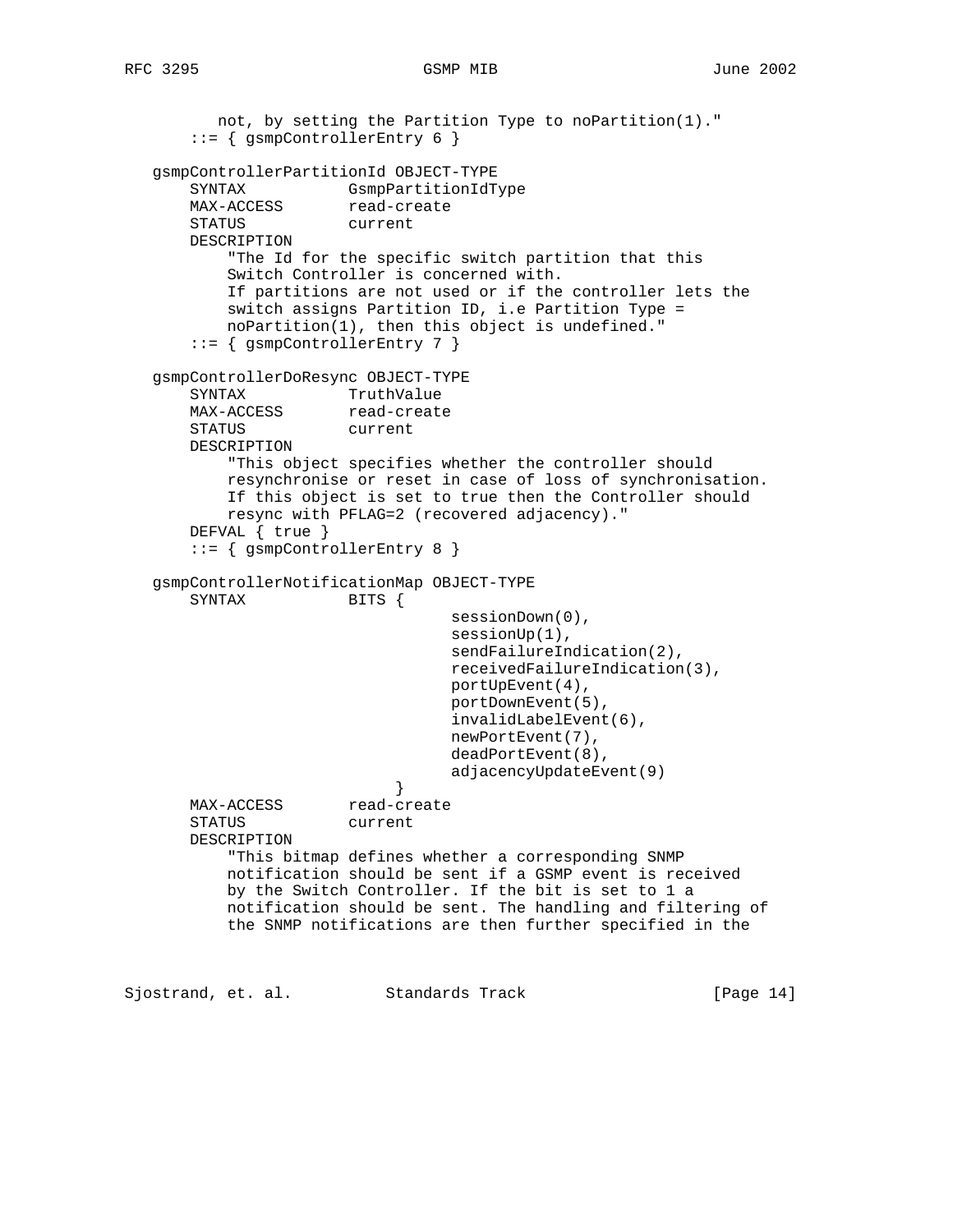```
RFC 3295 GSMP MIB June 2002
```
 SNMP notification originator application. " DEFVAL {{ sessionDown, sessionUp, sendFailureIndication, receivedFailureIndication }} ::= { gsmpControllerEntry 9 } gsmpControllerSessionState OBJECT-TYPE SYNTAX INTEGER {  $null(1)$ , synsent(2), synrcvd(3), estab(4) } MAX-ACCESS read-only STATUS current DESCRIPTION "The state for the existing or potential session that this entity is concerned with. The NULL state is returned if the proper encapsulation data is not yet configured, if the row is not in active status or if the session is in NULL state as defined in the GSMP specification." ::= { gsmpControllerEntry 10} gsmpControllerStorageType OBJECT-TYPE SYNTAX StorageType MAX-ACCESS read-create STATUS current DESCRIPTION "The storage type for this controller entity. Conceptual rows having the value 'permanent' need not allow write-access to any columnar objects in the row." DEFVAL { nonVolatile } ::= { gsmpControllerEntry 11 } gsmpControllerRowStatus OBJECT-TYPE SYNTAX RowStatus MAX-ACCESS read-create STATUS current DESCRIPTION "An object that allows entries in this table to be created and deleted using the RowStatus convention. While the row is in active state it's not possible to modify the value of any object for that row except the gsmpControllerNotificationMap and the gsmpControllerRowStatus objects." ::= { gsmpControllerEntry 12 }

Sjostrand, et. al. Standards Track [Page 15]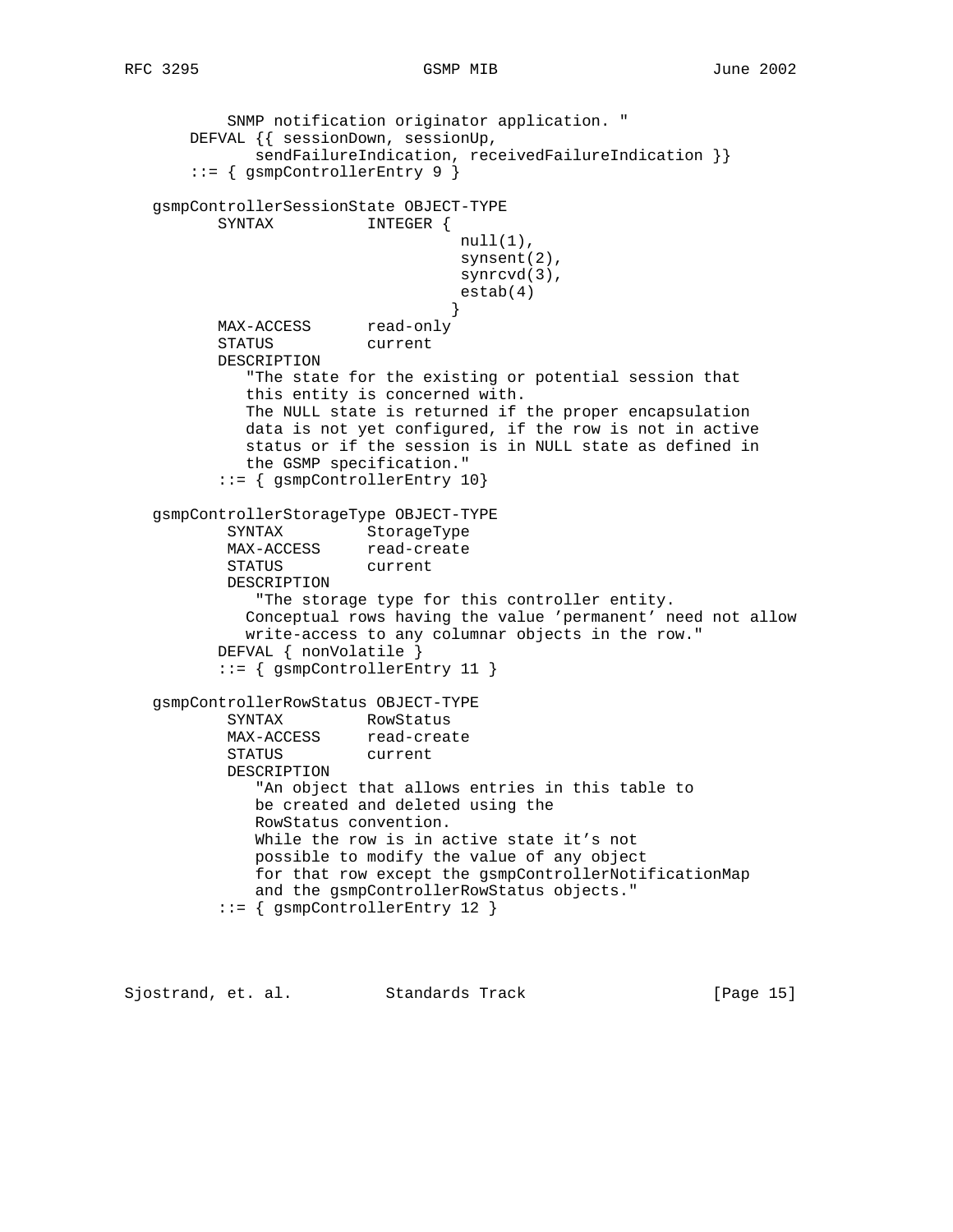RFC 3295 GSMP MIB June 2002

```
 --
    -- Switch Entity table
 --
    gsmpSwitchTable OBJECT-TYPE
 SYNTAX SEQUENCE OF GsmpSwitchEntry
 MAX-ACCESS not-accessible
      STATUS current
      DESCRIPTION
           "This table represents the Switch
           Entities. An entry in this table needs to be configured
           (created) before a GSMP session might be started."
       ::= { gsmpObjects 2 }
    gsmpSwitchEntry OBJECT-TYPE
 SYNTAX GsmpSwitchEntry
 MAX-ACCESS not-accessible
 STATUS current
      DESCRIPTION
           "An entry in the table showing
           the data for a specific Switch
           Entity. If partitions are used, one entity
           corresponds to one specific switch partition.
           Depending of the encapsulation used,
           a corresponding row in the gsmpAtmEncapTable or the
           gsmpTcpIpEncapTable may have been created."
       INDEX { gsmpSwitchEntityId }
      ::= { qsmpSwitchTable 1 }
    GsmpSwitchEntry ::= SEQUENCE {
gsmpSwitchEntityId GsmpNameType,
gsmpSwitchMaxVersion GsmpVersion,
gsmpSwitchTimer Unsigned32,
gsmpSwitchName GsmpNameType,
gsmpSwitchPort Unsigned32,
gsmpSwitchInstance Unsigned32,
gsmpSwitchPartitionType GsmpPartitionType,
 gsmpSwitchPartitionId GsmpPartitionIdType,
gsmpSwitchNotificationMap BITS,
 gsmpSwitchSwitchType OCTET STRING,
gsmpSwitchWindowSize Unsigned32,
gsmpSwitchSessionState INTEGER,
gsmpSwitchStorageType storageType,
gsmpSwitchRowStatus RowStatus
 }
    gsmpSwitchEntityId OBJECT-TYPE
      SYNTAX GsmpNameType
```
Sjostrand, et. al. Standards Track [Page 16]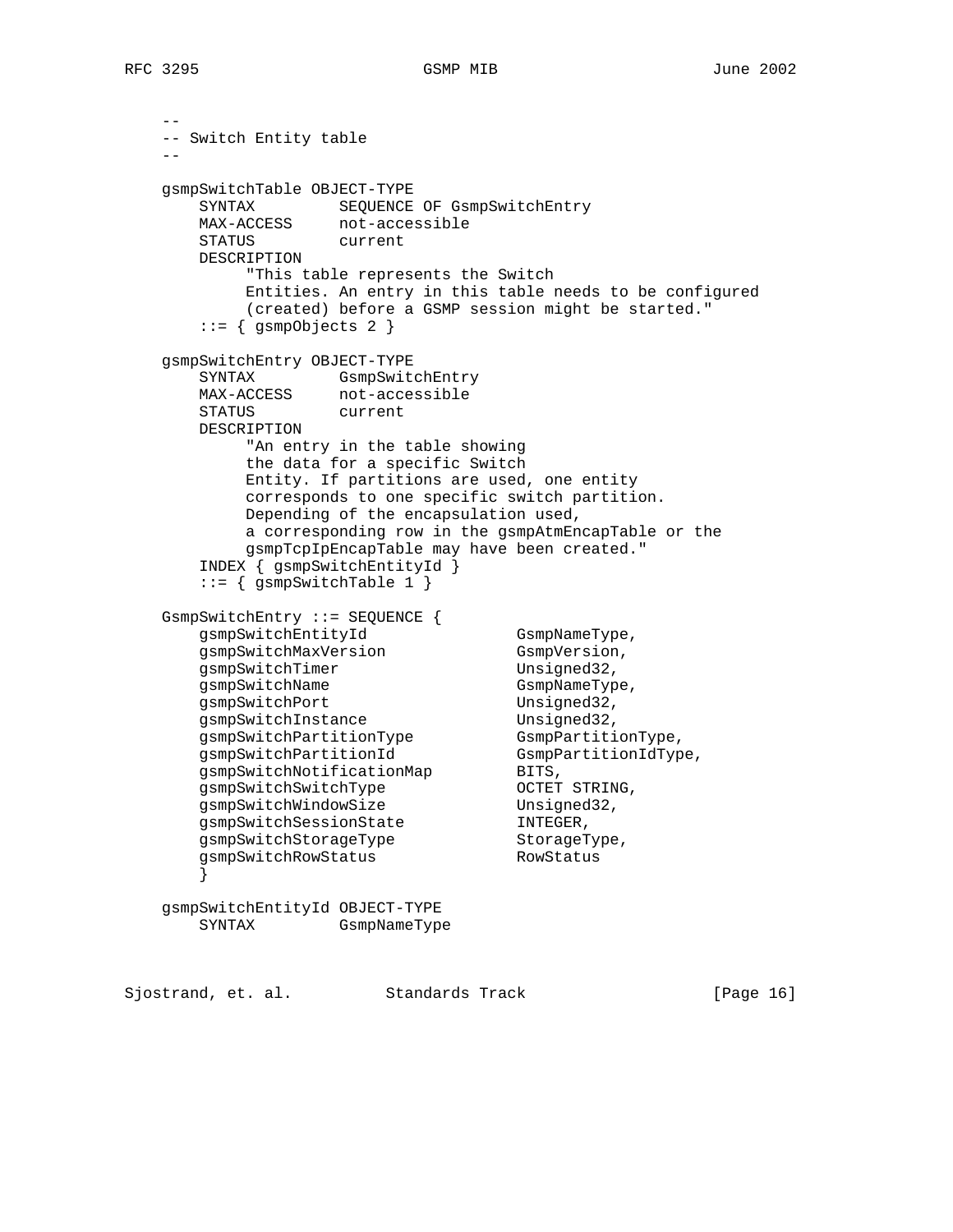```
RFC 3295 GSMP MIB June 2002
```
 MAX-ACCESS not-accessible STATUS current DESCRIPTION "The Switch Entity Id is unique within the operational context of the device. " ::= { gsmpSwitchEntry 1 } gsmpSwitchMaxVersion OBJECT-TYPE SYNTAX GsmpVersion MAX-ACCESS read-create STATUS current DESCRIPTION "The max version number of the GSMP protocol being supported by this Switch. The version is negotiated by the adjacency protocol." DEFVAL { 3 } ::= { gsmpSwitchEntry 2 } gsmpSwitchTimer OBJECT-TYPE SYNTAX Unsigned32(1..255) UNITS "100ms" MAX-ACCESS read-create STATUS current DESCRIPTION "The timer specifies the nominal time between periodic adjacency protocol messages. It is a constant for the duration of a GSMP session. The timer is specified in units of 100ms." DEFVAL { 10 } ::= { gsmpSwitchEntry 3 } gsmpSwitchName OBJECT-TYPE SYNTAX GsmpNameType MAX-ACCESS read-create STATUS current DESCRIPTION "The name of the Switch. The first three octets must be an Organisationally Unique Identifier (OUI) that identifies the manufacturer of the Switch. This is by default set to the same value as the gsmpSwitchId object if not separately specified. " ::= {gsmpSwitchEntry 4 } gsmpSwitchPort OBJECT-TYPE SYNTAX Unsigned32 MAX-ACCESS read-create STATUS current DESCRIPTION Sjostrand, et. al. Standards Track [Page 17]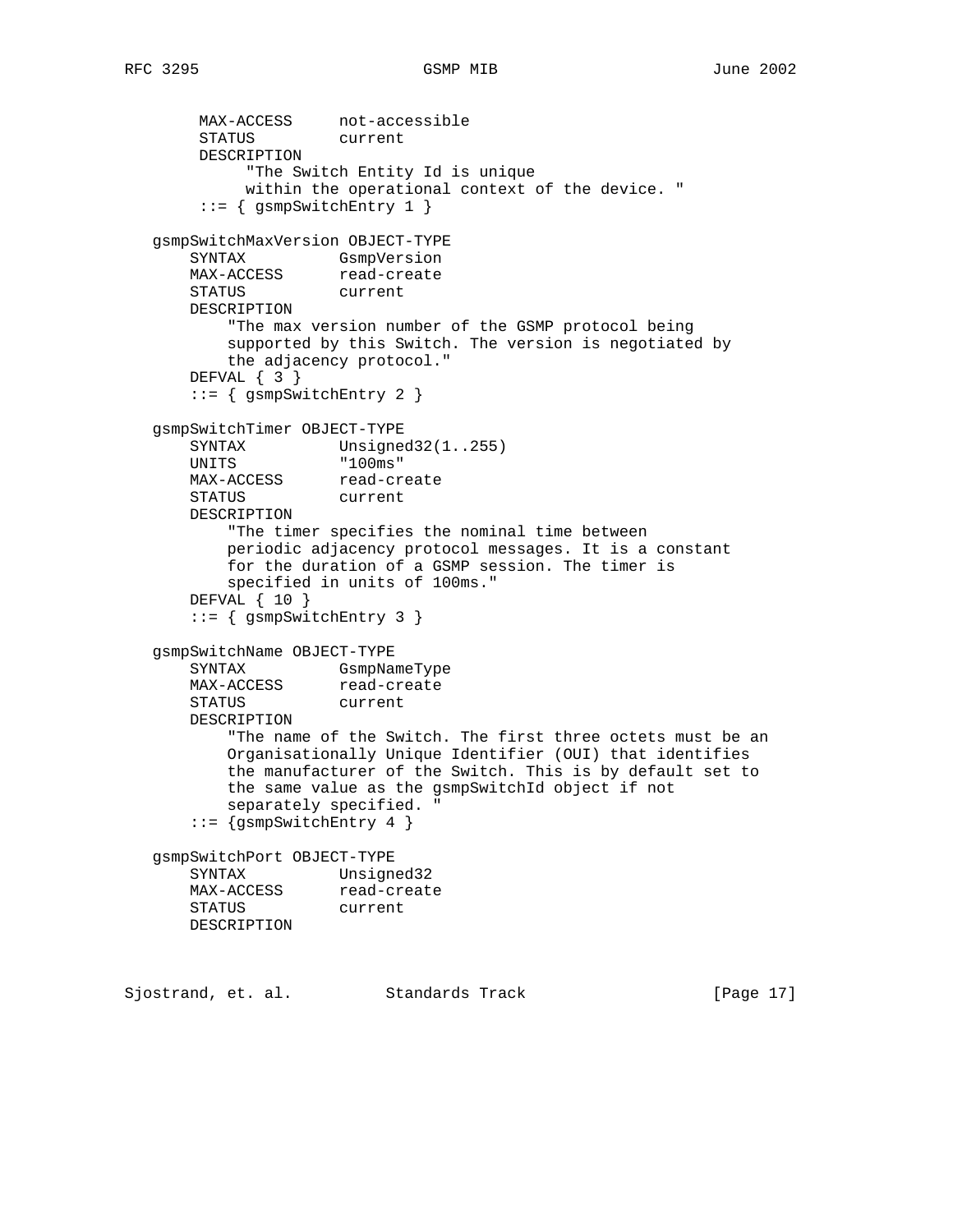```
RFC 3295 GSMP MIB June 2002
```
 "The local port number for this Switch Entity." REFERENCE "General Switch Management Protocol V3: Section 3.1.2" ::= { gsmpSwitchEntry 5 } gsmpSwitchInstance OBJECT-TYPE SYNTAX Unsigned32(1..16777215) MAX-ACCESS read-only STATUS current DESCRIPTION "The instance number for the Switch Entity. The Instance number is a 24-bit number that should be guaranteed to be unique within the recent past and to change when the link or node comes back up after going down. Zero is not a valid instance number." ::= { gsmpSwitchEntry 6 } gsmpSwitchPartitionType OBJECT-TYPE SYNTAX GsmpPartitionType MAX-ACCESS read-create STATUS current DESCRIPTION "A switch can assign the specific partition identifier to the session by setting the Partition Type to fixedPartitionAssigned(3). A switch can specify that no partitions are handled in the session by setting the Partition Type to noPartition(1)." ::= { gsmpSwitchEntry 7 } gsmpSwitchPartitionId OBJECT-TYPE SYNTAX GsmpPartitionIdType MAX-ACCESS read-create STATUS current DESCRIPTION "The Id for this specific switch partition that the switch entity represents. If partitions are not used, i.e. Partition Type = noPartition $(1)$ , then this object is undefined." ::= { gsmpSwitchEntry 8 } gsmpSwitchNotificationMap OBJECT-TYPE SYNTAX BITS { sessionDown(0), sessionUp(1), sendFailureIndication(2), receivedFailureIndication(3), portUpEvent(4), Sjostrand, et. al. Standards Track [Page 18]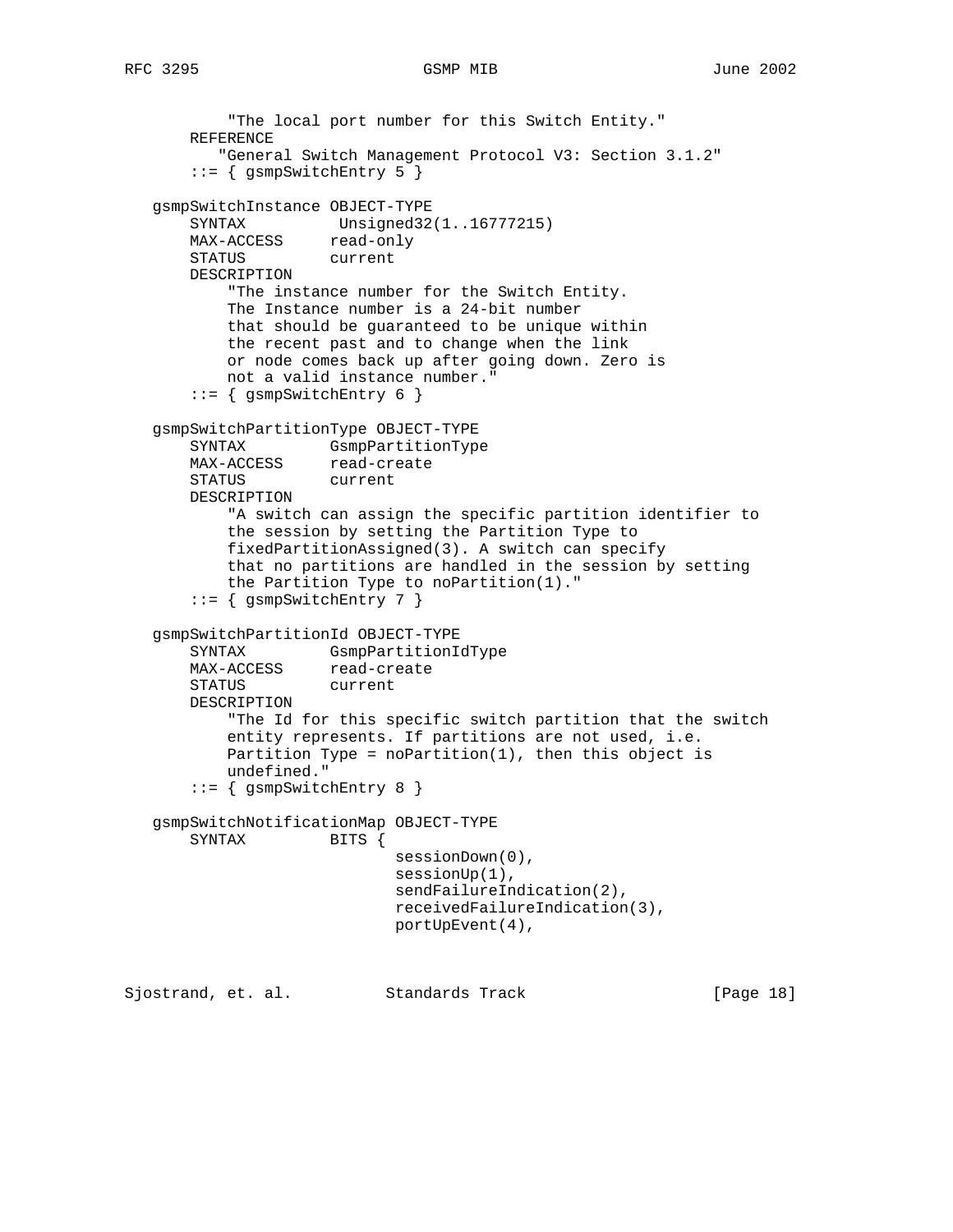portDownEvent(5), invalidLabelEvent(6), newPortEvent(7), deadPortEvent(8), adjacencyUpdateEvent(9) } MAX-ACCESS read-create STATUS current DESCRIPTION "This bitmap defines whether a corresponding SNMP notification should be sent if an GSMP event is sent by the Switch Entity. If the bit is set to 1 a notification should be sent. The handling and filtering of the SNMP notifications are then further specified in the SNMP notification originator application. " DEFVAL {{ sessionDown, sessionUp, sendFailureIndication, receivedFailureIndication } } ::= { gsmpSwitchEntry 9 } gsmpSwitchSwitchType OBJECT-TYPE SYNTAX OCTET STRING (SIZE(2)) MAX-ACCESS read-create STATUS current DESCRIPTION "A 16-bit field allocated by the manufacturer of the switch. The Switch Type identifies the product. When the Switch Type is combined with the OUI from the Switch Name the product is uniquely identified. " ::= { gsmpSwitchEntry 10 } gsmpSwitchWindowSize OBJECT-TYPE SYNTAX Unsigned32(1..65535) MAX-ACCESS read-create STATUS current DESCRIPTION "The maximum number of unacknowledged request messages that may be transmitted by the controller without the possibility of loss. This field is used to prevent request messages from being lost in the switch because of overflow in the receive buffer. The field is a hint to the controller." ::= { gsmpSwitchEntry 11 } gsmpSwitchSessionState OBJECT-TYPE SYNTAX INTEGER {  $null(1)$ , synsent(2),

Sjostrand, et. al. Standards Track [Page 19]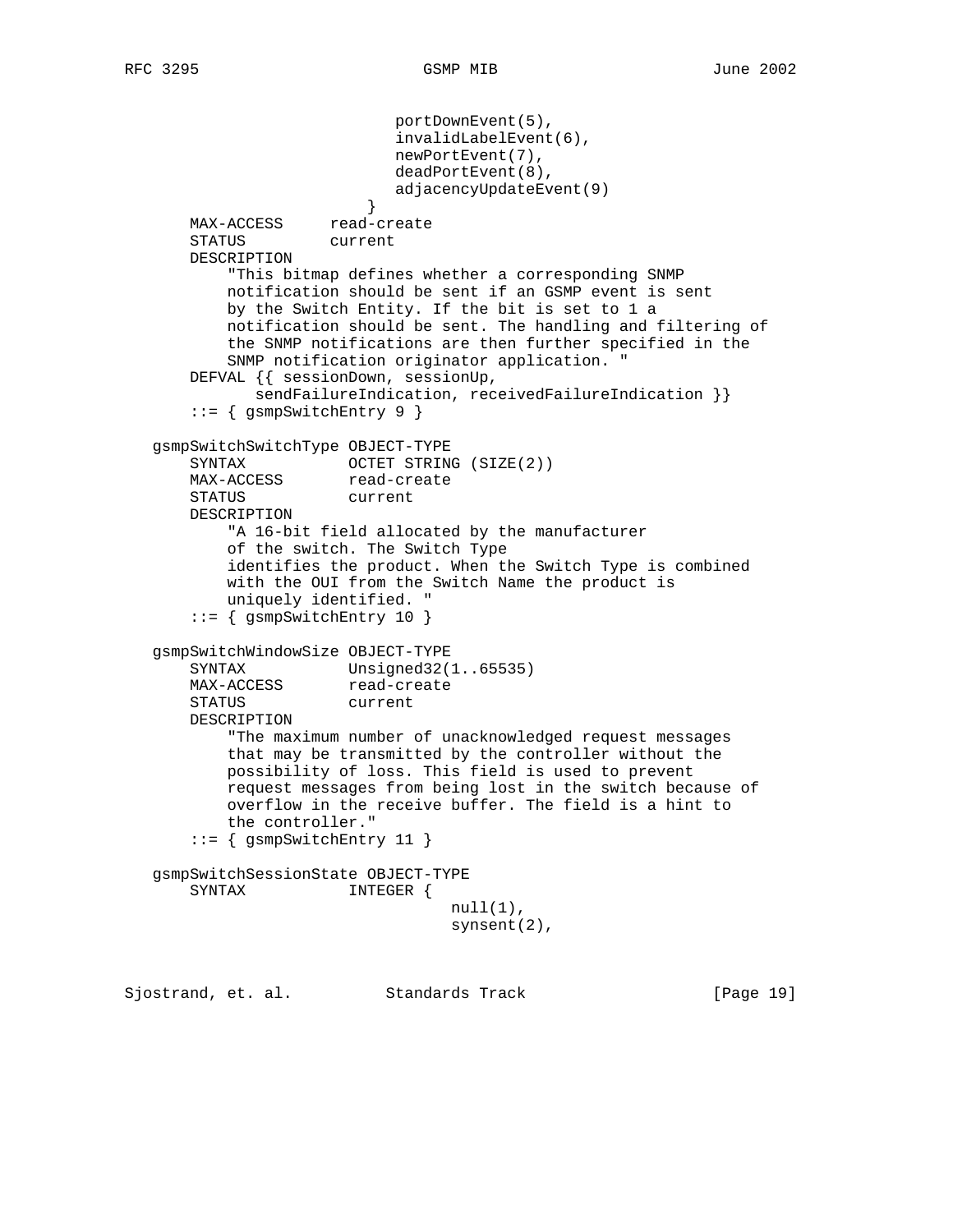synrcvd(3), estab(4) } MAX-ACCESS read-only STATUS current DESCRIPTION "The state for the existing or potential session that this entity is concerned with. The NULL state is returned if the proper encapsulation data is not yet configured, if the row is not in active status or if the session is in NULL state as defined in the GSMP specification." ::= { gsmpSwitchEntry 12} gsmpSwitchStorageType OBJECT-TYPE SYNTAX StorageType MAX-ACCESS read-create<br>STATUS current STATUS DESCRIPTION "The storage type for this switch entity. Conceptual rows having the value 'permanent' need not allow write-access to any columnar objects in the row." DEFVAL { nonVolatile } ::= { gsmpSwitchEntry 13 } gsmpSwitchRowStatus OBJECT-TYPE SYNTAX RowStatus MAX-ACCESS read-create STATUS current DESCRIPTION "An object that allows entries in this table to be created and deleted using the RowStatus convention. While the row is in active state it's not possible to modify the value of any object for that row except the gsmpSwitchNotificationMap and the gsmpSwitchRowStatus objects." ::= { gsmpSwitchEntry 14 } --\*\*\*\*\*\*\*\*\*\*\*\*\*\*\*\*\*\*\*\*\*\*\*\*\*\*\*\*\*\*\*\*\*\*\*\*\*\*\*\*\*\*\*\*\*\*\*\*\*\*\*\*\*\*\*\*\*\*\*\*\*\* -- GSMP Encapsulation Objects --\*\*\*\*\*\*\*\*\*\*\*\*\*\*\*\*\*\*\*\*\*\*\*\*\*\*\*\*\*\*\*\*\*\*\*\*\*\*\*\*\*\*\*\*\*\*\*\*\*\*\*\*\*\*\*\*\*\*\*\*\*\* -- -- GSMP ATM Encapsulation Table - gsmpAtmEncapTable OBJECT-TYPE

Sjostrand, et. al. Standards Track [Page 20]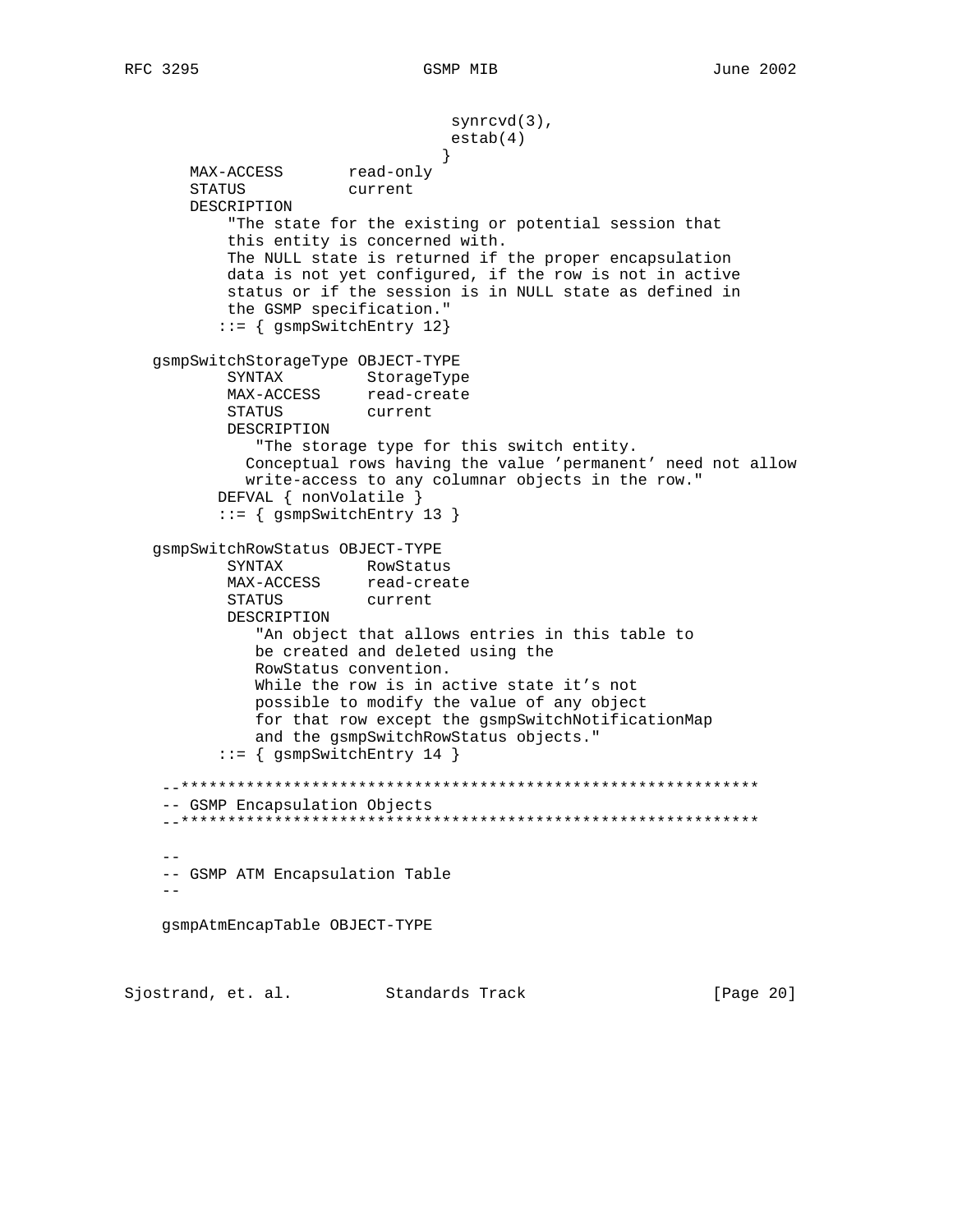```
SYNTAX SEQUENCE OF GsmpAtmEncapEntry
MAX-ACCESS not-accessible
 STATUS current
         DESCRIPTION
             "This table contains the atm encapsulation data
             for the Controller or Switch that uses atm aal5 as
             encapsulation. "
         ::= { gsmpObjects 3 }
    gsmpAtmEncapEntry OBJECT-TYPE
SYNTAX GsmpAtmEncapEntry
MAX-ACCESS not-accessible
      MAX-ACCESS not-acce<br>STATUS current
       DESCRIPTION
            "An entry in the table showing
            the encapsulation data for a specific
            Switch Controller entity or Switch entity."
        INDEX { gsmpAtmEncapEntityId }
        ::= { gsmpAtmEncapTable 1 }
    GsmpAtmEncapEntry ::= SEQUENCE {
gsmpAtmEncapEntityId GsmpNameType,
gsmpAtmEncapIfIndex InterfaceIndex,
gsmpAtmEncapVpi and atmVpIdentifier,
gsmpAtmEncapVci and atmVcIdentifier,
gsmpAtmEncapStorageType StorageType,
gsmpAtmEncapRowStatus RowStatus
 }
    gsmpAtmEncapEntityId OBJECT-TYPE
      SYNTAX GsmpNameType<br>MAX-ACCESS not-accessib
                   not-accessible
       STATUS current
       DESCRIPTION
            "The Controller Id or Switch Id that is unique
            within the operational context of the device. "
        ::= { gsmpAtmEncapEntry 1 }
    gsmpAtmEncapIfIndex OBJECT-TYPE
       SYNTAX InterfaceIndex
MAX-ACCESS read-create
 STATUS current
       DESCRIPTION
            "The interface index for the virtual channel over which
            the GSMP session is established, i.e., the GSMP control
            channel for LLC/SNAP encapsulated GSMP messages on an
            ATM data link layer."
        ::= { gsmpAtmEncapEntry 2 }
```
Sjostrand, et. al. Standards Track [Page 21]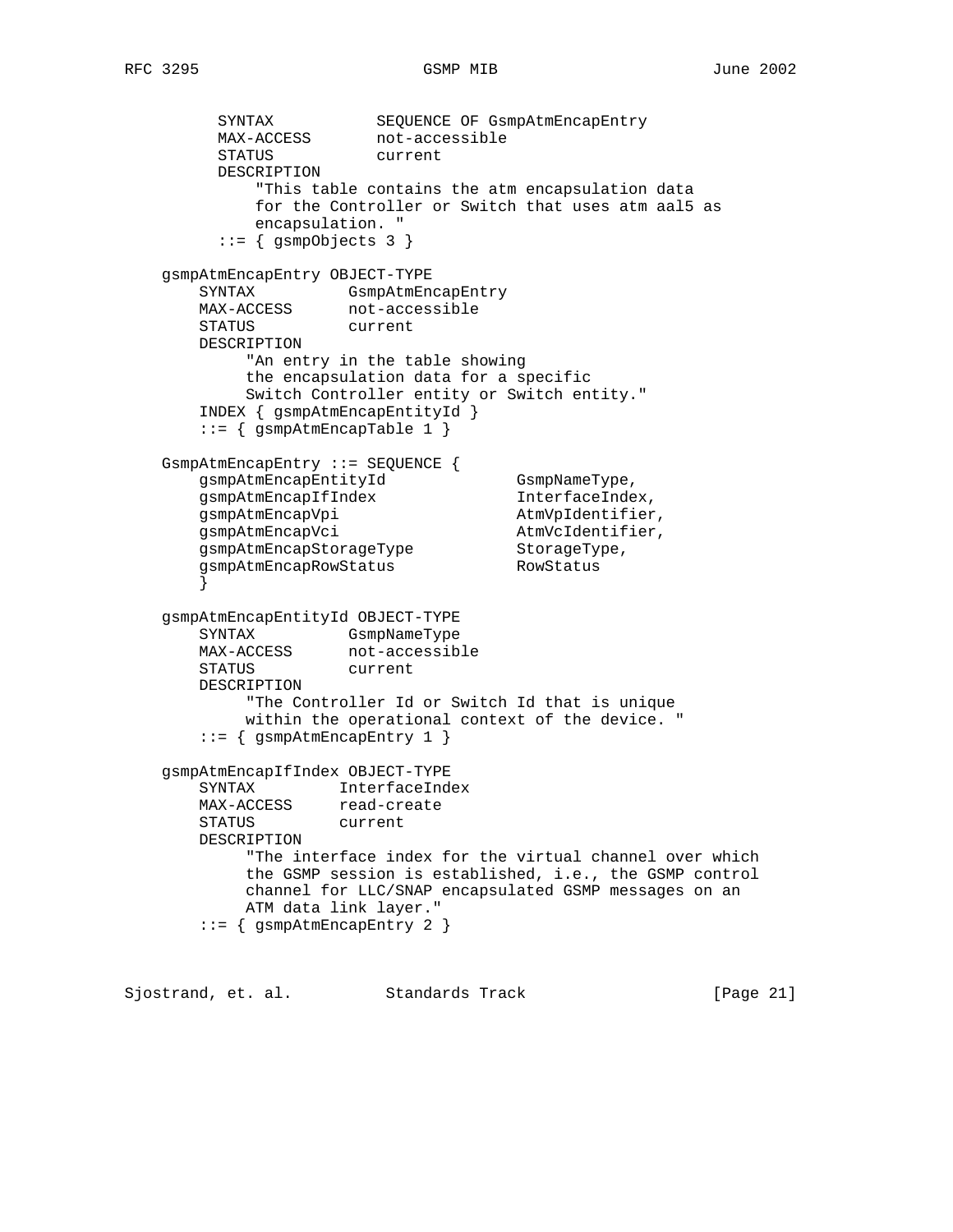```
 gsmpAtmEncapVpi OBJECT-TYPE
 SYNTAX AtmVpIdentifier
MAX-ACCESS read-create
       STATUS current
       DESCRIPTION
            " The VPI value for the virtual channel over which the
            GSMP session is established, i.e., the GSMP control
            channel for LLC/SNAP encapsulated GSMP messages on an
            ATM data link layer."
      DEFVAL { 0 }
          ::= { gsmpAtmEncapEntry 3 }
    gsmpAtmEncapVci OBJECT-TYPE
 SYNTAX AtmVcIdentifier
MAX-ACCESS read-create
 STATUS current
          DESCRIPTION
             " The VCI value for the virtual channel over which the
             GSMP session is established, i.e., the GSMP control
             channel for LLC/SNAP encapsulated GSMP messages on an
             ATM data link layer."
          DEFVAL { 15 }
         ::= { gsmpAtmEncapEntry 4 }
   gsmpAtmEncapStorageType OBJECT-TYPE
SYNTAX StorageType
MAX-ACCESS read-create
 STATUS current
          DESCRIPTION
             "The storage type for this entry. It should have the same
             value as the StorageType in the referring Switch
             Controller entity or Switch entity."
         DEFVAL { nonVolatile }
         ::= { qsmphAtmEncapEntry 5 }
   gsmpAtmEncapRowStatus OBJECT-TYPE
SYNTAX RowStatus
MAX-ACCESS read-create
 STATUS current
          DESCRIPTION
             "An object that allows entries in this table to
             be created and deleted using the
             RowStatus convention.
            While the row is in active state it's not
             possible to modify the value of any object
             for that row except the gsmpAtmEncapRowStatus object."
         ::= { gsmpAtmEncapEntry 6 }
```
Sjostrand, et. al. Standards Track [Page 22]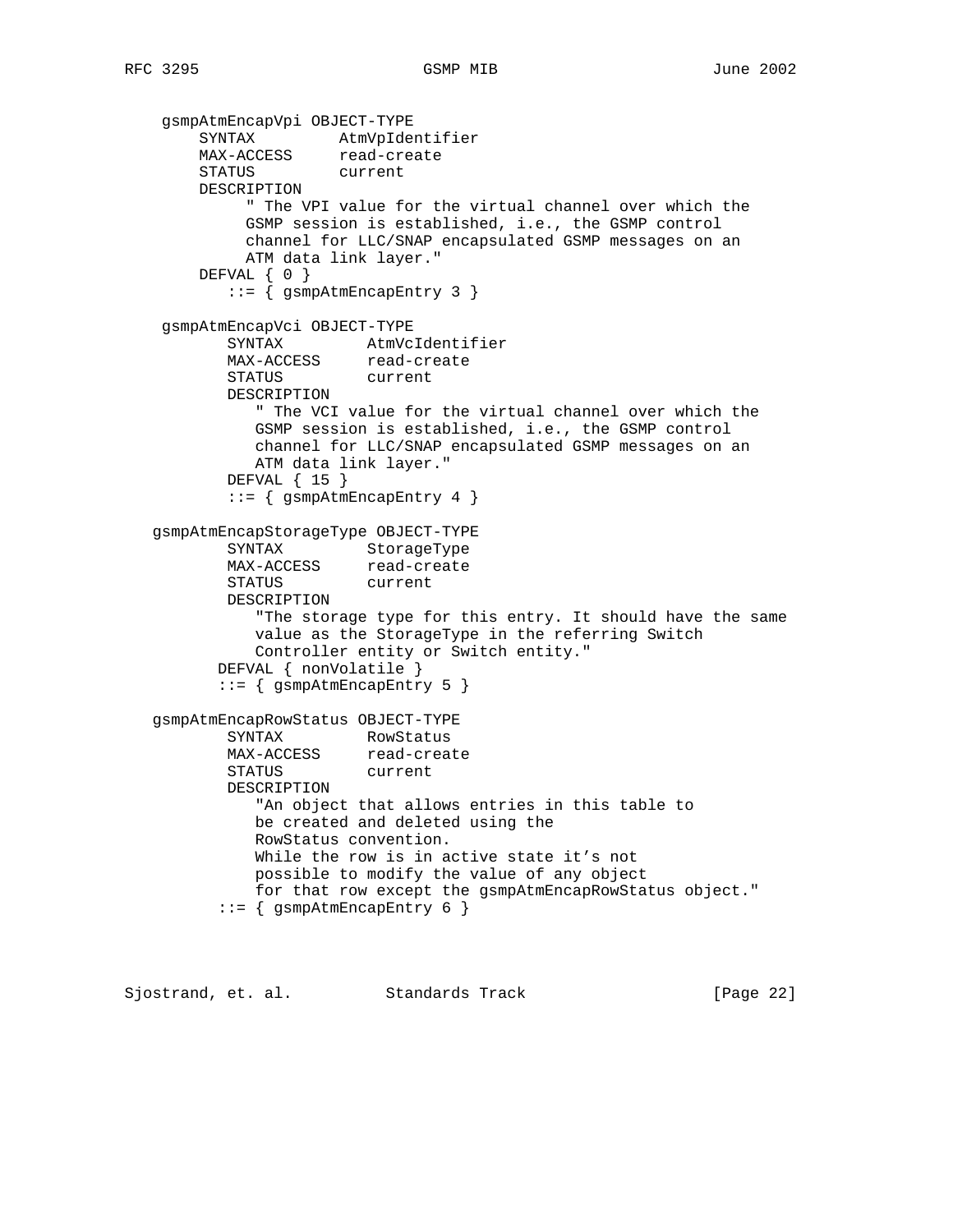RFC 3295 GSMP MIB June 2002

```
 --
    -- GSMP TCP/IP Encapsulation Table
 --
    gsmpTcpIpEncapTable OBJECT-TYPE
 SYNTAX SEQUENCE OF GsmpTcpIpEncapEntry
MAX-ACCESS not-accessible
        STATUS current
         DESCRIPTION
            "This table contains the encapsulation data
            for the Controller or Switch that uses TCP/IP as
            encapsulation."
       ::= { gsmpObjects 4 }
    gsmpTcpIpEncapEntry OBJECT-TYPE
 SYNTAX GsmpTcpIpEncapEntry
MAX-ACCESS not-accessible
 STATUS current
       DESCRIPTION
           "An entry in the table showing
           the encapsulation data for a specific
           Switch Controller entity or Switch entity."
       INDEX { gsmpTcpIpEncapEntityId }
       ::= { gsmpTcpIpEncapTable 1 }
 GsmpTcpIpEncapEntry ::= SEQUENCE {
gsmpTcpIpEncapEntityId GsmpNameType,
 gsmpTcpIpEncapAddressType InetAddressType,
gsmpTcpIpEncapAddress inetAddress,
 gsmpTcpIpEncapPortNumber InetPortNumber,
gsmpTcpIpEncapStorageType StorageType,
 gsmpTcpIpEncapRowStatus RowStatus
 }
    gsmpTcpIpEncapEntityId OBJECT-TYPE
       SYNTAX GsmpNameType
MAX-ACCESS not-accessible
 STATUS current
       DESCRIPTION
           "The Controller or Switch Id is unique
           within the operational context of the device. "
       ::= { gsmpTcpIpEncapEntry 1 }
    gsmpTcpIpEncapAddressType OBJECT-TYPE
       SYNTAX InetAddressType
MAX-ACCESS read-create
 STATUS current
       DESCRIPTION
Sjostrand, et. al. Standards Track [Page 23]
```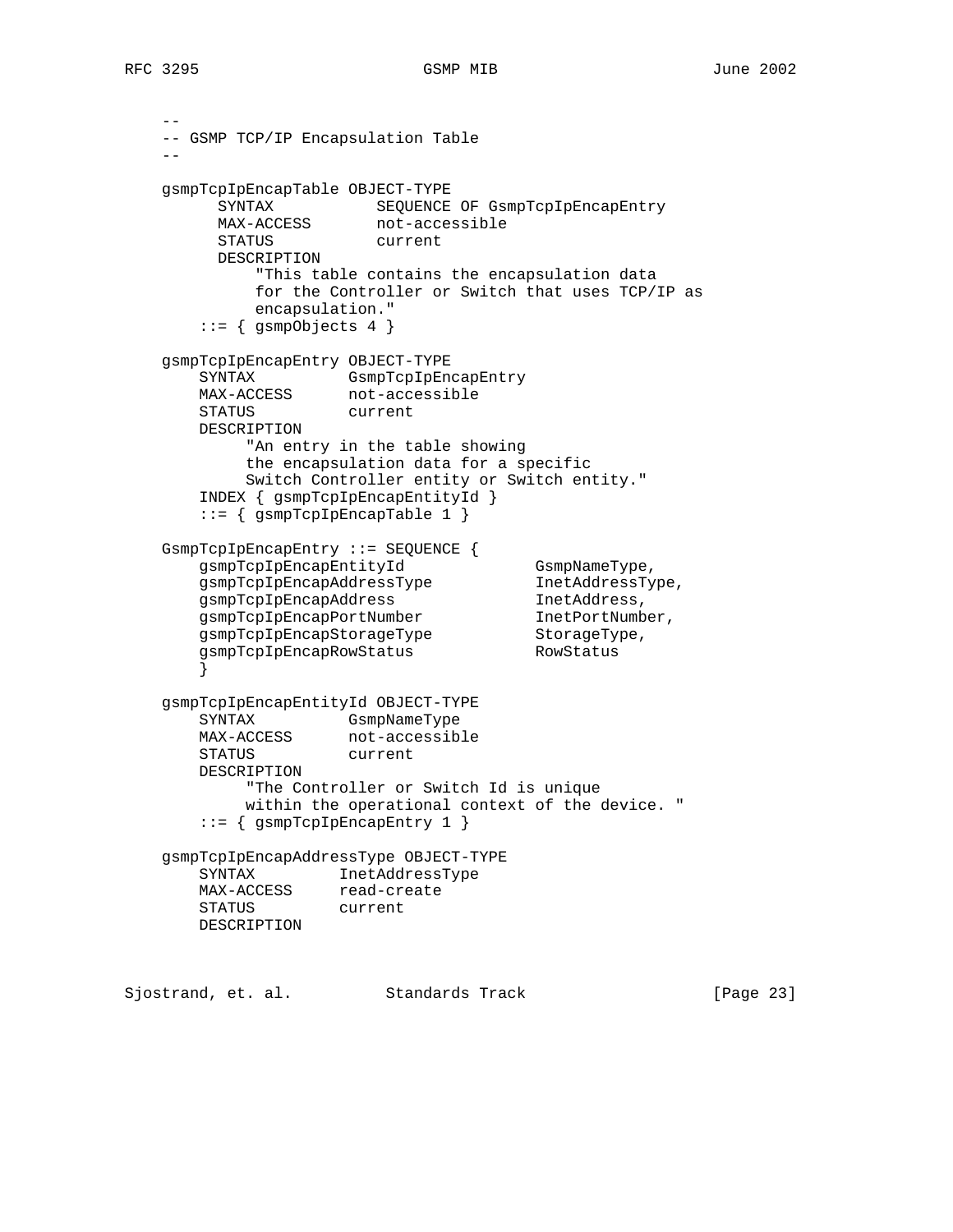"The type of address in gsmpTcpIpEncapAddress." ::= { gsmpTcpIpEncapEntry 2 } gsmpTcpIpEncapAddress OBJECT-TYPE SYNTAX InetAddress MAX-ACCESS read-create STATUS current DESCRIPTION "The IPv4 or IPv6 address used for the GSMP session peer." ::= { gsmpTcpIpEncapEntry 3 } gsmpTcpIpEncapPortNumber OBJECT-TYPE SYNTAX InetPortNumber MAX-ACCESS read-create STATUS current DESCRIPTION "The TCP port number used for the TCP session establishment to the GSMP peer." DEFVAL { 6068 } ::= { gsmpTcpIpEncapEntry 4 } gsmpTcpIpEncapStorageType OBJECT-TYPE SYNTAX StorageType MAX-ACCESS read-create STATUS current DESCRIPTION "The storage type for this entry. It should have the same value as the StorageType in the referring Switch Controller entity or Switch entity." DEFVAL { nonVolatile } ::= { gsmpTcpIpEncapEntry 5 } gsmpTcpIpEncapRowStatus OBJECT-TYPE SYNTAX RowStatus MAX-ACCESS read-create STATUS current DESCRIPTION "An object that allows entries in this table to be created and deleted using the RowStatus convention. While the row is in active state it's not possible to modify the value of any object for that row except the gsmpTcpIpEncapRowStatus object." ::= { gsmpTcpIpEncapEntry 6 } --\*\*\*\*\*\*\*\*\*\*\*\*\*\*\*\*\*\*\*\*\*\*\*\*\*\*\*\*\*\*\*\*\*\*\*\*\*\*\*\*\*\*\*\*\*\*\*\*\*\*\*\*\*\*\*\*\*\*\*\*\*\* -- GSMP Session Objects

Sjostrand, et. al. Standards Track [Page 24]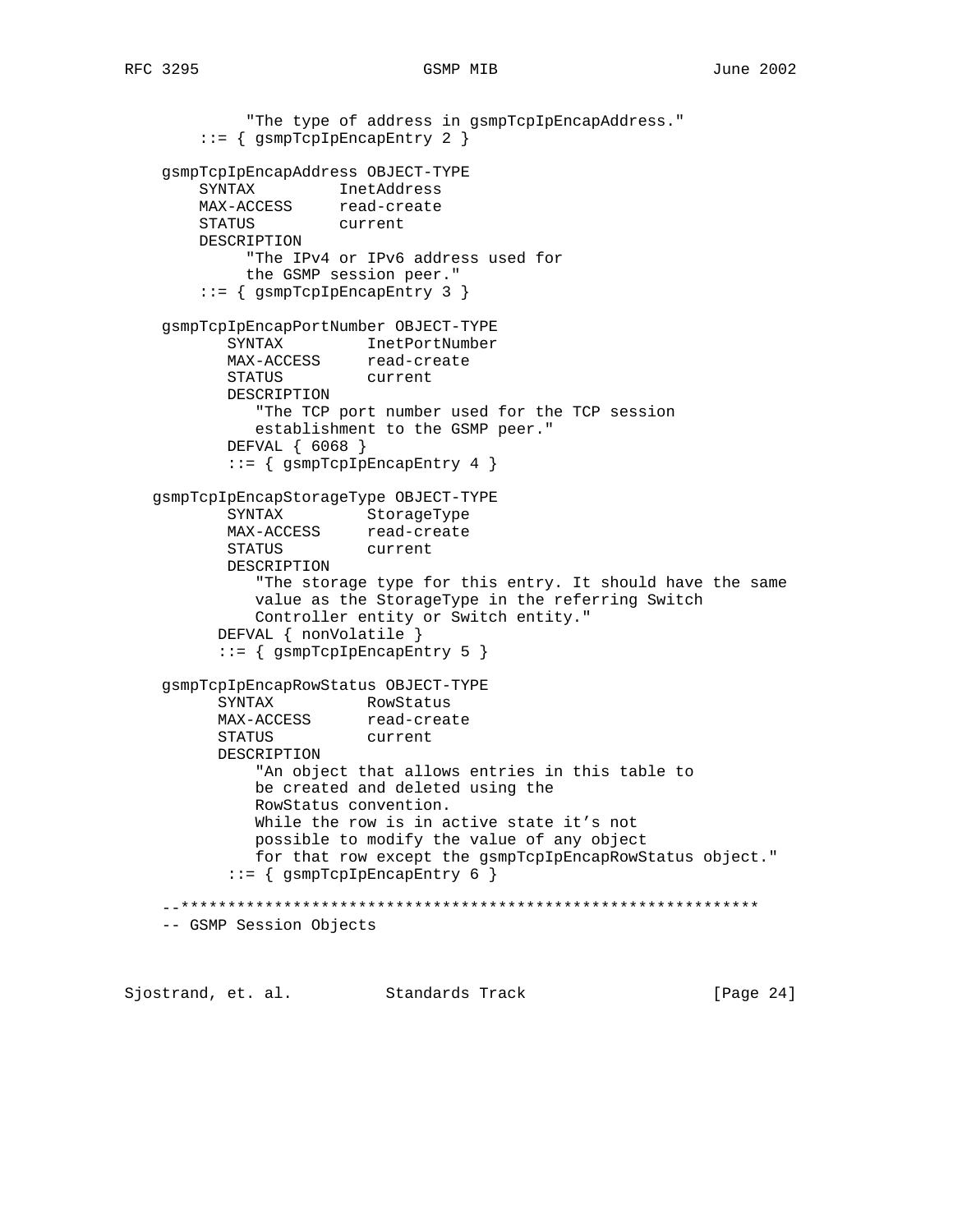```
 --**************************************************************
 --
    -- GSMP Session table
 --
    gsmpSessionTable OBJECT-TYPE
 SYNTAX SEQUENCE OF GsmpSessionEntry
 MAX-ACCESS not-accessible
         STATUS current
         DESCRIPTION
            "This table represents the sessions between
            Controller and Switch pairs. "
      ::= { gsmpObjects 5 }
    gsmpSessionEntry OBJECT-TYPE
       SYNTAX GsmpSessionEntry
 MAX-ACCESS not-accessible
 STATUS current
       DESCRIPTION
           "An entry in the table showing
           the session data for a specific Controller and
           Switch pair. Also, statistics for this specific
           session is shown."
       INDEX { gsmpSessionThisSideId, gsmpSessionFarSideId }
       ::= { gsmpSessionTable 1 }
    GsmpSessionEntry ::= SEQUENCE {
      gsmpSessionThisSideId<br>qsmpSessionFarSideId GsmpNameType,
      gsmpSessionFarSideId
      gsmpSessionVersion GsmpVersion,
      gsmpSessionTimer 1nteger32,
      gsmpSessionPartitionId GsmpPartitionIdType,
      gsmpSessionAdjacencyCount Unsigned32,
      gsmpSessionFarSideName GsmpNameType,
      gsmpSessionFarSidePort Unsigned32,
      gsmpSessionFarSideInstance Unsigned32,
      gsmpSessionLastFailureCode Unsigned32,
      gsmpSessionDiscontinuityTime TimeStamp,
gsmpSessionStartUptime TimeStamp,
 gsmpSessionStatSentMessages ZeroBasedCounter32,
 gsmpSessionStatFailureInds ZeroBasedCounter32,
gsmpSessionStatReceivedMessages                ZeroBasedCounter32,
 gsmpSessionStatReceivedFailures ZeroBasedCounter32,
 gsmpSessionStatPortUpEvents ZeroBasedCounter32,
 gsmpSessionStatPortDownEvents ZeroBasedCounter32,
 gsmpSessionStatInvLabelEvents ZeroBasedCounter32,
 gsmpSessionStatNewPortEvents ZeroBasedCounter32,
```
Sjostrand, et. al. Standards Track [Page 25]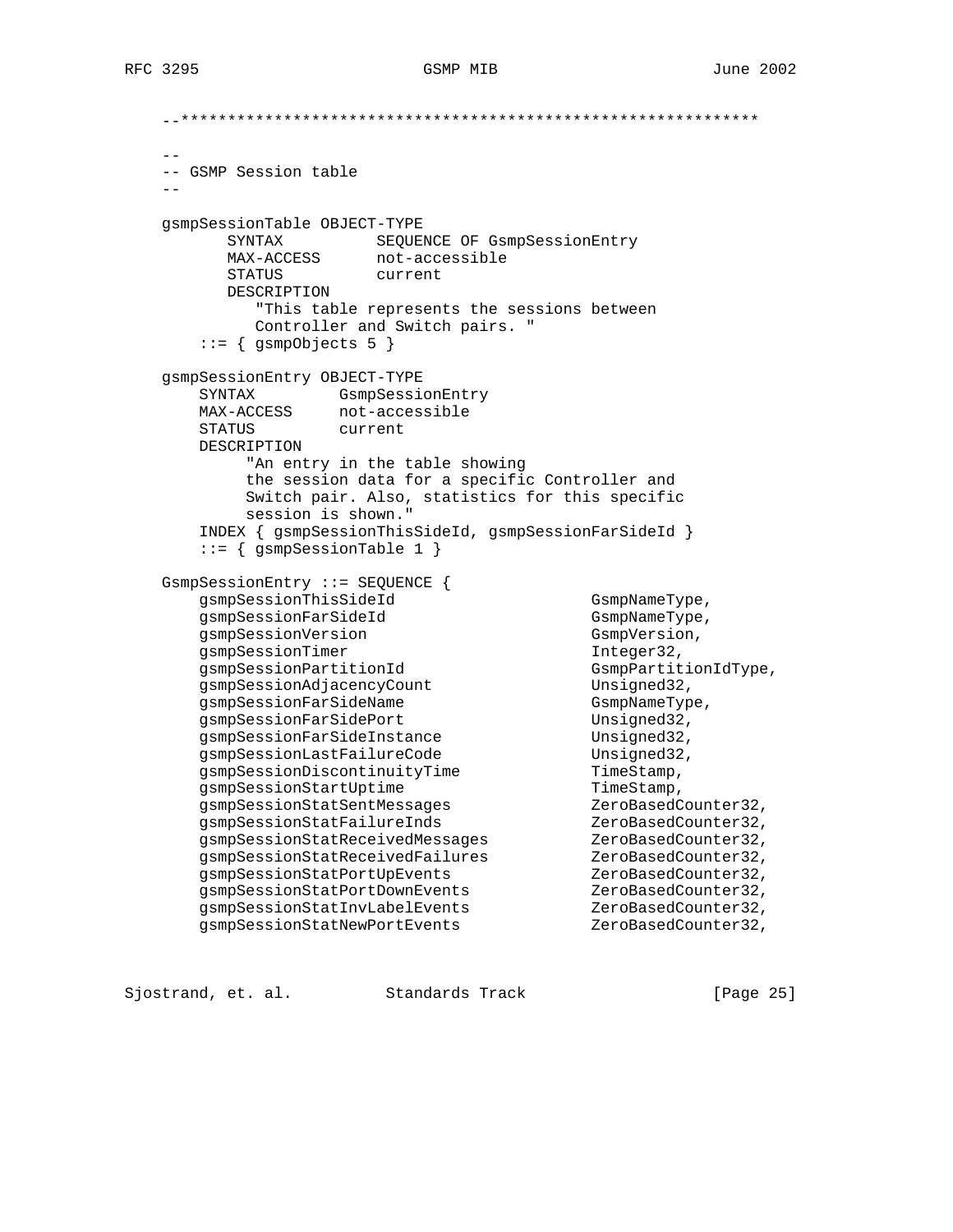```
 gsmpSessionStatDeadPortEvents ZeroBasedCounter32,
       gsmpSessionStatAdjUpdateEvents
 }
    gsmpSessionThisSideId OBJECT-TYPE
       SYNTAX GsmpNameType
      MAX-ACCESS not-accessible
       STATUS current
       DESCRIPTION
            "This side ID uniquely identifies the entity that this
            session relates to within the operational
            context of the device. "
        ::= { gsmpSessionEntry 1 }
    gsmpSessionFarSideId OBJECT-TYPE
        SYNTAX GsmpNameType
 MAX-ACCESS not-accessible
 STATUS current
       DESCRIPTION
           "The Far side ID uniquely identifies the entity that this
           session is established against. "
        ::= { gsmpSessionEntry 2 }
   gsmpSessionVersion OBJECT-TYPE
 SYNTAX GsmpVersion
MAX-ACCESS read-only
       STATUS current
       DESCRIPTION
           "The version number of the GSMP protocol being used in
          this session. The version is the result of the
          negotiation by the adjacency protocol."
       ::= { gsmpSessionEntry 3 }
   gsmpSessionTimer OBJECT-TYPE
     SYNTAX Integer32
 UNITS "100ms"
MAX-ACCESS read-only
 STATUS current
       DESCRIPTION
          "The timer specifies the time remaining until the
          adjacency timer expires. The object could take negative
          values since if no valid GSMP messages are
          received in any period of time in excess of three times
          the value of the Timer negotiated by the adjacency
          protocol loss of synchronisation may be declared. The
          timer is specified in units of 100ms."
       ::= { gsmpSessionEntry 4 }
```
Sjostrand, et. al. Standards Track [Page 26]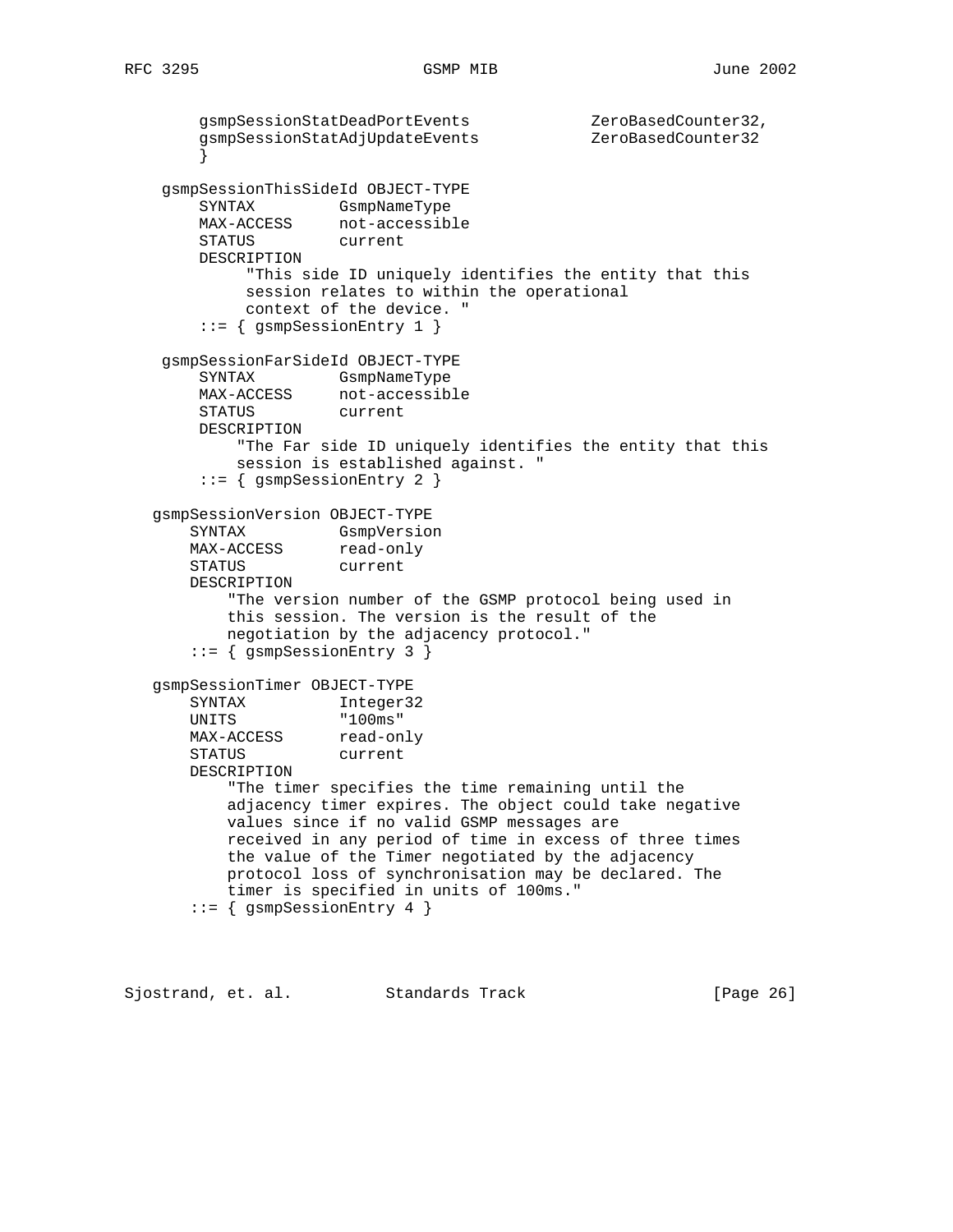```
 gsmpSessionPartitionId OBJECT-TYPE
 SYNTAX GsmpPartitionIdType
MAX-ACCESS read-only
       STATUS current
       DESCRIPTION
           "The Partition Id for the specific switch partition that
          this session is concerned with."
       ::= { gsmpSessionEntry 5 }
   gsmpSessionAdjacencyCount OBJECT-TYPE
SYNTAX Unsigned32(1..255)
MAX-ACCESS read-only
 STATUS current
       DESCRIPTION
          "This object specifies the current number of adjacencies
          that are established with controllers and the switch
          partition that is used for this session. The value
          includes this session."
       ::= { gsmpSessionEntry 6 }
   gsmpSessionFarSideName OBJECT-TYPE
       SYNTAX GsmpNameType
      MAX-ACCESS read-only
       STATUS current
       DESCRIPTION
          "The name of the far side as advertised in the adjacency
          message."
       ::= {gsmpSessionEntry 7}
   gsmpSessionFarSidePort OBJECT-TYPE
 SYNTAX Unsigned32
MAX-ACCESS read-only
       STATUS current
       DESCRIPTION
          "The local port number of the link across which the
          message is being sent."
       REFERENCE
         "General Switch Management Protocol V3: Section 3.1.2"
       ::= { gsmpSessionEntry 8 }
   gsmpSessionFarSideInstance OBJECT-TYPE
       SYNTAX Unsigned32(1..16777215)
MAX-ACCESS read-only
 STATUS current
       DESCRIPTION
          "The instance number used for the link during this
          session. The Instance number is a 24-bit number
          that should be guaranteed to be unique within
Sjostrand, et. al. Standards Track [Page 27]
```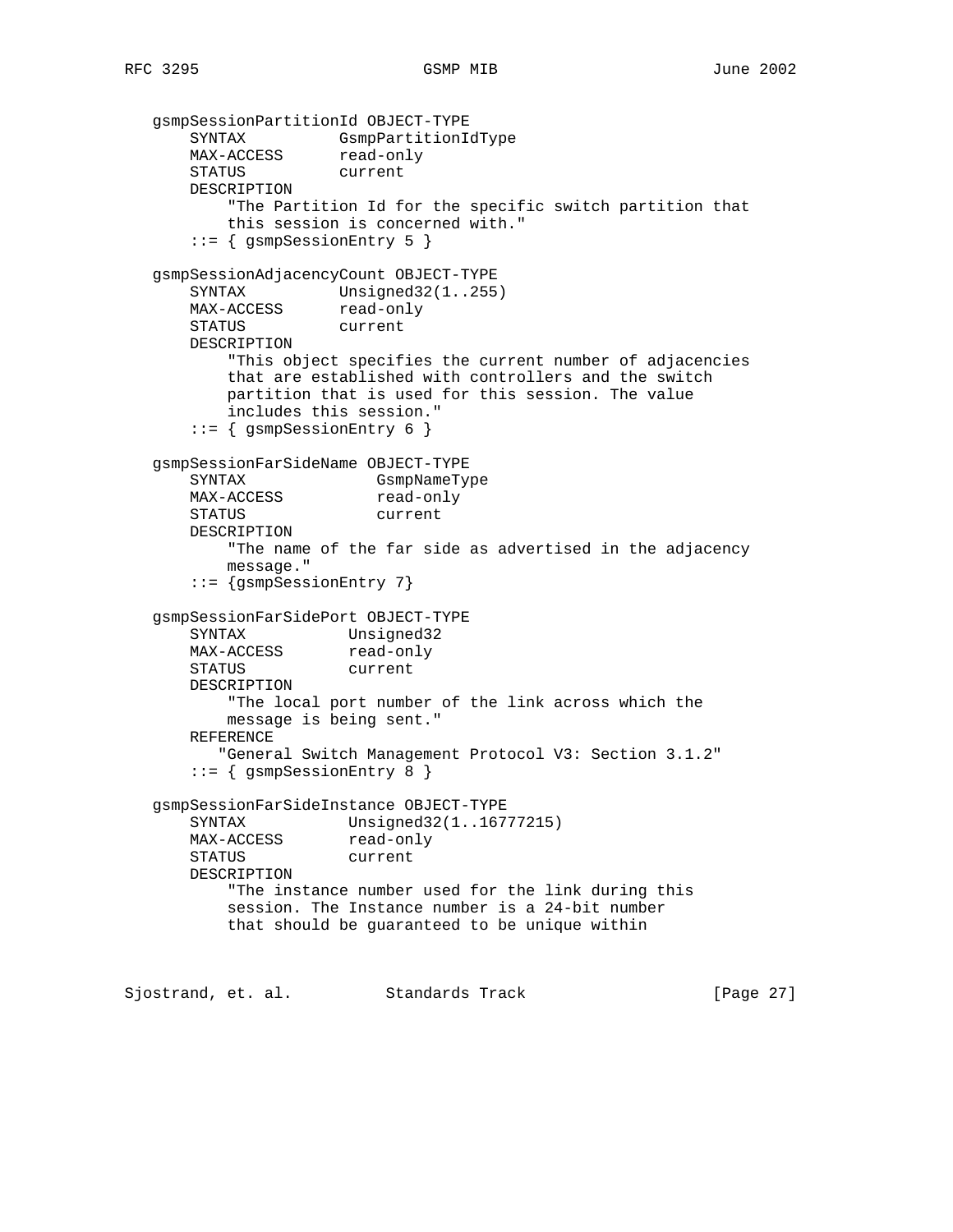```
 the recent past and to change when the link
           or node comes back up after going down. Zero is not
           a valid instance number."
       ::= { gsmpSessionEntry 9 }
   gsmpSessionLastFailureCode OBJECT-TYPE
      SYNTAX Unsigned32(0..255)
      MAX-ACCESS read-only
       STATUS current
       DESCRIPTION
           "This is the last failure code that was received over
           this session. If no failure code have been received, the
           value is zero."
       ::= { gsmpSessionEntry 10 }
   gsmpSessionDiscontinuityTime OBJECT-TYPE
       SYNTAX TimeStamp
      MAX-ACCESS read-only
       STATUS current
       DESCRIPTION
           "The value of sysUpTime on the most recent occasion at
           which one or more of this session's counters
           suffered a discontinuity. If no such discontinuities have
           occurred since then, this object contains the same
           timestamp as gsmpSessionStartUptime ."
        ::= { gsmpSessionEntry 11 }
   gsmpSessionStartUptime OBJECT-TYPE
      SYNTAX TimeStamp<br>MAX-ACCESS read-only
      MAX-ACCESS
       STATUS current
       DESCRIPTION
           " The value of sysUpTime when the session came to
           established state."
       ::= { gsmpSessionEntry 12 }
   gsmpSessionStatSentMessages OBJECT-TYPE
       SYNTAX ZeroBasedCounter32
 MAX-ACCESS read-only
 STATUS current
       DESCRIPTION
           "The number of messages that have been sent in this
           session. All GSMP messages pertaining to this session after
           the session came to established state SHALL
           be counted, also including adjacency protocol messages
           and failure response messages.
           When the counter suffers any discontinuity, then
           the gsmpSessionDiscontinuityTime object indicates when it
```
Sjostrand, et. al. Standards Track [Page 28]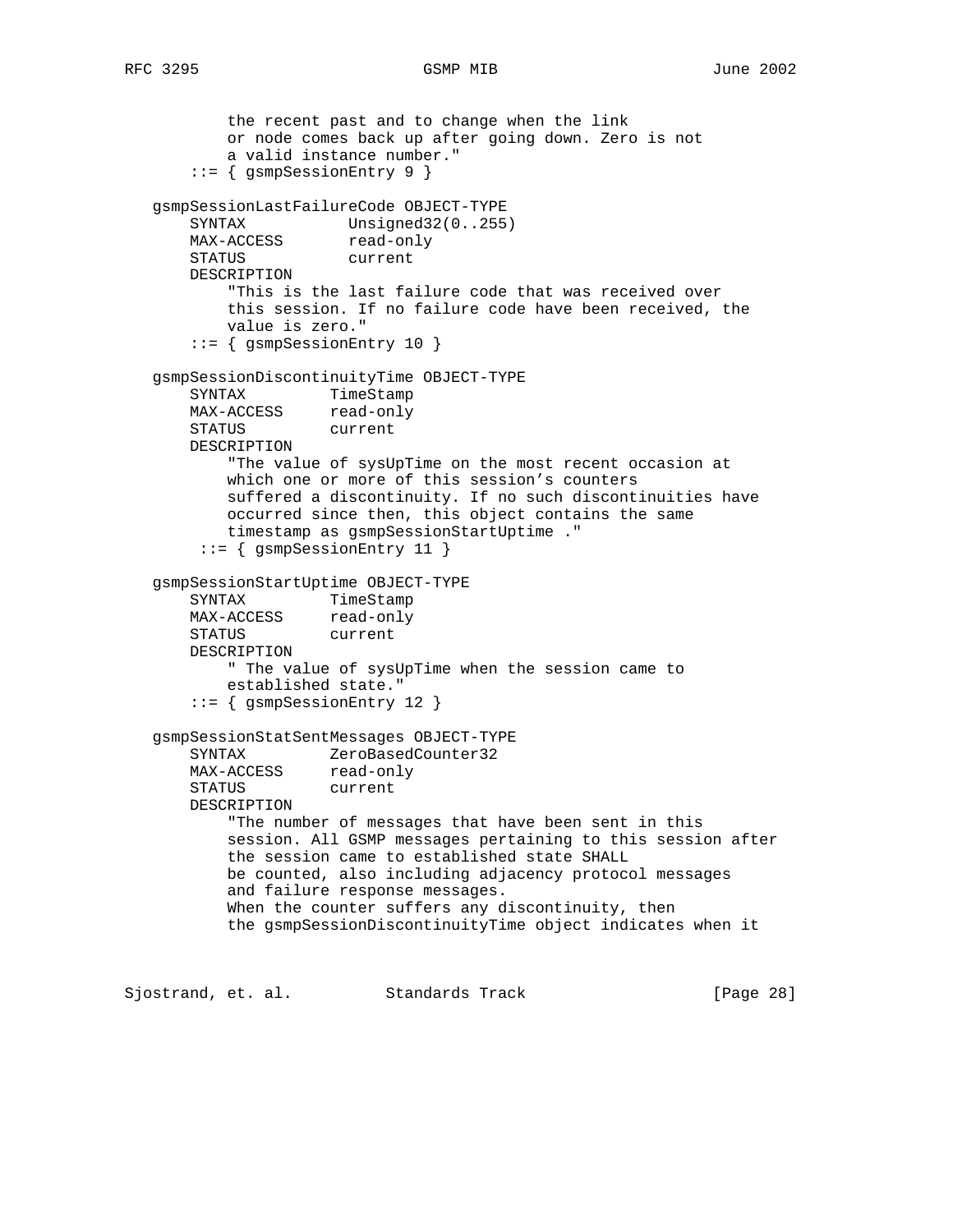happened." ::= { gsmpSessionEntry 13 } gsmpSessionStatFailureInds OBJECT-TYPE SYNTAX ZeroBasedCounter32 MAX-ACCESS read-only STATUS current DESCRIPTION "The number of messages that have been sent with a failure indication in this session. Warning messages SHALL NOT be counted. When the counter suffers any discontinuity, then the gsmpSessionDiscontinuityTime object indicates when it happened." REFERENCE "General Switch Management Protocol V3: Section 12.1" ::= { gsmpSessionEntry 14 } gsmpSessionStatReceivedMessages OBJECT-TYPE SYNTAX ZeroBasedCounter32 MAX-ACCESS read-only STATUS current DESCRIPTION "The number of messages that have been received in this session. All legal GSMP messages pertaining to this session after the session came to established state SHALL be counted, also including adjacency protocol messages and failure response messages. When the counter suffers any discontinuity, then the gsmpSessionDiscontinuityTime object indicates when it happened." ::= { gsmpSessionEntry 15 } gsmpSessionStatReceivedFailures OBJECT-TYPE SYNTAX ZeroBasedCounter32 MAX-ACCESS read-only STATUS current DESCRIPTION "The number of messages that have been received in this session with a failure indication. Warning messages SHALL NOT be counted. When the counter suffers any discontinuity, then the gsmpSessionDiscontinuityTime object indicates when it happened." REFERENCE "General Switch Management Protocol V3: Section 12.1" ::= { gsmpSessionEntry 16 }

Sjostrand, et. al. Standards Track [Page 29]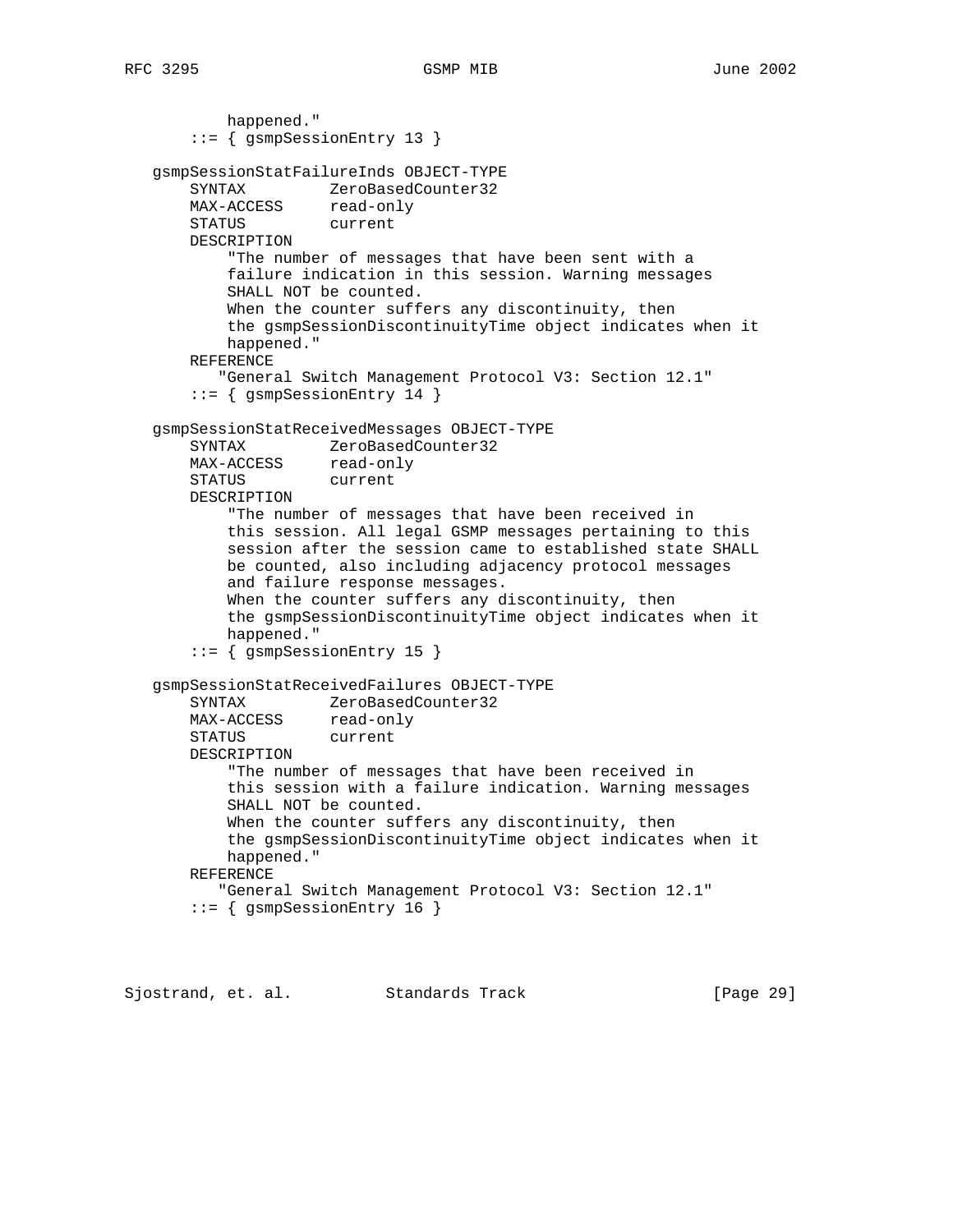```
 gsmpSessionStatPortUpEvents OBJECT-TYPE
 SYNTAX ZeroBasedCounter32
 MAX-ACCESS read-only
       STATUS current
       DESCRIPTION
           "The number of Port Up events that have been sent or
           received on this session.
          When the counter suffers any discontinuity, then
           the gsmpSessionDiscontinuityTime object indicates when it
           happened."
       REFERENCE
          "General Switch Management Protocol V3: Section 9.1"
       ::= { gsmpSessionEntry 17 }
   gsmpSessionStatPortDownEvents OBJECT-TYPE
       SYNTAX ZeroBasedCounter32
      MAX-ACCESS read-only<br>STATUS current
      STATUS
       DESCRIPTION
           "The number of Port Down events that have been sent or
           received on this session.
          When the counter suffers any discontinuity, then
           the gsmpSessionDiscontinuityTime object indicates when it
           happened."
       REFERENCE
          "General Switch Management Protocol V3: Section 9.2"
       ::= { gsmpSessionEntry 18 }
   gsmpSessionStatInvLabelEvents OBJECT-TYPE
       SYNTAX ZeroBasedCounter32
      MAX-ACCESS read-only
       STATUS current
       DESCRIPTION
           "The number of Invalid label events that have been sent
           or received on this session.
          When the counter suffers any discontinuity, then
           the gsmpSessionDiscontinuityTime object indicates when it
           happened."
       REFERENCE
          "General Switch Management Protocol V3: Section 9.3"
       ::= { gsmpSessionEntry 19 }
   gsmpSessionStatNewPortEvents OBJECT-TYPE
       SYNTAX ZeroBasedCounter32
      MAX-ACCESS read-only
       STATUS current
       DESCRIPTION
           "The number of New Port events that have been sent or
Sjostrand, et. al. Standards Track [Page 30]
```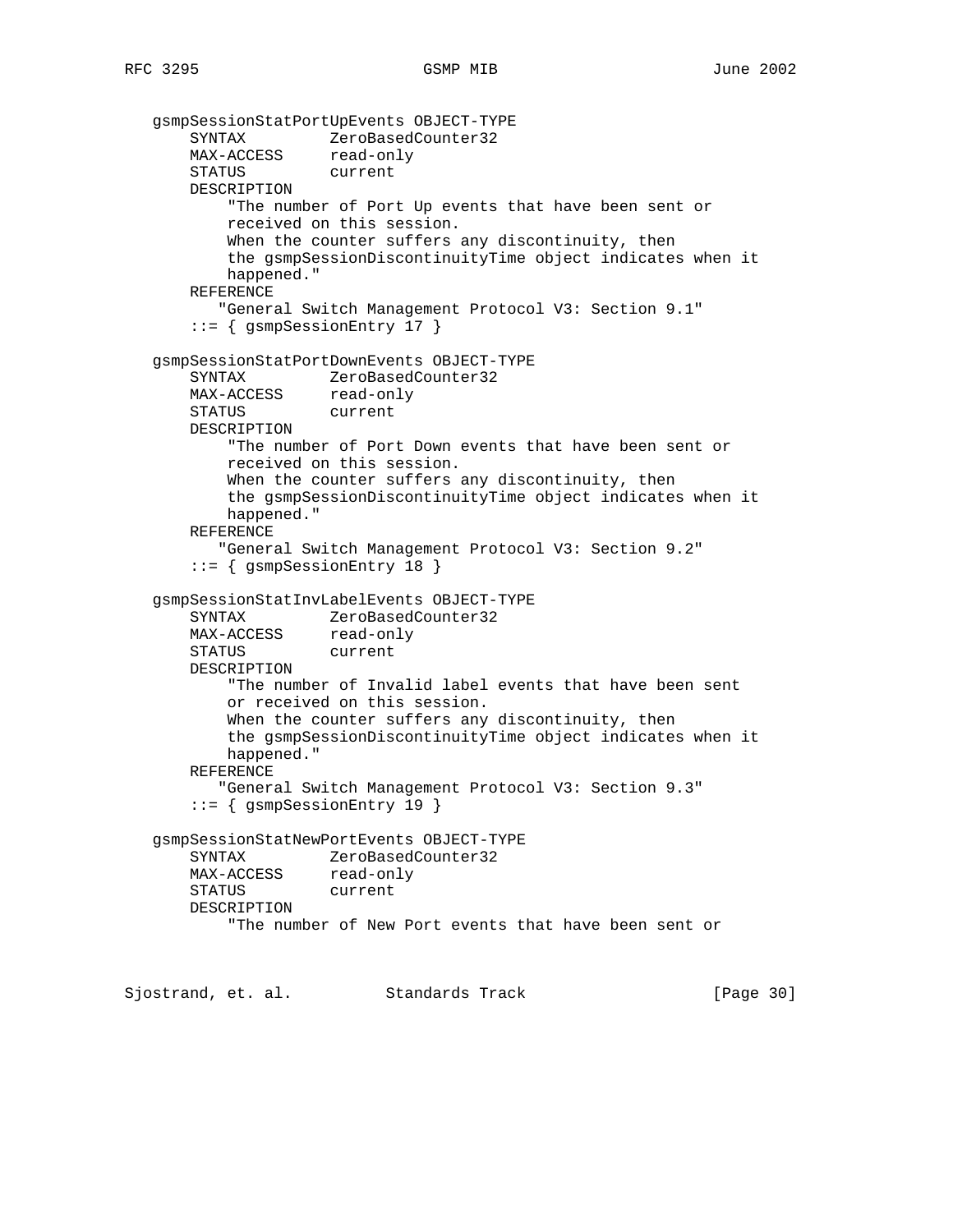```
 received on this session.
          When the counter suffers any discontinuity, then
           the gsmpSessionDiscontinuityTime object indicates when it
           happened."
       REFERENCE
          "General Switch Management Protocol V3: Section 9.4"
       ::= { gsmpSessionEntry 20 }
   gsmpSessionStatDeadPortEvents OBJECT-TYPE
       SYNTAX ZeroBasedCounter32
MAX-ACCESS read-only
 STATUS current
       DESCRIPTION
           "The number of Dead Port events that have been sent or
           received on this session.
          When the counter suffers any discontinuity, then
           the gsmpSessionDiscontinuityTime object indicates when it
           happened."
       REFERENCE
           "General Switch Management Protocol V3: Section 9.5"
         ::= { gsmpSessionEntry 21 }
   gsmpSessionStatAdjUpdateEvents OBJECT-TYPE
 SYNTAX ZeroBasedCounter32
MAX-ACCESS read-only
        STATUS current
         DESCRIPTION
            "The number of Adjacency Update events that have been sent
            or received on this session.
           When the counter suffers any discontinuity, then
            the gsmpSessionDiscontinuityTime object indicates when it
            happened."
         REFERENCE
           "General Switch Management Protocol V3: Section 9.6"
         ::= { gsmpSessionEntry 22 }
   -- **************************************************************
   -- GSMP Notifications
   -- **************************************************************
- -- Notification objects
  - - gsmpEventPort OBJECT-TYPE
 SYNTAX Unsigned32
 MAX-ACCESS accessible-for-notify
```
Sjostrand, et. al. Standards Track [Page 31]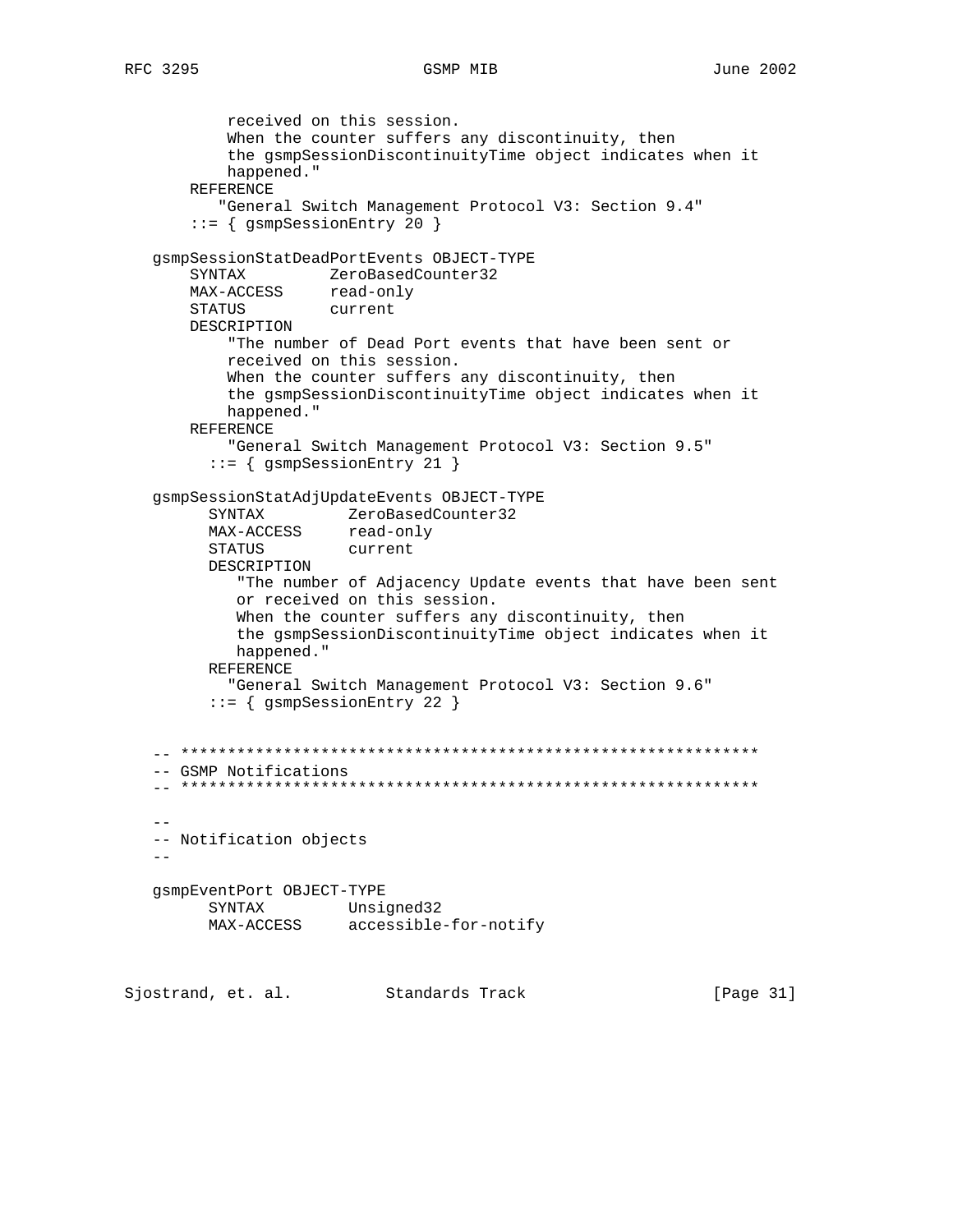```
 STATUS current
         DESCRIPTION
            "This object specifies the Port Number that is
            carried in this event."
         ::= { gsmpNotificationsObjects 1 }
   gsmpEventPortSessionNumber OBJECT-TYPE
 SYNTAX Unsigned32
 MAX-ACCESS accessible-for-notify
 STATUS current
         DESCRIPTION
            "This object specifies the Port Session Number that is
            carried in this event."
         ::= { gsmpNotificationsObjects 2 }
   gsmpEventSequenceNumber OBJECT-TYPE
         SYNTAX Unsigned32
 MAX-ACCESS accessible-for-notify
 STATUS current
         DESCRIPTION
            "This object specifies the Event Sequence Number that is
            carried in this event."
         ::= { gsmpNotificationsObjects 3 }
   gsmpEventLabel OBJECT-TYPE
         SYNTAX GsmpLabelType
         MAX-ACCESS accessible-for-notify
        STATUS
         DESCRIPTION
            "This object specifies the Label that is
           carried in this event."
         ::= { gsmpNotificationsObjects 4 }
 --
   -- Notifications
 --
    gsmpSessionDown NOTIFICATION-TYPE
         OBJECTS {
                  gsmpSessionStartUptime,
                  gsmpSessionStatSentMessages,
                  gsmpSessionStatFailureInds,
                  gsmpSessionStatReceivedMessages,
                  gsmpSessionStatReceivedFailures,
                  gsmpSessionStatPortUpEvents,
                  gsmpSessionStatPortDownEvents,
                  gsmpSessionStatInvLabelEvents,
```
Sjostrand, et. al. Standards Track [Page 32]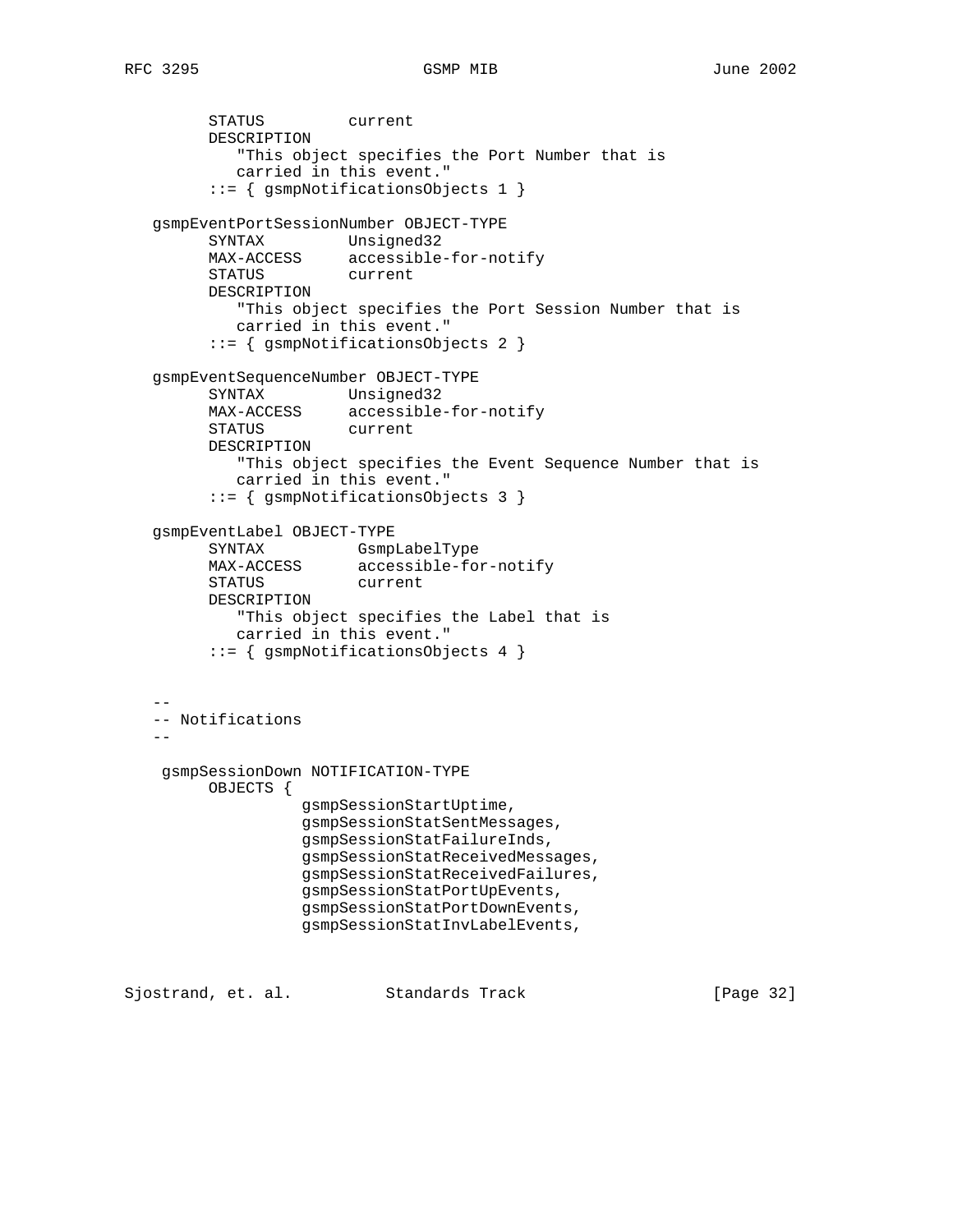gsmpSessionStatNewPortEvents, gsmpSessionStatDeadPortEvents, gsmpSessionStatAdjUpdateEvents } STATUS current DESCRIPTION "When it has been enabled, this notification is generated whenever a session is taken down, regardless of whether the session went down normally or not. Its purpose is to allow a management application (primarily an accounting application) that is monitoring the session statistics to receive the final values of these counters, so that the application can properly account for the amounts the counters were incremented since the last time the application polled them. The gsmpSessionStartUptime object provides the total amount of time that the session was active. This notification is not a substitute for polling the session statistic counts. In particular, the count values reported in this notification cannot be assumed to be the complete totals for the life of the session, since they may have wrapped while the session was up. The session to which this notification applies is identified by the gsmpSessionThisSideId and gsmpSessionFarSideId which could be inferred from the Object Identifiers of the objects contained in the notification. An instance of this notification will contain exactly one instance of each of its objects, and these objects will all belong to the same conceptual row of the gsmpSessionTable." ::= { gsmpNotifications 1 } gsmpSessionUp NOTIFICATION-TYPE OBJECTS { gsmpSessionFarSideInstance } STATUS current DESCRIPTION "When it has been enabled, this notification is generated when new session is established. The new session is identified by the gsmpSessionThisSideId and gsmpSessionFarSideId which could be inferred from the Object Identifier of the gsmpSessionFarSideInstance object

Sjostrand, et. al. Standards Track [Page 33]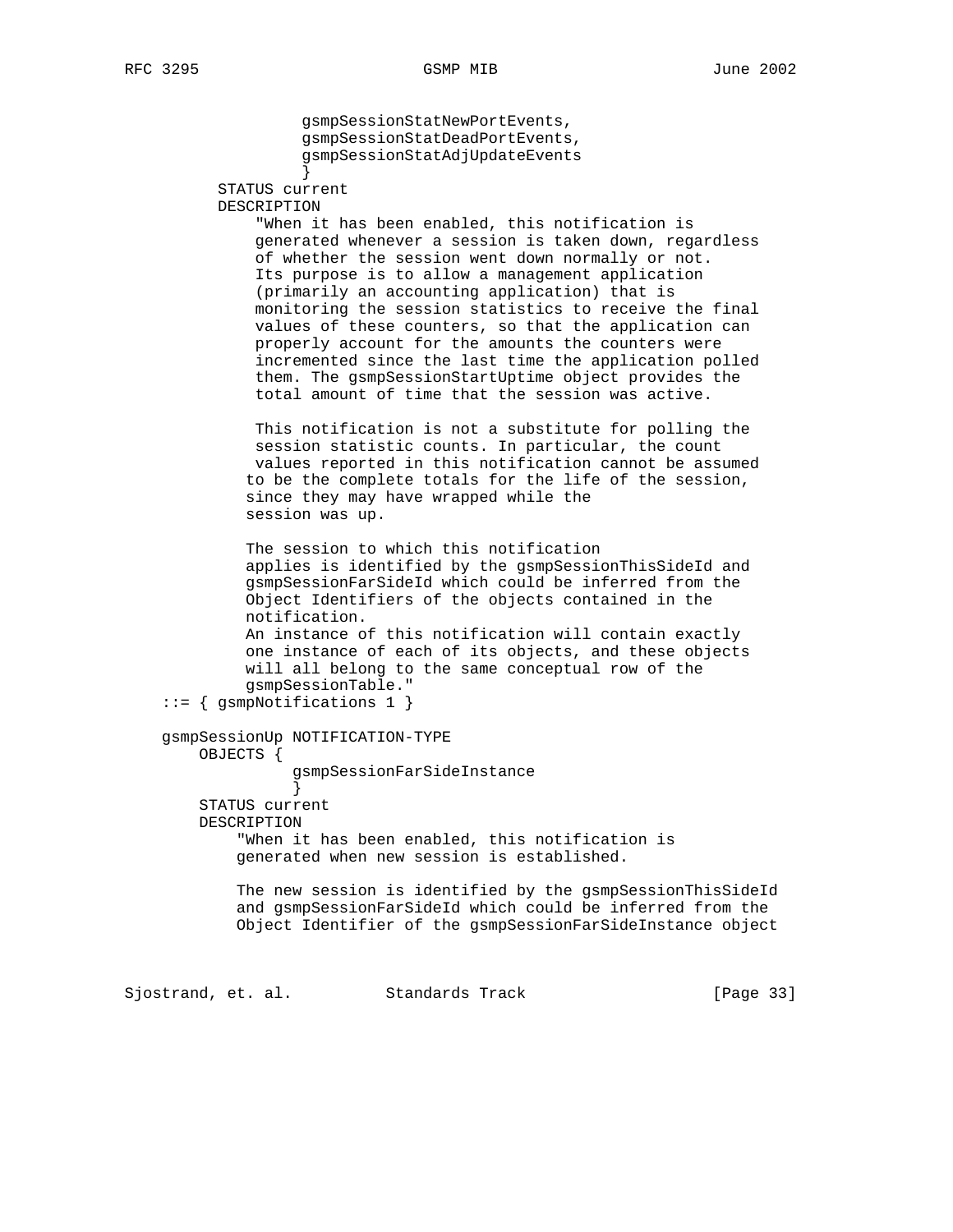```
 contained in the notification."
     ::= { gsmpNotifications 2 }
     gsmpSentFailureInd NOTIFICATION-TYPE
        OBJECTS {
                   gsmpSessionLastFailureCode,
                   gsmpSessionStatFailureInds
 }
        STATUS current
        DESCRIPTION
             "When it has been enabled, this notification is
            generated when a message with a failure indication was
            sent.
            The notification indicates a change in the value of
            gsmpSessionStatFailureInds. The
            gsmpSessionLastFailureCode contains the failure
            reason.
            The session to which this notification
            applies is identified by the gsmpSessionThisSideId and
            gsmpSessionFarSideId which could be inferred from the
            Object Identifiers of the objects contained in the
            notification."
     ::= { gsmpNotifications 3 }
     gsmpReceivedFailureInd NOTIFICATION-TYPE
        OBJECTS {
                   gsmpSessionLastFailureCode,
                   gsmpSessionStatReceivedFailures
 }
        STATUS current
        DESCRIPTION
             "When it has been enabled, this notification is
            generate when a message with a failure indication
            is received.
            The notification indicates a change in the value of
            gsmpSessionStatReceivedFailures. The
            gsmpSessionLastFailureCode contains the failure
            reason.
            The session to which this notification
            applies is identified by the gsmpSessionThisSideId and
            gsmpSessionFarSideId which could be inferred from the
            Object Identifiers of the objects contained in the
            notification."
     ::= { gsmpNotifications 4 }
```
Sjostrand, et. al. Standards Track [Page 34]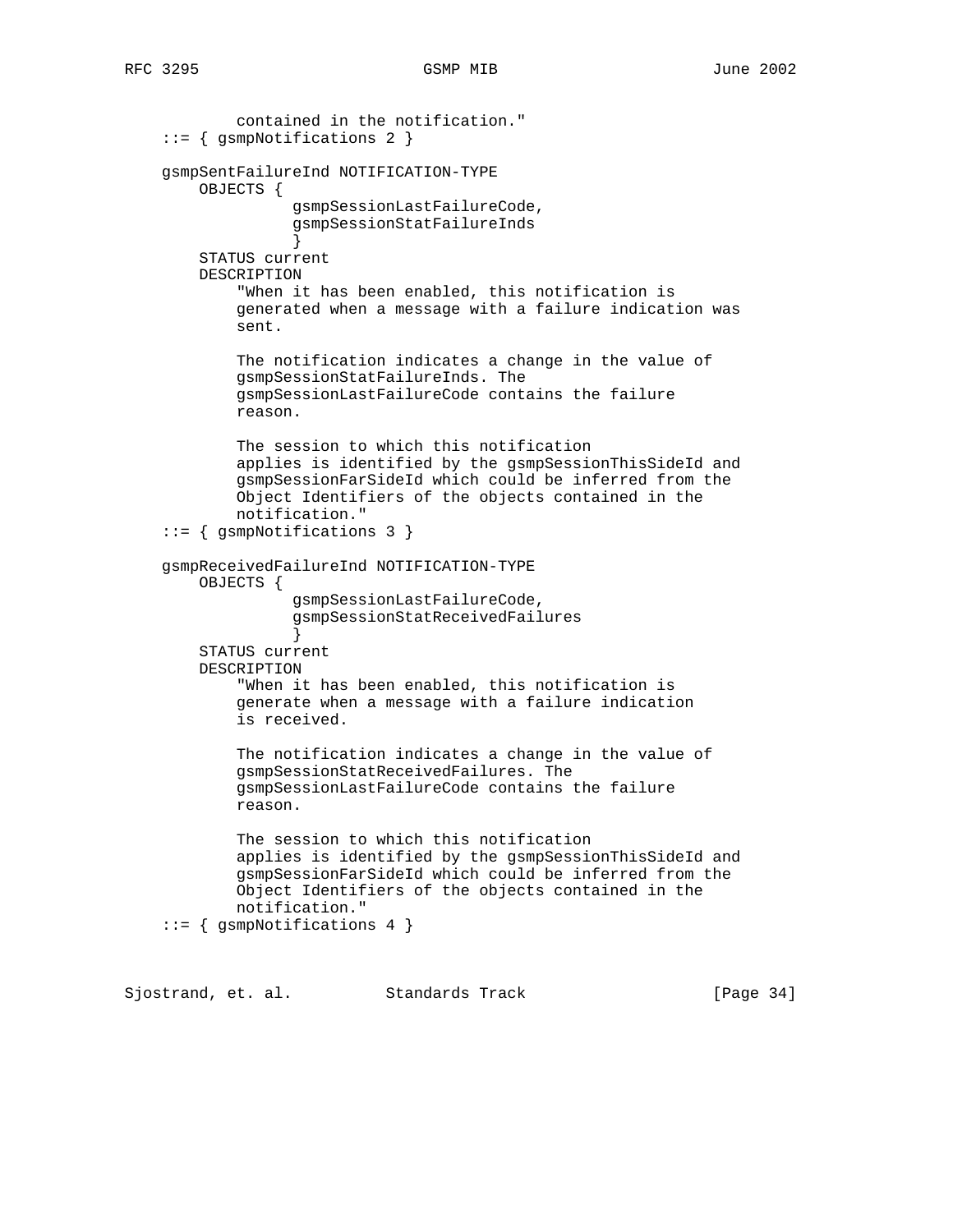gsmpPortUpEvent NOTIFICATION-TYPE OBJECTS { gsmpSessionStatPortUpEvents, gsmpEventPort, gsmpEventPortSessionNumber, gsmpEventSequenceNumber } STATUS current DESCRIPTION "When it has been enabled, this notification is generated when a Port Up Event occurs. The notification indicates a change in the value of gsmpSessionStatPortUpEvents. The session to which this notification applies is identified by the gsmpSessionThisSideId and gsmpSessionFarSideId which could be inferred from the Object Identifier of the gsmpSessionStatPortUpEvents object contained in the notification." ::= { gsmpNotifications 5 } gsmpPortDownEvent NOTIFICATION-TYPE OBJECTS { gsmpSessionStatPortDownEvents, gsmpEventPort, gsmpEventPortSessionNumber, gsmpEventSequenceNumber } STATUS current DESCRIPTION "When it has been enabled, this notification is generated when a Port Down Event occurs. The notification indicates a change in the value of gsmpSessionStatPortDownEvents. The session to which this notification applies is identified by the gsmpSessionThisSideId and gsmpSessionFarSideId which could be inferred from the Object Identifier of the gsmpSessionStatPortDownEvents object contained in the notification." ::= { gsmpNotifications 6 } gsmpInvalidLabelEvent NOTIFICATION-TYPE OBJECTS { gsmpSessionStatInvLabelEvents, gsmpEventPort,

Sjostrand, et. al. Standards Track [Page 35]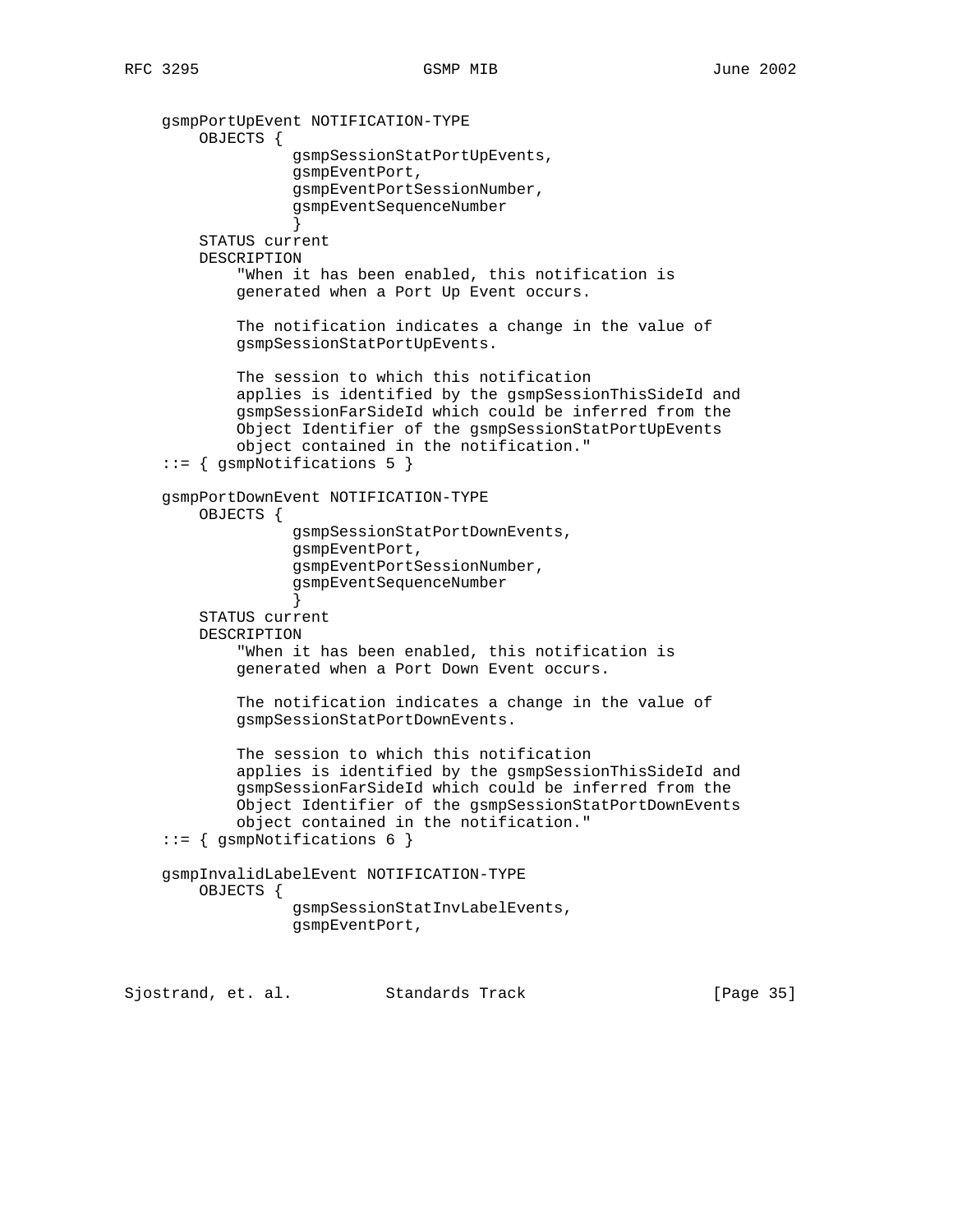gsmpEventLabel, gsmpEventSequenceNumber } STATUS current DESCRIPTION "When it has been enabled, this notification is generated when an Invalid Label Event occurs. The notification indicates a change in the value of gsmpSessionStatInvLabelEvents. The session to which this notification applies is identified by the gsmpSessionThisSideId and gsmpSessionFarSideId which could be inferred from the Object Identifier of the gsmpSessionStatInvLabelEvents object contained in the notification." ::= { gsmpNotifications 7 } gsmpNewPortEvent NOTIFICATION-TYPE OBJECTS { gsmpSessionStatNewPortEvents, gsmpEventPort, gsmpEventPortSessionNumber, gsmpEventSequenceNumber } STATUS current DESCRIPTION "When it has been enabled, this notification is generated when a New Port Event occurs. The notification indicates a change in the value of gsmpSessionStatNewPortEvents. The session to which this notification applies is identified by the gsmpSessionThisSideId and gsmpSessionFarSideId which could be inferred from the Object Identifier of the gsmpSessionStatNewPortEvents object contained in the notification." ::= { gsmpNotifications 8 } gsmpDeadPortEvent NOTIFICATION-TYPE OBJECTS { gsmpSessionStatDeadPortEvents, gsmpEventPort, gsmpEventPortSessionNumber, gsmpEventSequenceNumber } STATUS current

Sjostrand, et. al. Standards Track [Page 36]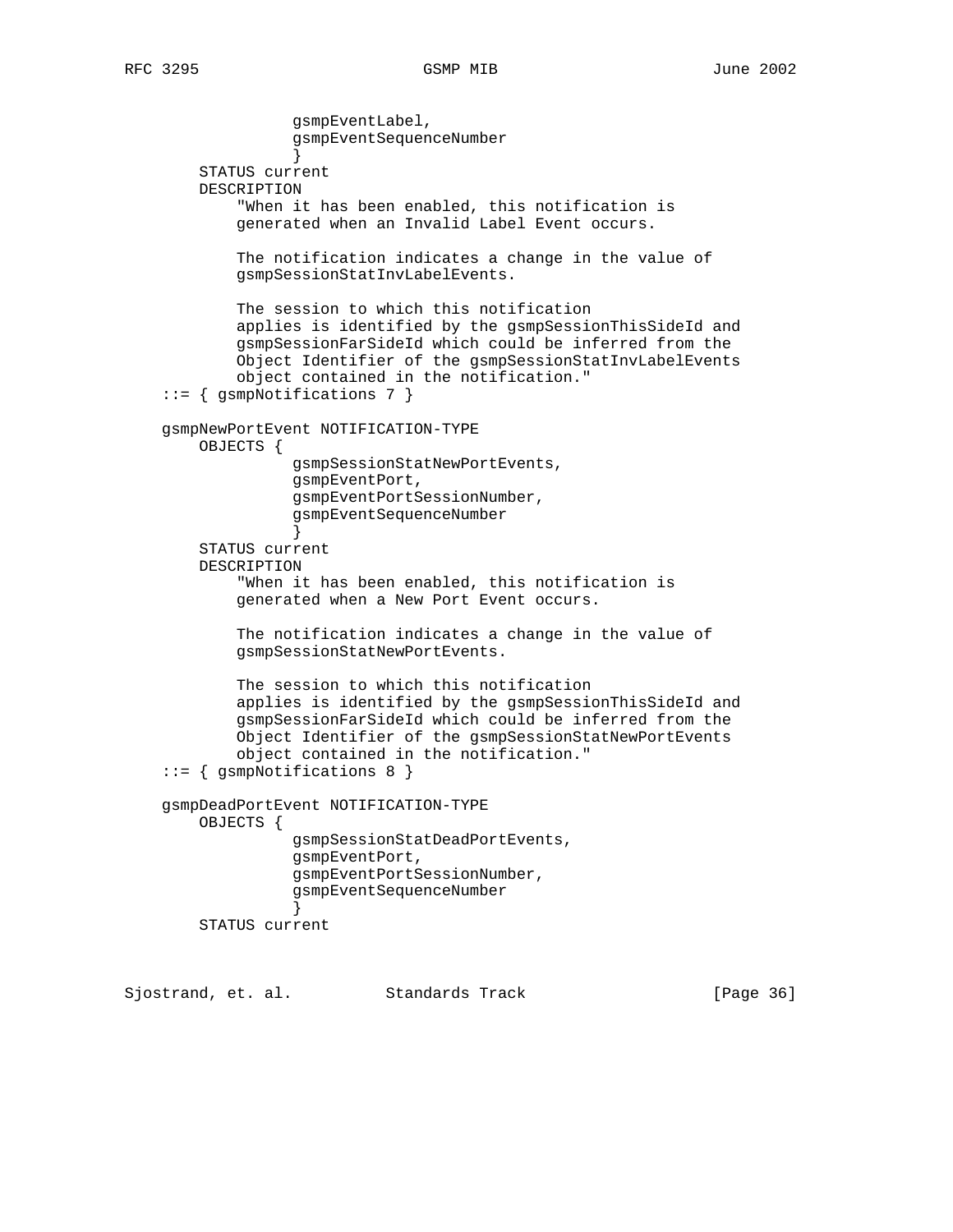```
 DESCRIPTION
             "When it has been enabled, this notification is
             generated when a Dead Port Event occurs.
            The notification indicates a change in the value of
            gsmpSessionStatDeadPortEvents.
            The session to which this notification
            applies is identified by the gsmpSessionThisSideId and
            gsmpSessionFarSideId which could be inferred from the
            Object Identifier of the gsmpSessionStatDeadPortEvents
            object contained in the notification."
     ::= { gsmpNotifications 9 }
    gsmpAdjacencyUpdateEvent NOTIFICATION-TYPE
         OBJECTS {
                  gsmpSessionAdjacencyCount,
                  gsmpSessionStatAdjUpdateEvents,
                   gsmpEventSequenceNumber
 }
        STATUS current
        DESCRIPTION
             "When it has been enabled, this notification is
            generated when an Adjacency Update Event occurs.
            The gsmpSessionAdjacencyCount contains the new value of
             the number of adjacencies
             that are established with controllers and the switch
            partition that is used for this session.
            The notification indicates a change in the value of
            gsmpSessionStatAdjUpdateEvents.
            The session to which this notification
            applies is identified by the gsmpSessionThisSideId and
            gsmpSessionFarSideId which could be inferred from the
            Object Identifier of the gsmpSessionAdjacencyCount
            or the gsmpSessionStatAdjUpdateEvents object contained
             in the notification."
     ::= { gsmpNotifications 10 }
```
Sjostrand, et. al. Standards Track [Page 37]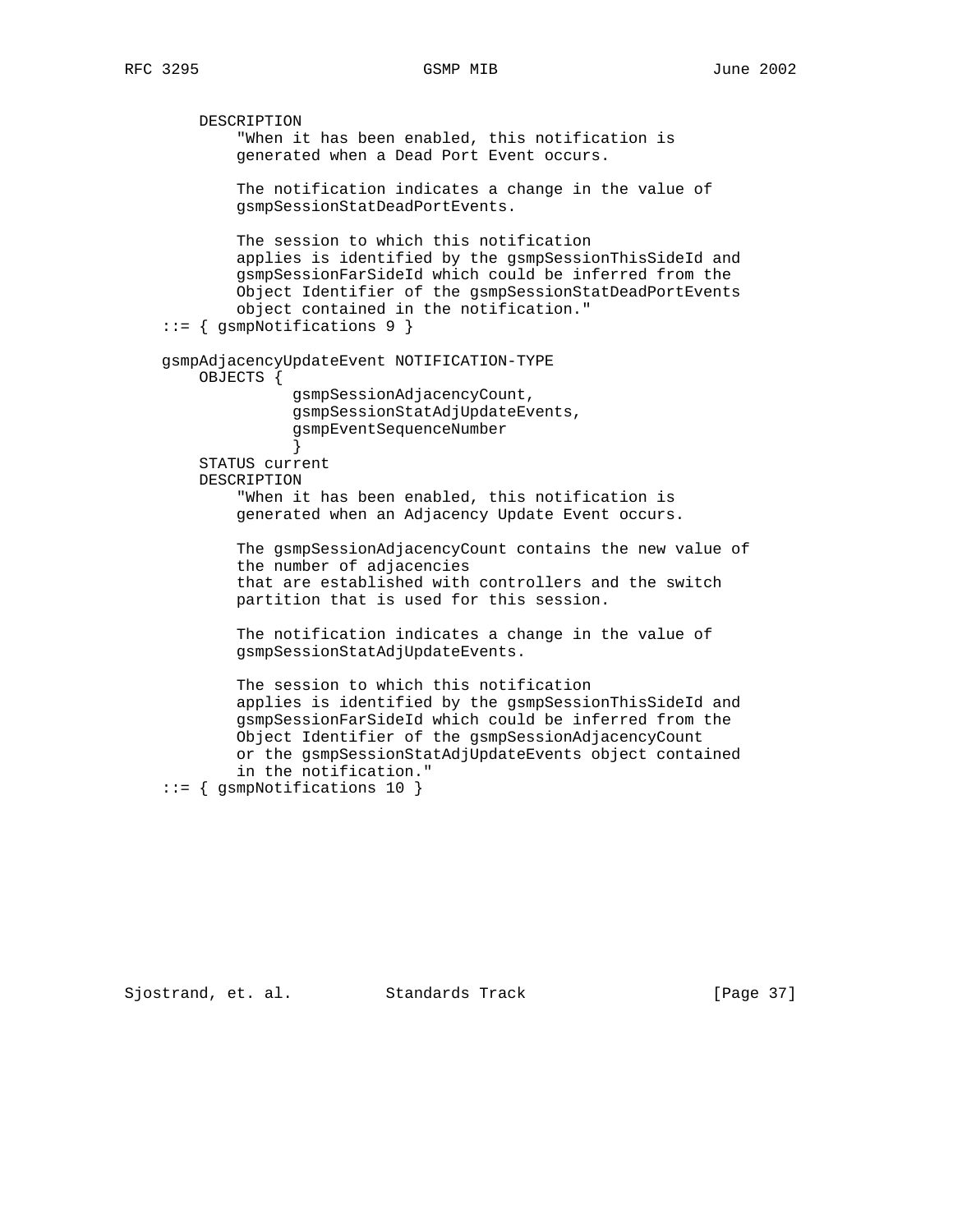```
 --**************************************************************
    -- GSMP Compliance
    --**************************************************************
 gsmpGroups OBJECT IDENTIFIER ::= { gsmpConformance 1 }
 gsmpCompliances OBJECT IDENTIFIER ::= { gsmpConformance 2 }
    gsmpModuleCompliance MODULE-COMPLIANCE
        STATUS current
        DESCRIPTION
            "The compliance statement for agents that support
            the GSMP MIB."
        MODULE -- this module
        MANDATORY-GROUPS { gsmpGeneralGroup
 }
        GROUP gsmpControllerGroup
        DESCRIPTION
            "This group is mandatory for all Switch
            Controllers"
        GROUP gsmpSwitchGroup
        DESCRIPTION
             "This group is mandatory for all Switches"
        GROUP gsmpAtmEncapGroup
        DESCRIPTION
             "This group must be supported if ATM is used for GSMP
            encapsulation. "
        GROUP gsmpTcpIpEncapGroup
        DESCRIPTION
            "This group must be supported if TCP/IP is used for GSMP
            encapsulation. "
        OBJECT gsmpTcpIpEncapAddressType
        SYNTAX InetAddressType { unknown(0), ipv4(1), ipv6(2),
                                 ipv4z(3), ipv6z(4) }
        DESCRIPTION
            "An implementation is only required to support
            'unknown(0)', and IPv4 addresses. Supporting addresses with
            zone index or IPv6 addresses are optional. Defining
            Internet addresses by using DNS domain names are not
            allowed."
        OBJECT gsmpTcpIpEncapAddress
        SYNTAX InetAddress (SIZE(0|4|8|16|20))
        DESCRIPTION
            "An implementation is only required to support
```
Sjostrand, et. al. Standards Track [Page 38]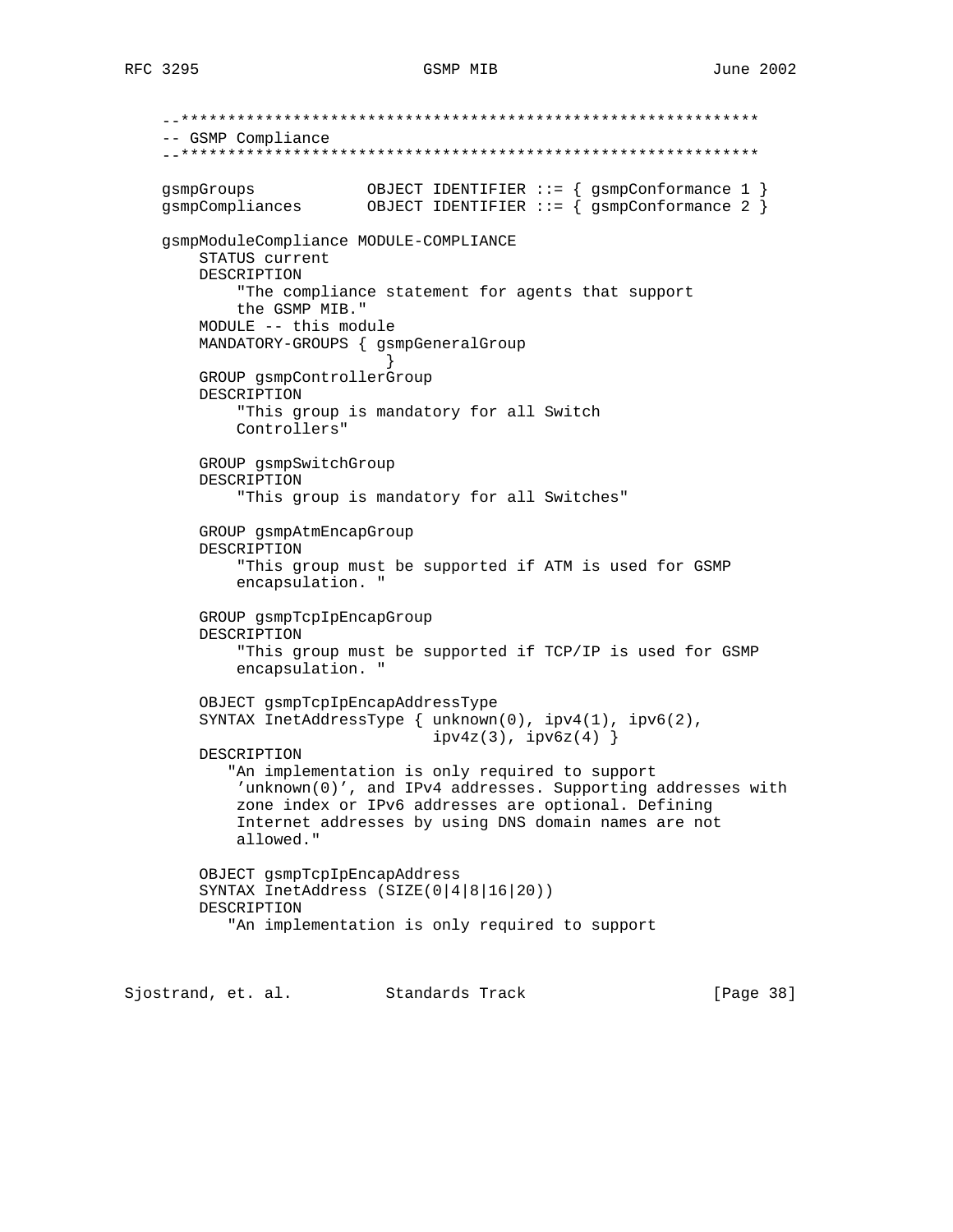```
 IPv4 addresses. Supporting addresses with zone index or IPv6
            addresses are optional."
         GROUP gsmpNotificationObjectsGroup
         DESCRIPTION
             "This group must be supported if notifications
             are supported. "
         GROUP gsmpNotificationsGroup
         DESCRIPTION
             "This group must be supported if notifications
             are supported. "
         ::= { gsmpCompliances 1 }
     -- units of conformance
     gsmpGeneralGroup OBJECT-GROUP
        OBJECTS {
         gsmpSessionVersion,
         gsmpSessionTimer,
         gsmpSessionPartitionId,
        gsmpSessionAdjacencyCount,
        gsmpSessionFarSideName,
         gsmpSessionFarSidePort,
         gsmpSessionFarSideInstance,
         gsmpSessionLastFailureCode,
         gsmpSessionDiscontinuityTime,
         gsmpSessionStartUptime,
         gsmpSessionStatSentMessages,
         gsmpSessionStatFailureInds,
         gsmpSessionStatReceivedMessages,
         gsmpSessionStatReceivedFailures,
         gsmpSessionStatPortUpEvents,
         gsmpSessionStatPortDownEvents,
         gsmpSessionStatInvLabelEvents,
         gsmpSessionStatNewPortEvents,
         gsmpSessionStatDeadPortEvents,
         gsmpSessionStatAdjUpdateEvents
 }
         STATUS current
         DESCRIPTION
              "Objects that apply to all GSMP implementations."
        ::= { gsmpGroups 1 }
     gsmpControllerGroup OBJECT-GROUP
         OBJECTS {
         gsmpControllerMaxVersion,
```
Sjostrand, et. al. Standards Track [Page 39]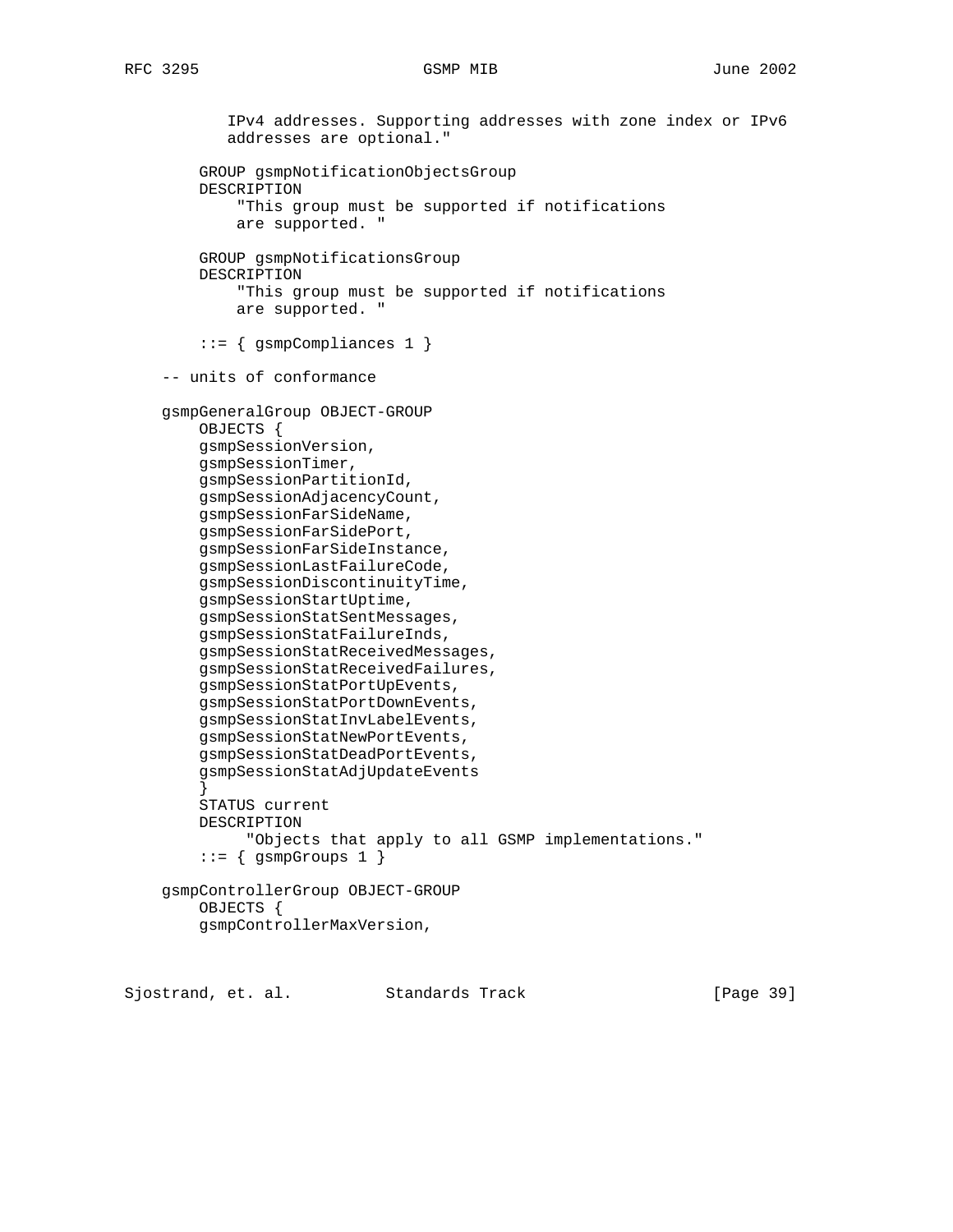```
 gsmpControllerTimer,
         gsmpControllerPort,
         gsmpControllerInstance,
         gsmpControllerPartitionType,
         gsmpControllerPartitionId,
         gsmpControllerDoResync,
         gsmpControllerNotificationMap,
         gsmpControllerSessionState,
         gsmpControllerStorageType,
         gsmpControllerRowStatus
 }
        STATUS current
       DESCRIPTION
              "Objects that apply GSMP implementations of
              Switch Controllers."
       ::= { gsmpGroups 2 }
    gsmpSwitchGroup OBJECT-GROUP
        OBJECTS {
         gsmpSwitchMaxVersion,
         gsmpSwitchTimer,
         gsmpSwitchName,
        gsmpSwitchPort,
        gsmpSwitchInstance,
         gsmpSwitchPartitionType,
         gsmpSwitchPartitionId,
         gsmpSwitchNotificationMap,
         gsmpSwitchSwitchType,
         gsmpSwitchWindowSize,
         gsmpSwitchSessionState,
         gsmpSwitchStorageType,
         gsmpSwitchRowStatus
         }
        STATUS current
       DESCRIPTION
              "Objects that apply GSMP implementations of
              Switches."
       ::= { gsmpGroups 3 }
    gsmpAtmEncapGroup OBJECT-GROUP
         OBJECTS {
         gsmpAtmEncapIfIndex,
         gsmpAtmEncapVpi,
         gsmpAtmEncapVci,
         gsmpAtmEncapStorageType,
         gsmpAtmEncapRowStatus
 }
        STATUS current
```
Sjostrand, et. al. Standards Track [Page 40]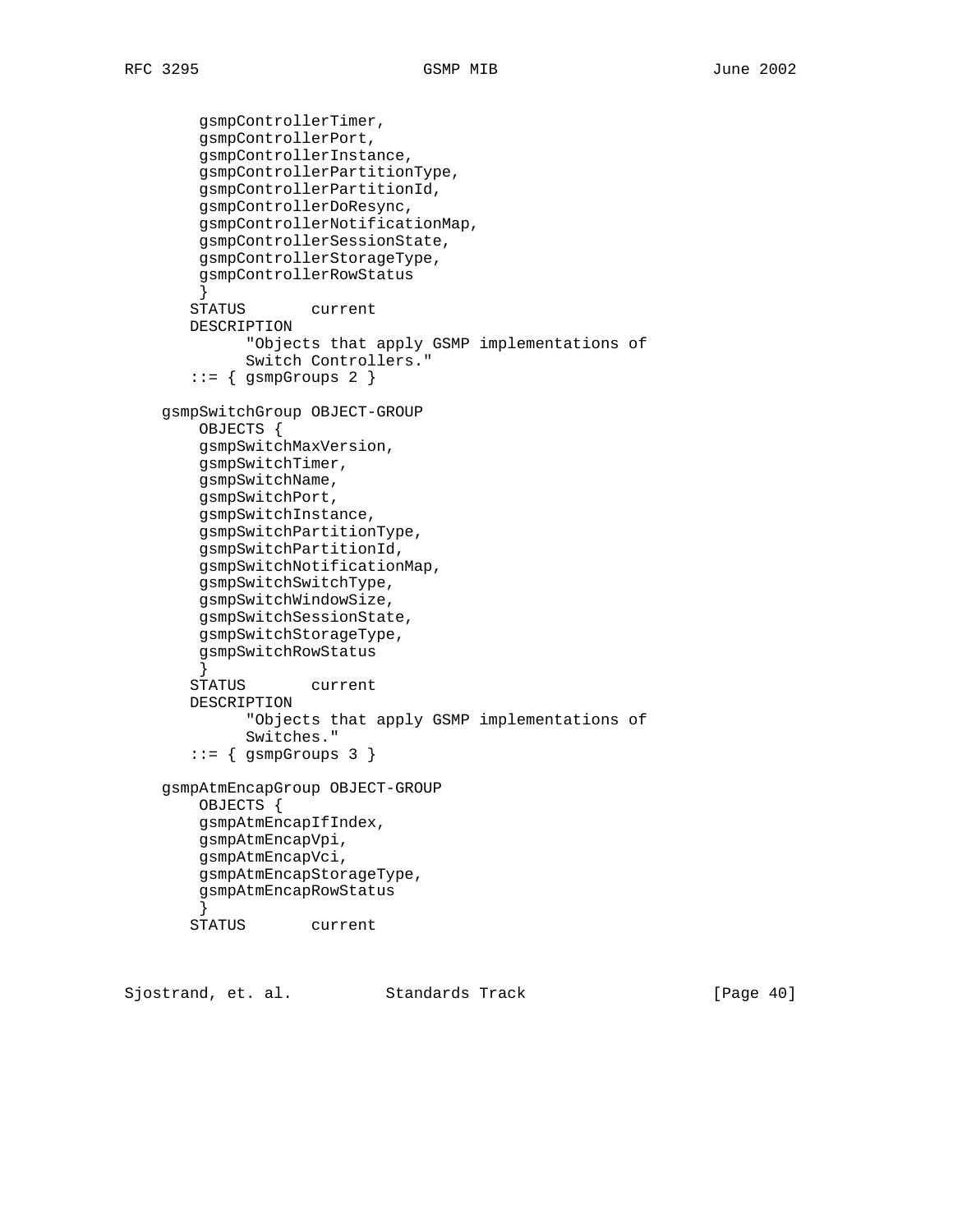```
 DESCRIPTION
              "Objects that apply to GSMP implementations that
              supports ATM for GSMP encapsulation."
       ::= { gsmpGroups 4 }
    gsmpTcpIpEncapGroup OBJECT-GROUP
        OBJECTS {
        gsmpTcpIpEncapAddressType,
        gsmpTcpIpEncapAddress,
        gsmpTcpIpEncapPortNumber,
        gsmpTcpIpEncapStorageType,
        gsmpTcpIpEncapRowStatus
 }
        STATUS current
       DESCRIPTION
              "Objects that apply to GSMP implementations that
              supports TCP/IP for GSMP encapsulation."
       ::= { gsmpGroups 5 }
     gsmpNotificationObjectsGroup OBJECT-GROUP
        OBJECTS {
        gsmpEventPort,
        gsmpEventPortSessionNumber,
        gsmpEventSequenceNumber,
        gsmpEventLabel
 }
        STATUS current
       DESCRIPTION
              "Objects that are contained in the notifications."
       ::= { gsmpGroups 6 }
    gsmpNotificationsGroup NOTIFICATION-GROUP
        NOTIFICATIONS {
        gsmpSessionDown,
        gsmpSessionUp,
        gsmpSentFailureInd,
        gsmpReceivedFailureInd,
         gsmpPortUpEvent,
        gsmpPortDownEvent,
        gsmpInvalidLabelEvent,
        gsmpNewPortEvent,
        gsmpDeadPortEvent,
        gsmpAdjacencyUpdateEvent
 }
        STATUS current
        DESCRIPTION
              "The notifications which indicate specific changes
              in the value of objects gsmpSessionTable"
```
Sjostrand, et. al. Standards Track [Page 41]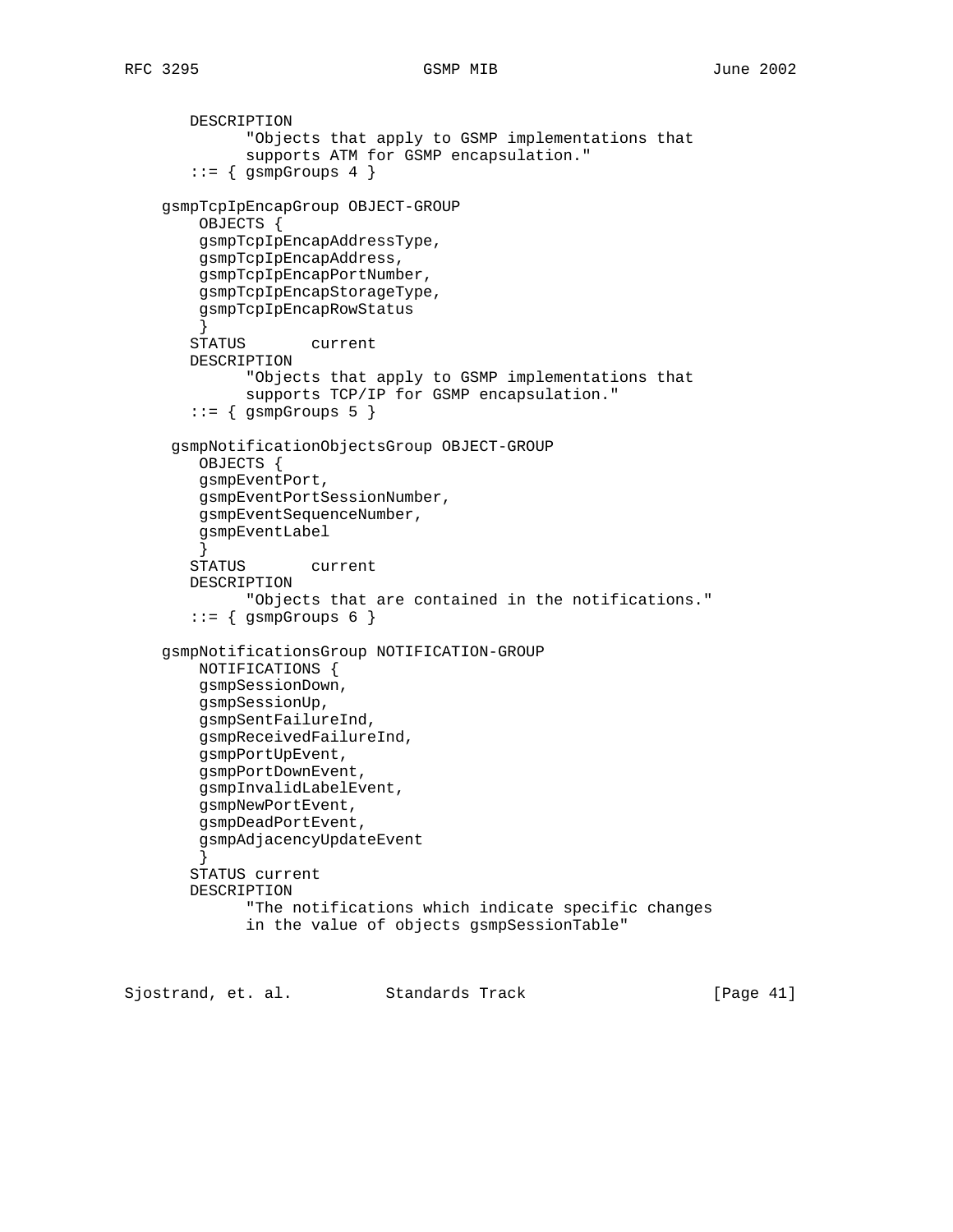$::=$  { gsmpGroups 7 }

# END

5. Acknowledgments

 The authors would like to thank Avri Doria and Kenneth Sundell for their contributions to this specification. Also thanks to David Partain, Michael MacFaden and Bert Wijnen who have contributed significantly with their SNMP expertise.

- 6. References
	- [RFC1155] Rose, M. and K. McCloghrie, "Structure and Identification of Management Information for TCP/IP-based Internets", STD 16, RFC 1155, May 1990.
	- [RFC1212] Rose, M. and K. McCloghrie, "Concise MIB Definitions", STD 16, RFC 1212, March 1991.
	- [RFC1215] Rose, M., "A Convention for Defining Traps for use with the SNMP", RFC 1215, March 1991.
	- [RFC1157] Case, J., Fedor, M., Schoffstall, M. and J. Davin, "Simple Network Management Protocol", STD 15, RFC 1157, May 1990.
	- [RFC1901] Case, J., McCloghrie, K., Rose, M. and S. Waldbusser, "Introduction to Community-based SNMPv2", RFC 1901, January 1996.
	- [RFC1905] Case, J., McCloghrie, K., Rose, M. and S. Waldbusser, "Protocol Operations for Version 2 of the Simple Network Management Protocol (SNMPv2)", RFC 1905, January 1996.
	- [RFC1906] Case, J., McCloghrie, K., Rose, M. and S. Waldbusser, "Transport Mappings for Version 2 of the Simple Network Management Protocol (SNMPv2)", RFC 1906, January 1996.
	- [RFC1987] Newman, P, Edwards, W., Hinden, R., Hoffman, E., Ching Liaw, F., Lyon, T. and Minshall, G., "Ipsilon's General Switch Management Protocol Specification," Version 1.1, RFC 1987, August 1996.
	- [RFC2021] Waldbusser, S., "Remote Network Monitoring Management Information Base Version 2 using SMIv2", RFC 2021, January 1997.

Sjostrand, et. al. Standards Track [Page 42]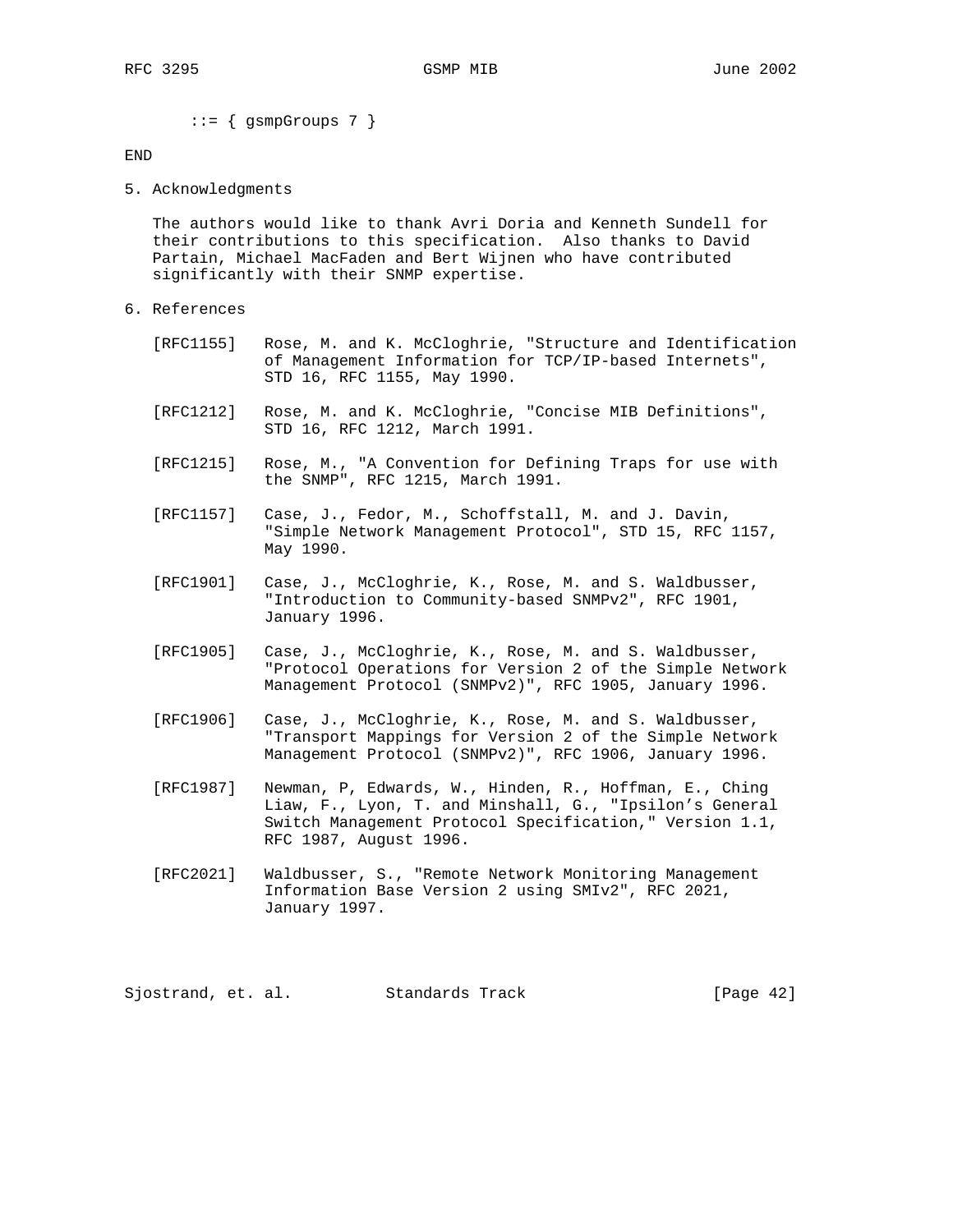- [RFC2026] Bradner, S., "The Internet Standards Process Revision 3", BCP 9, RFC 2026, October 1996.
- [RFC2119] Bradner, S., "Key words for use in RFCs to Indicate Requirement Levels", BCP 14, RFC 2119, March 1997.
- [RFC2397] Newman, P, Edwards, W., Hinden, R., Hoffman, E., Ching Liaw, F., Lyon, T. and Minshall, G., "Ipsilon's General Switch Management Protocol Specification," Version 2.0, RFC 2397, March 1998.
- [RFC2434] Narten, T. and H. Alvestrand, "Guidelines for Writing an IANA Considerations Section in RFCs.", BCP 26, RFC 2434, October 1998.
- [RFC2514] Noto, M., E. Spiegel, K. Tesink, "Definition of Textual Conventions and OBJECT-IDENTITIES for ATM Management", RFC 2514, February 1999.
- [RFC2570] Case, J., Mundy, R., Partain, D. and B. Stewart, "Introduction to Version 3 of the Internet-standard Network Management Framework", RFC 2570, April 1999.
- [RFC2571] Harrington, D., Presuhn, R. and B. Wijnen, "An Architecture for Describing SNMP Management Frameworks", RFC 2571, April 1999.
- [RFC2572] Case, J., Harrington D., Presuhn R. and B. Wijnen, "Message Processing and Dispatching for the Simple Network Management Protocol (SNMP)", RFC 2572, April 1999.
- [RFC2573] Levi, D., Meyer, P. and B. Stewart, "SNMP Applications", RFC 2573, April 1999.
- [RFC2574] Blumenthal, U. and B. Wijnen, "User-based Security Model (USM) for version 3 of the Simple Network Management Protocol (SNMPv3)", RFC 2574, April 1999.
- [RFC2575] Wijnen, B., Presuhn, R. and K. McCloghrie, "View-based Access Control Model (VACM) for the Simple Network Management Protocol (SNMP)", RFC 2575, April 1999.
- [RFC2578] McCloghrie, K., Perkins, D., Schoenwaelder, J., Case, J., Rose, M. and S. Waldbusser, "Structure of Management Information Version 2 (SMIv2)", STD 58, RFC 2578, April 1999.

Sjostrand, et. al. Standards Track [Page 43]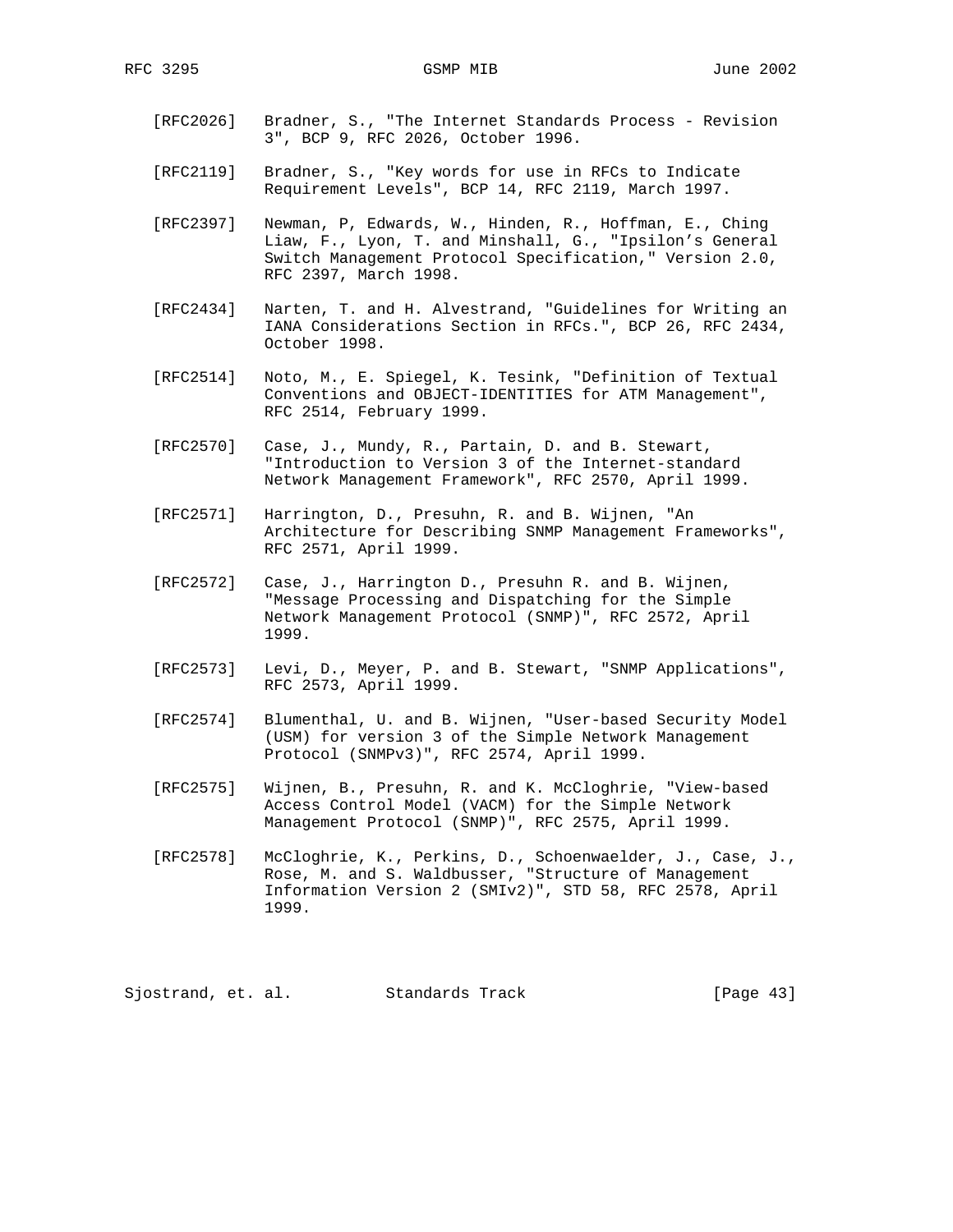- [RFC2579] McCloghrie, K., Perkins, D., Schoenwaelder, J., Case, J., Rose, M. and S. Waldbusser, "Textual Conventions for SMIv2", STD 58, RFC 2579, April 1999.
- [RFC2580] McCloghrie, K., Perkins, D., Schoenwaelder, J., Case, J., Rose, M. and S. Waldbusser, "Conformance Statements for SMIv2", STD 58, RFC 2580, April 1999.
	- [RFC2863] McCloghrie, K. and F. Kastenholz, "The Interfaces Group MIB" RFC 2863, June 2000.
	- [RFC3291] Daniele, M., Haberman, B., Routhier, S. and J., Schoenwaelder "Textual Conventions for Internet Network Addresses", RFC 3291, May 2002.
	- [RFC3292] Doria, A., Hellstrand, F., Sundell, K. and T. Worster, "General Switch Management Protocol V3", RFC 3292, June 2002.
	- [RFC3293] Worster, T., Doria, A. and J. Buerkle, "General Switch Management Protocol (GSMP) Packet Encapsulations for Asynchronous Transfer Mode (ATM), Ethernet and Transmission Control Protocol (TCP)", RFC 3293, June 2002.
- 7. Intellectual Property Rights

 The IETF takes no position regarding the validity or scope of any intellectual property or other rights that might be claimed to pertain to the implementation or use of the technology described in this document or the extent to which any license under such rights might or might not be available; neither does it represent that it has made any effort to identify any such rights. Information on the IETF's procedures with respect to rights in standards-track and standards-related documentation can be found in BCP-11. Copies of claims of rights made available for publication and any assurances of licenses to be made available, or the result of an attempt made to obtain a general license or permission for the use of such proprietary rights by implementors or users of this specification can be obtained from the IETF Secretariat.

 The IETF invites any interested party to bring to its attention any copyrights, patents or patent applications, or other proprietary rights which may cover technology that may be required to practice this standard. Please address the information to the IETF Executive Director.

Sjostrand, et. al. Standards Track [Page 44]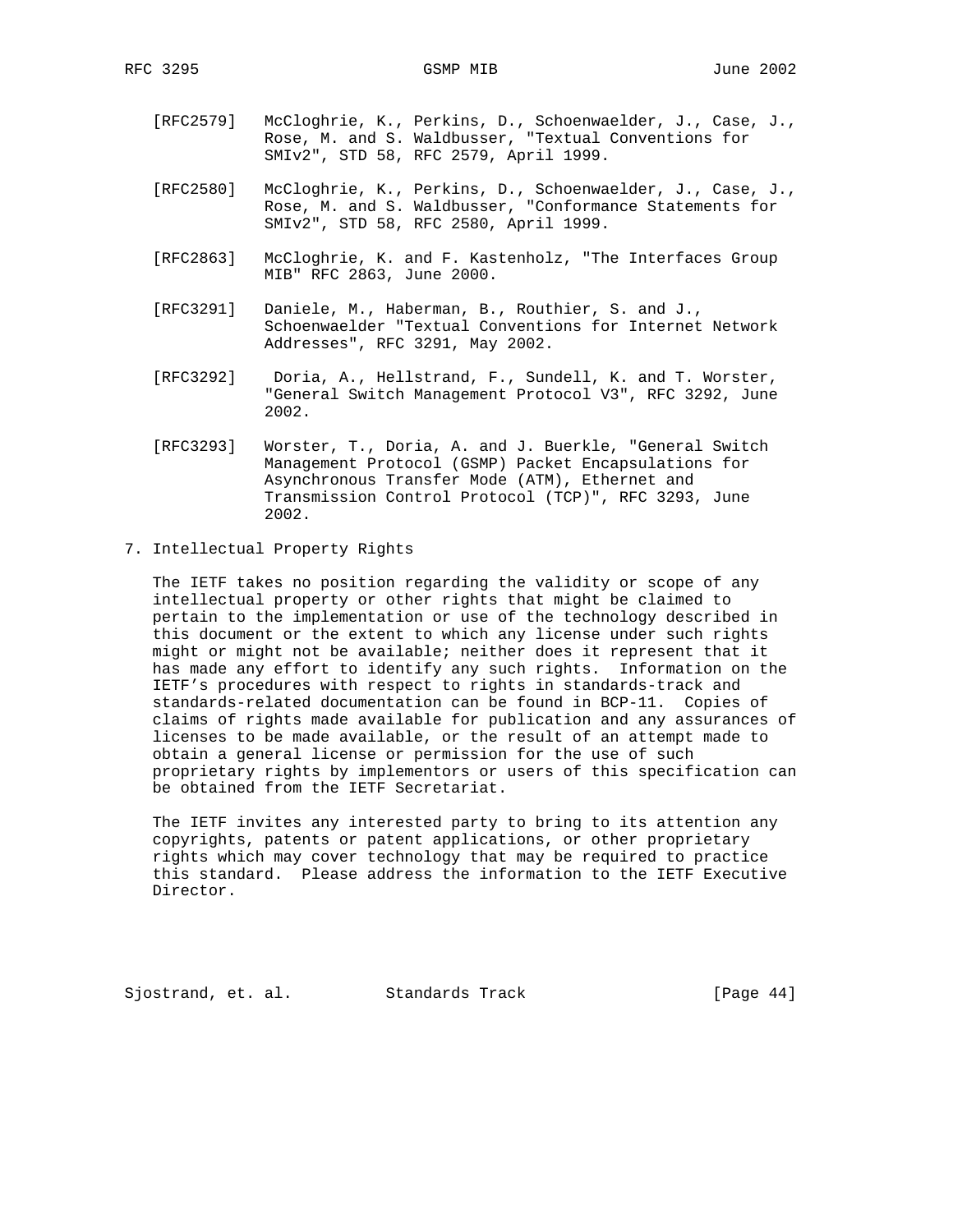# 8. Security Considerations

 Assuming that secure network management (such as SNMP v3) is implemented, the objects represented in this MIB do not pose a threat to the security of the network.

 There are a number of management objects defined in this MIB that have a MAX-ACCESS clause of read-write and/or read-create. Such objects may be considered sensitive or vulnerable in some network environments. The support for SET operations in a non-secure environment without proper protection can have a negative effect on network operations.

 There are a number of managed objects in this MIB that may contain sensitive information. They are contained in the gsmpControllerTable and gsmpSwitchTable. It is thus important to control even GET access to these objects and possibly to even encrypt the values of these object when sending them over the network via SNMP. Not all versions of SNMP provide features for such a secure environment.

 SNMPv1 by itself is not a secure environment. Even if the network itself is secure (for example by using IPSec), even then, there is no control as to who on the secure network is allowed to access and GET/SET (read/change/create/delete) the objects in this MIB.

 It is recommended that the implementers consider the security features as provided by the SNMPv3 framework. Specifically, the use of the User-based Security Model RFC 2574 [RFC2574] and the View based Access Control Model RFC 2575 [RFC2575] is recommended.

 It is then a customer/user responsibility to ensure that the SNMP entity giving access to an instance of this MIB, is properly configured to give access to the objects, only to those principals (users) that have legitimate rights to indeed GET or SET (change/create/delete) them.

Sjostrand, et. al. Standards Track [Page 45]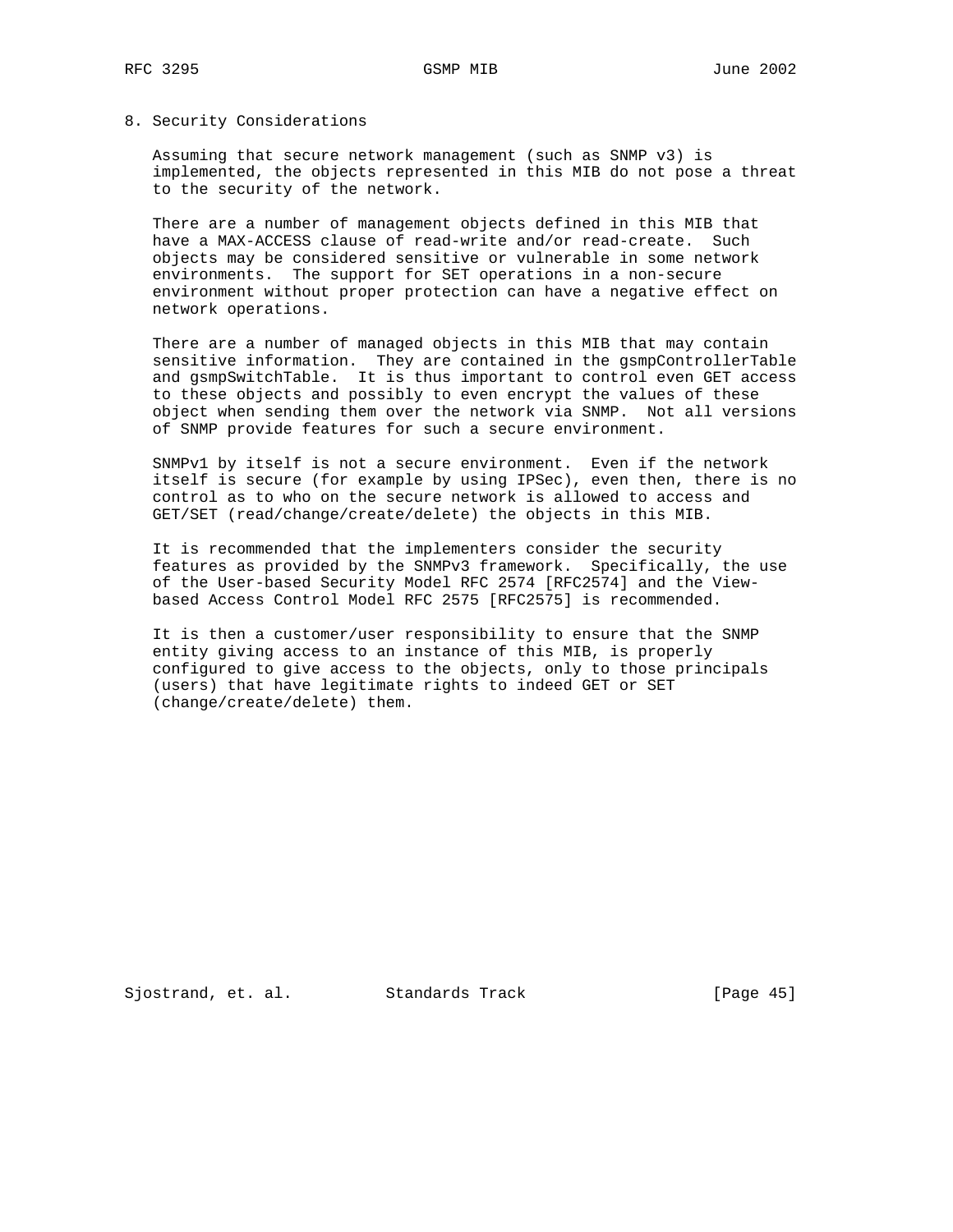9. Authors' Addresses

 Hans Sjostrand ipUnplugged P.O. Box 101 60 S-121 28 Stockholm, Sweden

 Phone: +46 8 725 5930 EMail: hans@ipunplugged.com

 Joachim Buerkle Nortel Networks Germany GmbH & Co. KG Hahnstrasse 37-39 D-60528 Frankfurt am Main, Germany

 Phone: +49 69 6697 3281 EMail: joachim.buerkle@nortelnetworks.com

 Balaji Srinivasan CPlane Inc. 897 Kifer Road Sunnyvale, CA 94086

 Phone: +1 408 789 4099 EMail: balaji@cplane.com

Sjostrand, et. al. Standards Track [Page 46]